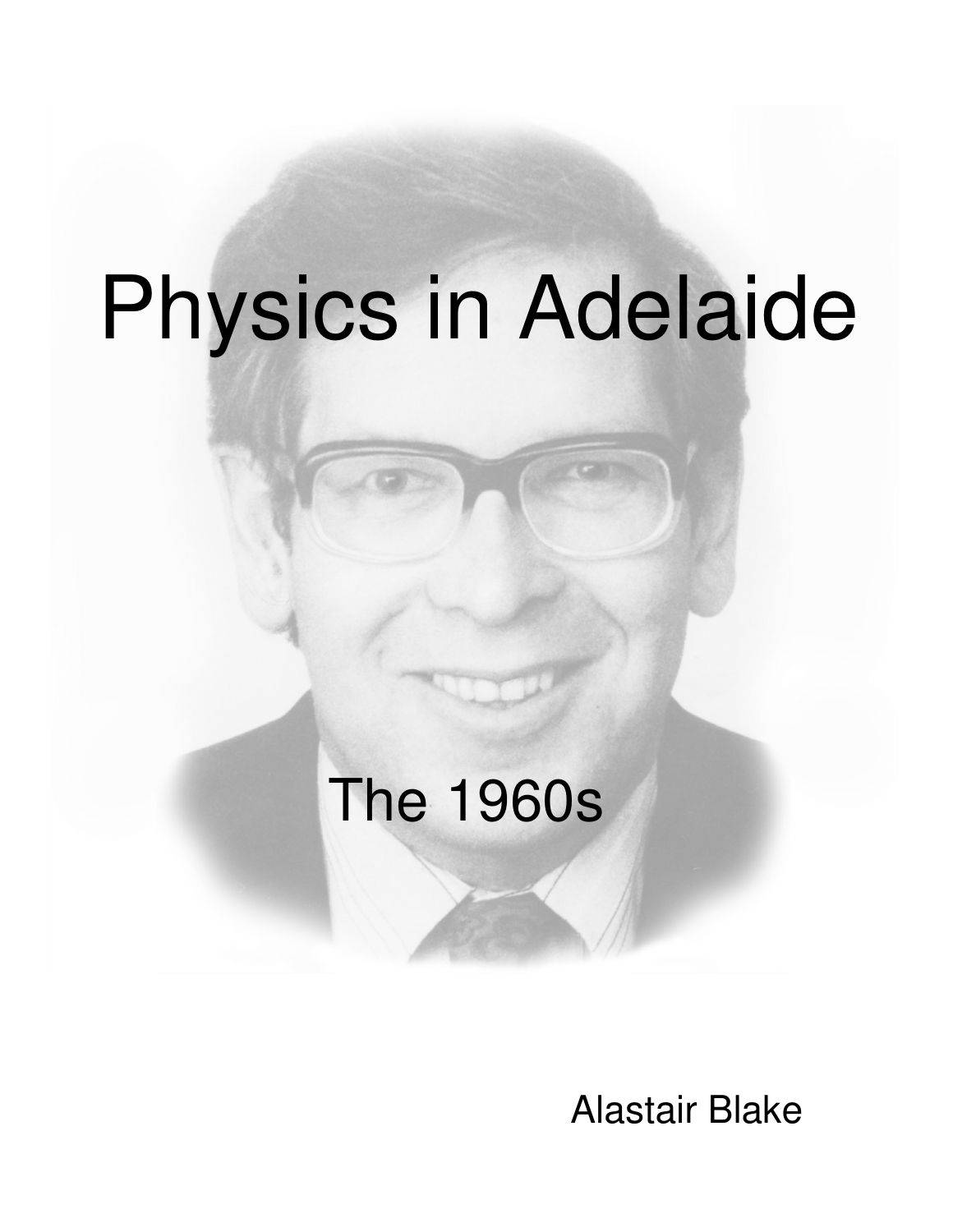### **Physics in Adelaide The 1960s**

When Professor Huxley resigned from the University of Adelaide's Elder Chair of Physics at the end of 1959, Stan Tomlin was made Acting Head of the Department. It was at this time that a Departmental Committee was established, beginning a University movement toward departmental government. Stan planned to apply for appointment to the vacant Elder Chair and began research work in solid state physics as an initiative that would strengthen his application. Soon a group of postgraduate students had begun projects in this area and the 1960s began with new activity in experimental physics research that was a compensation for the loss of the slow electron diffusion work that Huxley had taken with him to the Australian National University. In the Department of Mathematical Physics the 1960s began with the appointment of Ian McCarthy to a lectureship.

#### **Solid state physics**

The pioneer of the solid state laboratory was Bob Lawrance. He graduated in physics from the University of Western Australia and in 1957 he completed an MSc with Stan Tomlin on the photoconductivity of vacuum evaporated films of cadmium sulphide. In 1959 he was appointed as a lecturer in the Department and began a PhD project on the role of electron traps in thin films of cadmium sulphide. He was interested in solid state devices that use surface effects. He completed his thesis at the end of 1964.

Don Griffin began a PhD at about the same time. He was an Electrical Engineering graduate and had an interest in the use of solid state devices as components in microwave systems. When he was appointed to a position at the South Australian School of Mines and Industries in 1959 he enquired about undertaking a PhD with Stan Tomlin because he knew of Stan's work with microwaves during World War II. He developed equipment for the vacuum deposition of thin semiconducting films and searched for materials exhibiting a strong Hall Effect at microwave frequencies that would have potential application in practical devices. Don later had a long career in the University's Department of Electrical Engineering.

Another group of students began PhDs after completing Honours in the Department. They moved into empty laboratories and set about equipping themselves for their projects. Stan Tomlin provided guidance, encouragement and resources, but not close supervision. The students enjoyed the freedom to find their way and they had a sense of being pioneers together. Brian Cavenett built a superheterodyne spin resonance spectrometer using a large Newport magnet that Stan had acquired. It was only the second such instrument in the world and was a masterpiece of valve electronics. Brian was joined by Peter Burley. Peter contributed little to the experimental part of the project, instead devoting himself to learning the group theory and quantum mechanics required to interpret the electron spin resonance spectra. A 'bomb' was built in which crystals doped with appropriate materials could be grown at high temperature and pressure. They were a good team and two good theses came out of it. Brian Cavenett went to the University of Hull. Peter Burley graduated in economics while undertaking his PhD in physics and went to the United States where he pursued an academic career in economics.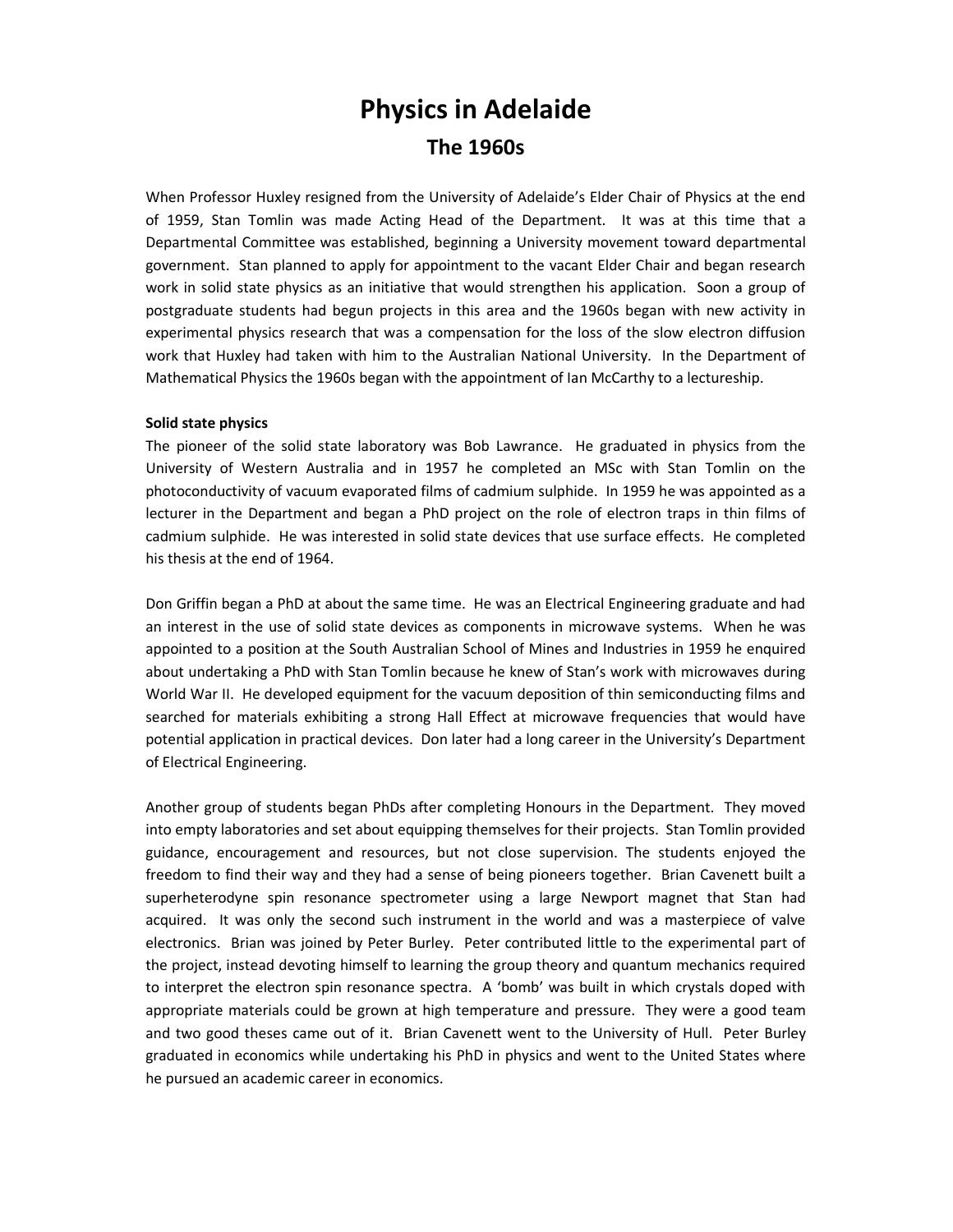Don McCoy and Gault (Jack) Antcliffe set up their experiments in another laboratory with Bob Lawrance. Don had been a cadet working with Dr Burdon and Clem Appelby, who supervised the undergraduate laboratories. As a cadet Don took an extra year to complete his undergraduate degree and had experiences that included experimenting with a Wilson cloud chamber and restoring the old Finch electron diffraction camera to working condition. Like many of the Departmental cadets he became a talented experimentalist. Following his Honours year in 1960, Don embarked on a PhD program to make meticulous measurements of the electrical and optical properties of thin films of carbon. The interpretation of his data confronted him with messy equations involving the complex refractive index. It was not practical to make multiple inversions of these equations by hand, but fortunately the University acquired its IBM 1620 computer at that time. Jack Antcliffe developed another experimental system to study electroluminescence in thin evaporated films of materials such as zinc sulphide.

After this initial flurry of activity the pace slowed. Although Stan Tomlin recruited a few more students into the solid state laboratory, the work had largely run its course by the end of the 1960s. However, for a decade the Solid State group was a very successful centre of research in experimental physics.

#### **Biophysics students**

During the 1960s Harry Medlin supervised biophysics projects by two postgraduate students whom he regarded as his most outstanding: Brian Matthews and Peter Colman. Both went on to have distinguished careers, becoming pioneers in study of the structure of proteins.

Brian Matthews determined the structures of two organic crystals by X-ray diffraction. He too was aided by the arrival of the IBM 1620 computer, but only after he had spent many tedious hours toiling with trigonometric tables and a Marchant mechanical calculating machine. Brian completed his PhD in 1963 and went to postdoctoral positions, first at the Medical Research Council Laboratory of Molecular Biology, Cambridge, England, where he was involved in the early days of protein crystallography, and then at the National Institutes of Health in the United States. In 1970 he was appointed Professor of Physics at the University of Oregon. There he created hundreds of mutants of an enzyme known as T4 lysozyme, determined their structure by X-ray crystallography and measured their melting temperatures. This work provided the basis for the investigation of fundamental problems in biology for which he rapidly won recognition. Notable among these problems were the stability of the three dimensional folding of proteins, the interactions between proteins and the mechanism by which enzymes act as catalysts. The work of his Institute of Molecular Biology was recognised with the award of a DSc by the University of Adelaide in 1985 and his election to the US National Academy of Sciences in 1986. He is editor of the Protein Society journal *Protein Science*.

Peter Colman also determined the structure of two organic compounds. After completing his PhD in 1969 he went to the University of Oregon to work with Professor Brian Matthews, his predecessor in Harry Medlin's laboratory. Then he spent some time at the Max Planck Institute, Munich, before returning to Australia in 1975 as a Queen Elizabeth II Fellow at the University of Sydney. There he worked on the structure of crystals of an influenza virus. In 1978 he joined the CSIRO Division of Protein Chemistry to form a crystallography group with emphasis on the structure of globular proteins. The influenza virus neuraminidase became his major interest. Peter and his colleague Jose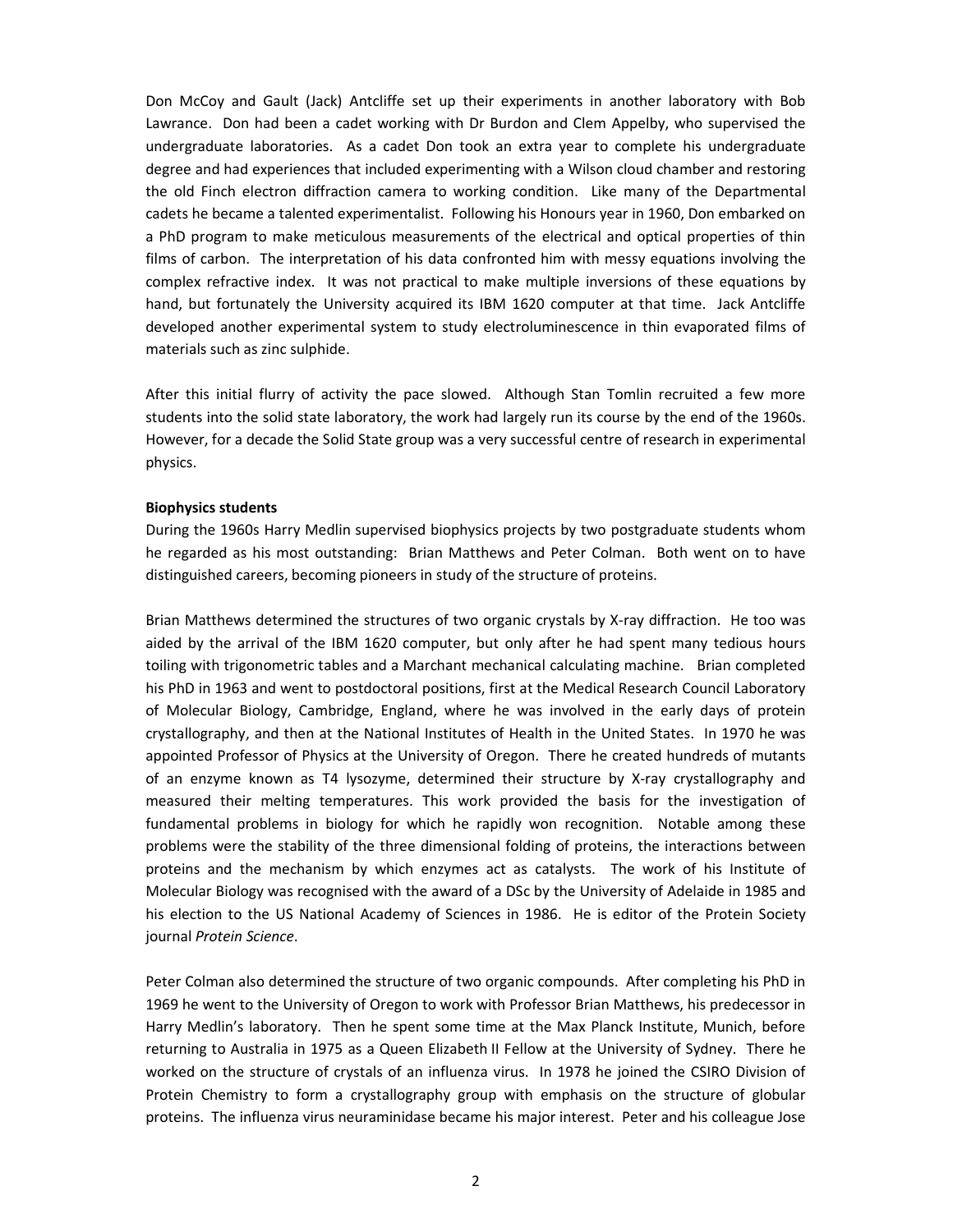Varghese produced improved crystals of the virus and in 1983 solved its three dimensional structure using X-ray crystallography. Furthermore, they identified a small region in the neuraminidase protein that occurs unchanged in all strains of influenza. This was the key to the design of a drug that locks onto the influenza virus and inhibits its development. This design led to the commercial development of the anti-influenza virus drug Relenza by the Melbourne based company Biota Holdings Ltd and subsequently of Tamiflu by a US-based company. This was the first time that a clinically effective drug had been designed with a computer. Peter was a founding member of the Board of Directors of Biota Holdings and also of the Board of Directors of Starpharma Ltd, another Melbourne based pharmaceutical company. In 2001 Peter moved to the Walter and Eliza Hall Institute of Medical Research where he is Head of the Structural Biology Division. He was awarded an Australia Prize in 1996.

Harry Medlin took special delight from the careers of his students, but he was a university person in the broadest sense. He was a passionate educator and his lectures were a fascinating experience with frequent excursions into philosophical matters. He introduced a physics course for arts students that he called 'Physics, Man and Society' and was disgusted when the name was later changed to 'Physics, Ideas and Society'. He served as a member of the Education Committee for many years and from 1980 to 1982 he was the inaugural Chairman of its Executive Committee. He was elected to the University Council in 1967 and served as a member until 2006, long after his retirement. Harry knew every rule, every standing order and every regulation under the University of Adelaide Act and would quote them to send University secretaries running to check. He was the corporate memory of the University, and could quote precedents that predated every Chancellor and Vice Chancellor. He was Deputy Chancellor from 1978 to 1997. Harry always had an interest in alumni affairs and, perhaps because of his wartime experience, Harry always had a special interest in South East Asian alumni, many of them Colombo Plan students who had gone home to become distinguished leaders in business, politics, science and the arts. He was a strong supporter of the Adelaide University Union in its provision of student facilities and of the University Theatre Guild. As president of the Theatre Guild he was responsible for world premieres of plays by John Hepworth, Hal Porter, Alan Seymour and Patrick White which were performed in the Union Hall. Harry regarded Union Hall as a sacred site and its recent demolition caused him much anguish.

Harry retired in 1985. In 1987 he was awarded the degree of Doctor of the University and in 2001 the Centenary Medal. In his later years he suffered from a recurrence of post beriberi neuropathy, but he continued to be provocative in his views and steadfast in his defence of what he believed to be right, causing Michael Abbott to remark that he was a fighter against hypocrisy and the bane of fence sitters in general and sycophants in particular. Harry died in March 2013.

#### **Computational work in Mathematical Physics**

In March 1960, Ian McCarthy took up an appointment as Lecturer in the Department of Mathematical Physics. After completing his PhD on quantized field interactions with Bert Green, Ian went to Cambridge University in October 1956. Two years later he went to postdoctoral positions at the University of Minnesota and then the University of California, Los Angeles. During that time, he undertook quantitative computational work in theoretical nuclear physics based on the phenomenological nuclear optical model. These were among the first physics computations using the newly invented FORTRAN language. This was very different from the highly mathematical thesis work he had done with Bert Green. At UCLA Ian had close association with an experimental nuclear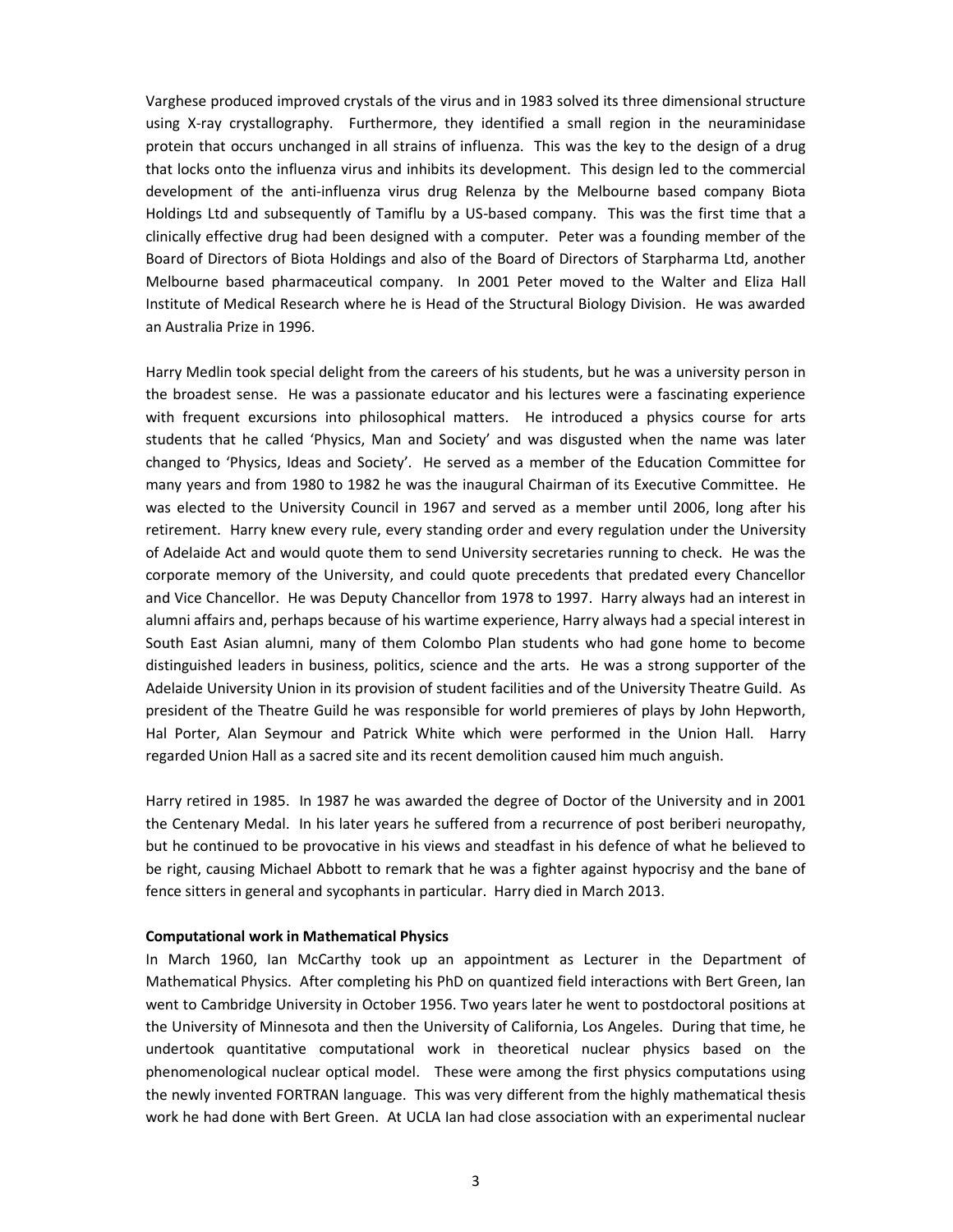physics group. They were building a cyclotron and in his discussions with them Ian formed the idea that a cyclotron should be built in Australia to put it in the front line of nuclear physics research.

At the University of Adelaide, Ian supervised a group of very able graduate students: Ken Amos, John Corbett, Lindsay Dodd and Lim Khaik Leang from Malaysia. Except for Lim, they were members of the 1960 Honours class and had been part of a group who liked to be known as the 'Beagle Boys', a rather rowdy lot noted for their boisterous dinners. Much of the thesis work of Ian's students reflected his interest in quantitative computational study of nuclear reactions. Ian had brought with him several of his FORTRAN programs which, for their time, were large and complex. Ken Amos worked on one of them to investigate the distorted wave Born model for nuclear reactions. Lim developed a large program for knock out reactions such as the (p,2p) reaction. Lindsay Dodd wrote a program for the statistical model of compound nuclear reactions and then undertook work of a more formal mathematical nature concerning reaction times in nuclear collisions. John Corbett worked on a more mathematical project in quantum mechanical scattering theory.

For their computations, these students had access to the state of the art IBM 7090 computer that had recently been installed by the Weapons Research Establishment at Salisbury (WRE). These were the days when computer programs were punched on cards. The boxes of cards were delivered to the computer and the printed output was collected on another day. There was considerable incentive to avoid programming mistakes as just one typing error could result in days of lost time.

As powerful computers became more accessible, computational work became a normal tool of theoretical physics, but Ian's phenomenological approach was a new style of work for the Department of Mathematical Physics. It was a different approach to understanding physics, a different part of the spectrum of theoretical physics, in which models of nuclear processes were used to compute quantities that can be measured experimentally. It contrasted with the Green/Hurst approach of seeking understanding that is based in formal mathematics.

Angas Hurst was always essentially a mathematician and never came to terms with computers as a research tool. However, he was a great listener and supporter of the Department's students. All of Ian's students benefited from interesting and helpful discussions with Angas that are acknowledged in their publications. On the other hand Bert Green did develop an interest in computing and wrote programs for the University's IBM 1620 computer. Lindsay Dodd remembers a program Bert wrote to find the eigenvalues and eigenvectors of complex matrices. Characteristically Bert had reduced the problem to the minimum number of steps with many logical branches, no subroutines and no explanatory comments. Like so much of Bert's work, it seemed to spring out of his mind already formed and was very hard to follow.

Ian pursued the work on nuclear reactions in nuclei with his characteristic enthusiasm. In the United States he had experienced physics as a shared activity and that became his approach for the remainder of his career. He was a gregarious person and encouraged students to take lunch as a group and discuss their problems with each other. For his students, the impact of Ian's personality was almost more important than the work he was doing.

It was not long before Ian became restless. He believed that to be internationally competitive he needed close collaboration with an experimental nuclear physics group that had access to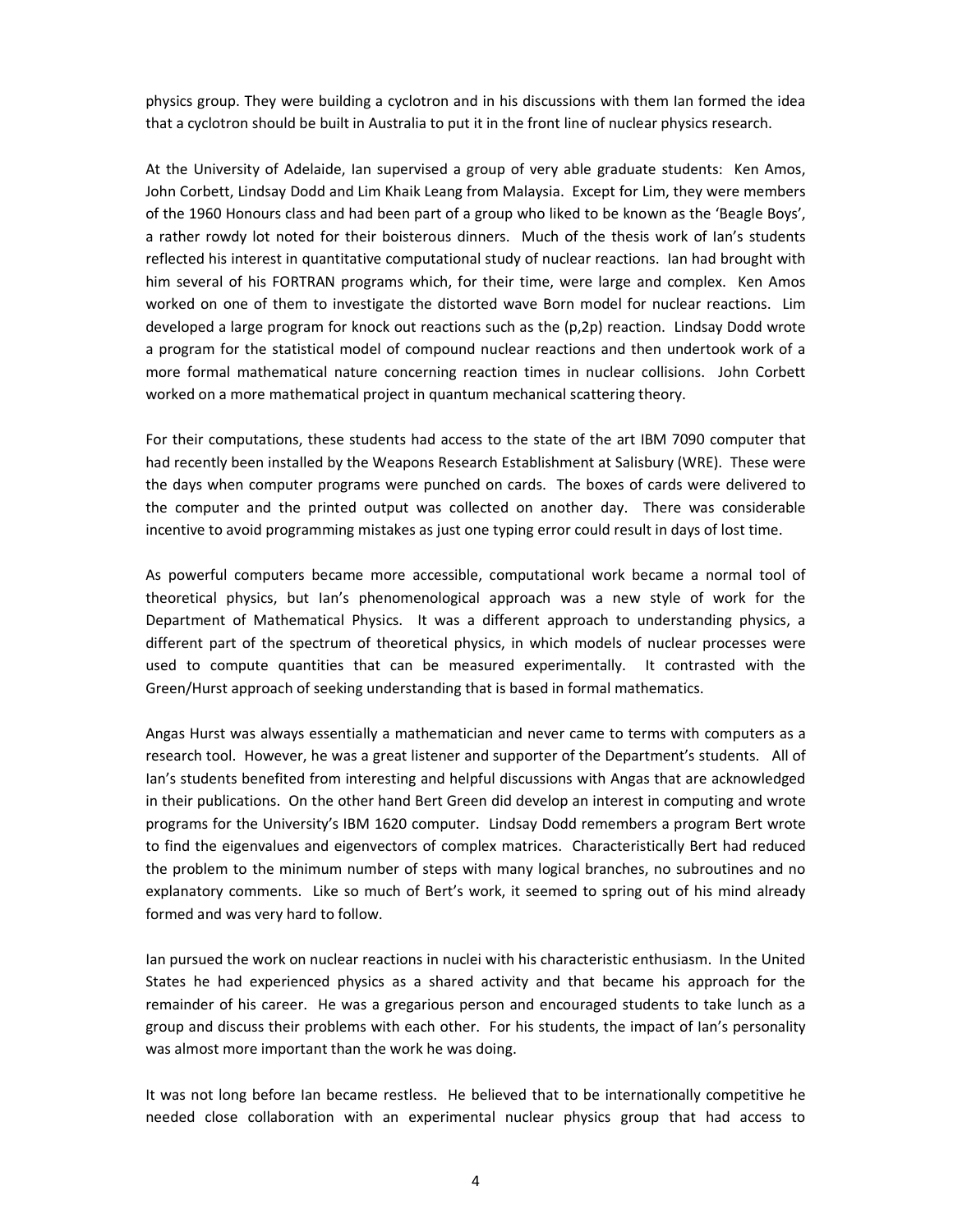adequately high particle energies. He campaigned for funding to build a suitable cyclotron, but when nothing came of it he concluded that he must return to the United States. In 1963 he took up a tenured position at the University of California, Davis, where the construction of a large cyclotron was planned.

However, Ian was again frustrated because those plans failed and in 1965 he accepted the position of Professor of Physics at the University of Oregon. While there his book *Introduction to Nuclear Theory* was published. Then, in 1967, Flinders University advertised a second chair of physics and a colleague encouraged him to apply. He was appointed and it was at Flinders that Ian at last achieved close association between his theoretical computational work and an experimental program but, as we shall see, it was in atomic rather than nuclear physics.

#### **The Carver years begin**

It was John Henry Carver who was appointed to fill the Elder Chair of Physics that Professor Huxley had left vacant. Carver was born in 1926 and grew up in Sydney. His wife sometimes refers to him as John Henry to distinguish him from a long line of ancestors with the name John Carver, and later from his son and grandson.

John won a scholarship to the University of Sydney and studied there during the latter years of World War II when physics was an important and glamorous subject. In his third and fourth years, John received a good grounding in atomic and molecular physics that was to serve him well later when he was appointed to the Elder Chair in Adelaide. Then, in his MSc year, he was introduced to research in nuclear physics and had a project that involved the construction of Geiger counters.

As he considered the next stage of his education Carver's supervisor, Victor Bailey, drew his attention to the Australian National University's study abroad scholarships. He applied for one, was successful, and in 1949 went to the Cavendish Laboratory at Cambridge University. Lawrence Bragg was then head of the Cavendish and Otto Frisch was head of Nuclear Physics. John chose as his PhD supervisor Denys Wilkinson, a brilliant scientist only a few years his senior. He studied photodisintegration of the deuteron using ϒ-rays produced with the aid of a 1 MeV Cockcroft-Walton generator and a high pressure deuterium filled proportional counter he constructed. The counter had a very fine wire suspended from the top and held taught by a plumb bob. His supervisor later told of an occasion when, as John was moving the counter to the experimental area, the delicate wire snapped. His reaction was just to say 'start again' – an example of the imperturbability that characterised his career.

In 1953 Carver returned to Australia as a Research Fellow in the ANU Department of Nuclear Physics which was then led by Ernest Titterton. Here he had access to a 33 MeV Cockcroft-Walton electron synchrotron and continued his study of photodisintegration. In 1958-9 he took leave at the Atomic Energy Research Establishment at Harwell in the United Kingdom and extended his work to the inverse process of radiative proton capture. After his return to the ANU he was promoted to the tenured position of Fellow and then, in 1960, to Senior Fellow.

At about this time John Carver again began to consider his future and it was Mark Oliphant who urged him to apply for the Elder Chair at Adelaide. Although John was not part of Oliphant's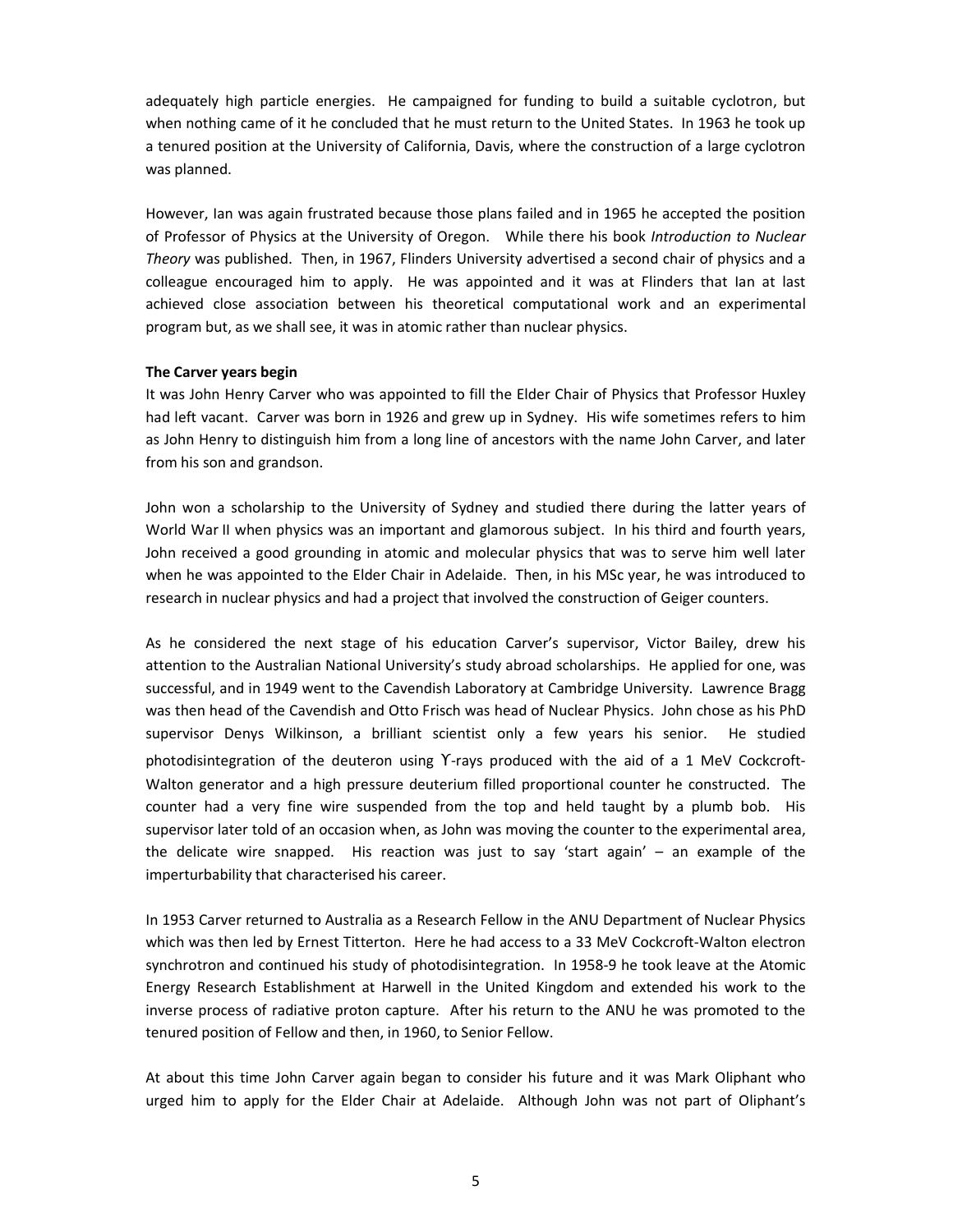Department of Particle Physics, a special lifelong affinity had developed between. A decision to act on his mentor's advice required careful consideration. There were no facilities in Adelaide with which he could continue research in nuclear physics and, although the exciting prospect of discoveries with a proton synchrocyclotron at ANU was dashed when that project was cancelled, the ANU was acquiring more powerful particle accelerators. However, Oliphant pointed out the research opportunities afforded by the proximity of Adelaide to the Weapons Research Establishment at Salisbury and the rocket range at Woomera. The idea emerged of making a radical change of research career from nuclear physics and mounting a program of atmospheric research using rockets supplied by WRE and launched from Woomera. John made the bold decision to apply for the position and the University made the bold decision to appoint him.

When he arrived in Adelaide in August 1961, Carver found himself in charge of a department in which he was one of the younger staff members. Nevertheless, taking charge was something he did confidently and firmly but gently. Harry Medlin took him to the Richmond Hotel for a chat and urged him to work with the Departmental Committee that Stan Tomlin had established. Carver agreed and soon developed leadership skills for Departmental government very different from those required of the traditional professor. He soon had the knack of getting from the Committee the decisions he sought without the Committee ever doubting that it had made the decisions.

After his arrival in Adelaide, John Carver had two urgent matters to attend to in establishing his proposed program of upper atmosphere research. First, he had to establish a relationship with WRE and secure the rocket facilities he needed. He also had to immerse himself in what was, for him, a new field of research and learn how it was to be done.

It was not obvious that negotiation to obtain rockets to carry instruments into the upper atmosphere would be successful. Just a few years earlier, the university sector had failed to secure rocket flights as part of the Australian contribution to the International Geophysical Year and then in 1960 the Australian Government had shown total lack of interest in space research by rejecting a US offer to launch a research satellite. However, from his experience at Harwell, John knew that the academic and defence cultures could work together. John visited Robert Boswell, Director of WRE, and John Knott, Secretary of the Australian Department of Supply. After careful discussion they accepted his proposals for a collaborative program in which sounding rockets carrying Physics Department instruments would be flown into the upper atmosphere. It is remarkable that Carver succeeded where others had failed. Perhaps it was an early example of what became a trademark ability to persuade people not just that they could do something for him, but that it was in their best interest to do so.

To introduce himself to his new research field, John Carver began attending meetings organised by the Committee on Space Research. COSPAR was established by the International Council of Scientific Unions in 1958 following the launching of the first Earth satellite by the Soviet Union. It had the purpose of promoting international cooperation in space research. Eight months after he arrived in Adelaide, Carver went to the third annual COSPAR Assembly in Washington, DC. While he was there he visited the NASA Goddard Space Research Institute and the US Naval Research Laboratory. Both laboratories had groups that were leaders in the field of rocket-borne observations of solar ultraviolet radiation, and after those visits John felt that he knew what he had to do and how to do it. Furthermore, he was confident that his new research program could be competitive in the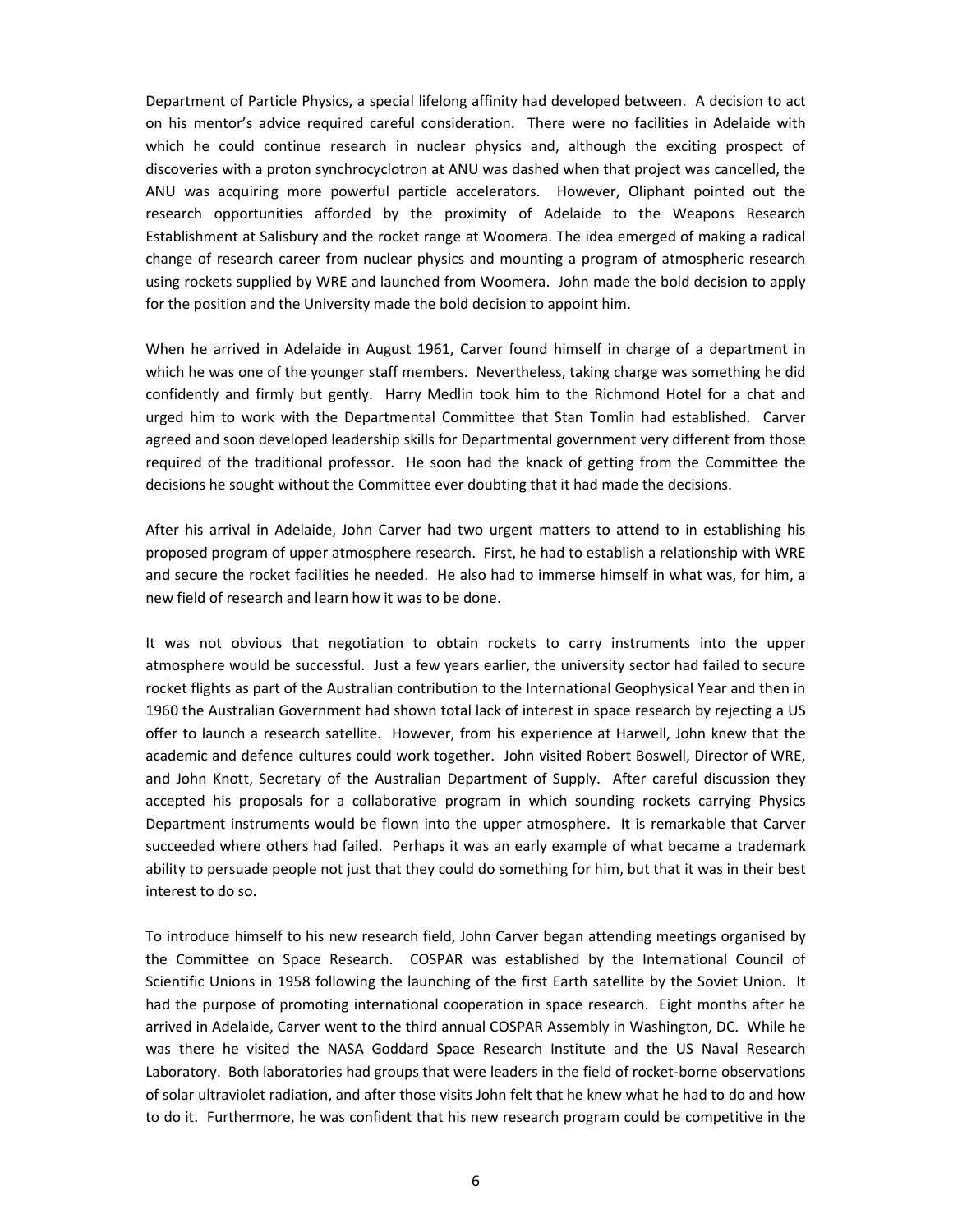field. At the COSPAR meeting he met many physicists working in upper atmosphere work. He was getting to know and to be known by the upper atmosphere research community. This was the first of 22 COSPAR Assemblies that John attended.

Carver also set about persuading some Honours graduates that their best interest lay in a PhD project involving the risk of a rocket misfiring or of instruments failing to operate in the critical seconds of their flight or of the telemetry system failing to relay data. His proposal was to develop simple detectors that could be used to observe the absorption of extreme ultraviolet solar radiation in the atmosphere. Each detector would be sensitive to a small range of wavelengths principally absorbed by a single component of the atmosphere so that the density profile of a particular atmospheric gas could be deduced. He chose to concentrate on two atmospheric gases: molecular oxygen and ozone.

The first postgraduate student to embark on the program was Peter Mitchell. While a student of the Adelaide Teachers College, Peter had taken advantage of an arrangement that allowed him to complete a BSc and then Honours in physics at the University of Adelaide. He taught high school physics for two years and at the end of 1961 discussed options for a PhD project with the newly arrived Professor Carver. Carver promptly persuaded him to begin a project that involved developing a set of small gas-filled ion chambers suitable for making observations of absorption by molecular oxygen. By the middle of the year Carver returned from his trip to the United States with a sample of the miniature ion chambers being used for rocket work there. A scanning vacuum ultraviolet monochromator was acquired to calibrate the ion chambers. Design of the electronics associated with the UV detectors was undertaken by Eric Murray who had developed expertise in electronics while undertaking a PhD in the meteor radar group. Carver appointed Eric to a lecturing position in 1962 and persuaded him to join the new research group. Eric provided expertise in electronics to the Department until he left to take up an appointment at Flinders University in 1966.

Because the solid fuel sounding rockets subjected the instruments to a very high acceleration at launch, making the equipment rugged enough to survive the launch was a considerable challenge. The technical skills of Bob Hurn, Phil Stevenson and Alan Suskind enabled these difficulties to be overcome and the first of the ion chambers were flown in December 1963, just two years after Carver had arrived in Adelaide. They were launched on HAD 301, a small two-stage rocket that reached an altitude of about 90km. These rockets had been developed by WRE for the High Altitude Density Falling Sphere Project. A second flight five days after the first suffered a vehicle fault and no data were collected. A third flight, on a somewhat larger Long Tom rocket, was also unsuccessful due to failure of the telemetry system. The first publication from this work came in 1964 and Peter's PhD thesis followed in early 1966.

One of Carver's first appointments was Roger Bell who took up a lectureship in 1962 after completing a PhD in astronomy at the ANU. Roger was a spectroscopist and John hoped that he would find a place in the work on solar ultraviolet radiation. However, by the end of the year Bell had accepted an appointment at the University of Maryland where he had a long and distinguished career as an astronomer.

The second aspect of the upper atmosphere program was to make measurements of the night-time ozone density profile. Again the extinction of ultraviolet radiation would be observed but this time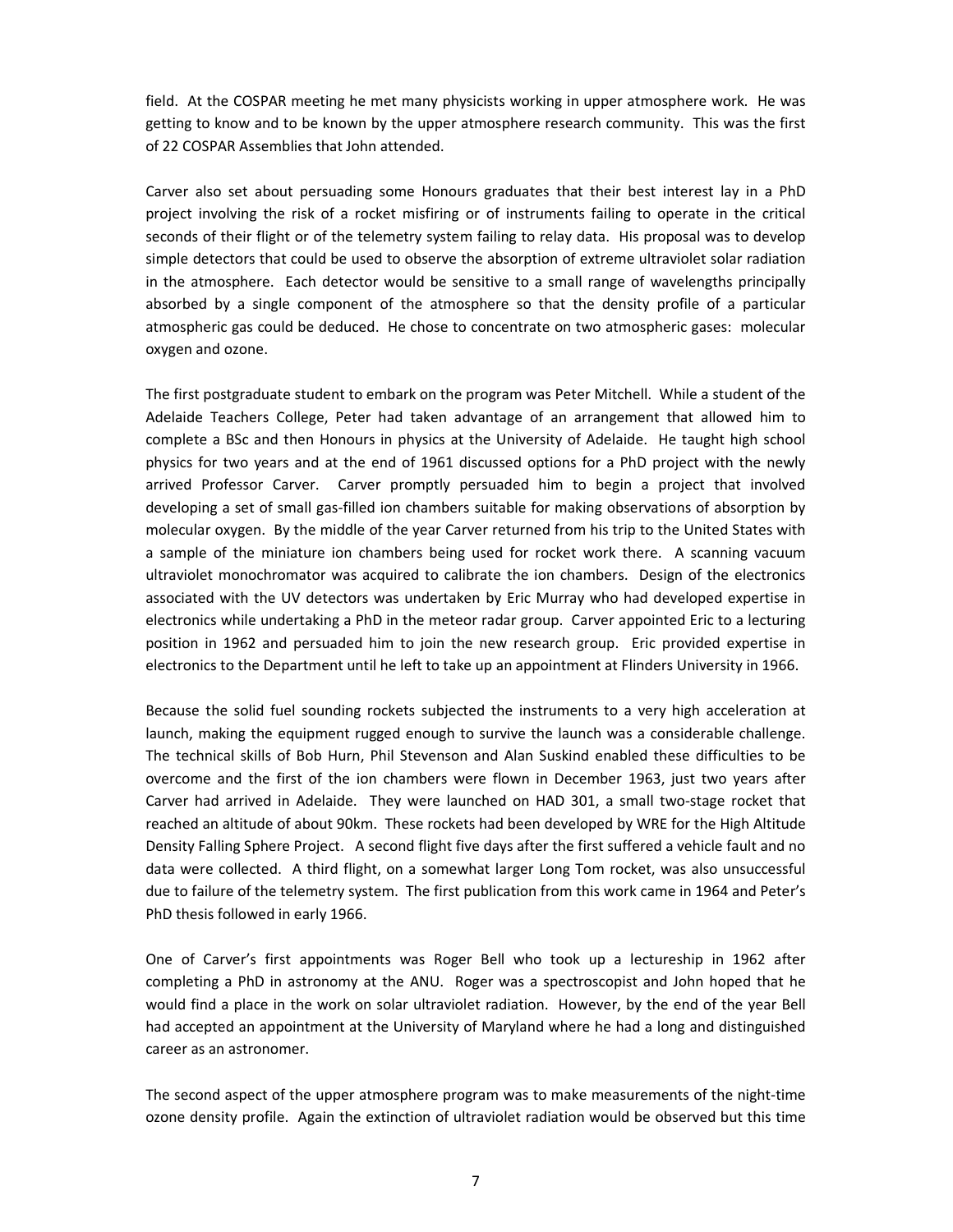the source was solar UV scattered by the full moon. Photometers were developed that had a narrow band filter and a photomultiplier tube to provide the required high sensitivity. Two years after the launch of HAD 301 the ozone photometers were flown, again on a HAD rocket.

Further rocket flights followed, and by 1977 there had been some twenty flights on HAD, Long Tom, Cockatoo, Skylark and Aerobee rockets making measurements of atmospheric oxygen and ozone density profiles and the lunar reflectivity. As well as the University participants, scientists from WRE took part in the project. They included Brian Rofe, who was the main contact with WRE, and Barry Hunt, who performed calculations on the formation of ozone in the atmosphere.

The ozone work was undertaken by Brian Horton. Brian grew up in Queensland and had worked as a jackeroo, trained as a police cadet, worked at the Mount Isa mines and had been a warder at Brisbane's Boggo Road Gaol. While working at the gaol he undertook an adult matriculation program and had coaching from an inmate doing life for murder. After matriculating Brian enrolled at the University of Queensland and graduated with Honours in physics in 1962. He was then employed by WRE as a Scientific Officer at Woomera before enrolling for a PhD at the University of Adelaide and being employed as a Tutor in the Department of Physics. In 1970 Brian was appointed to a lectureship and came to be well known among students for the way he prohibited chatter during his lectures with a strictness that was reminiscent of his former career in Brisbane. In 1968 he completed a PhD thesis based on the night-time ozone measurements, observations of the ultraviolet reflectivity of the moon and his work as Coordinating Scientist for Australia's first satellite.

#### **An Australian satellite**

This exciting opportunity arose at the end of 1966. Project SPARTA, undertaken jointly by the United States, the United Kingdom and Australia to study high speed re-entry into the atmosphere, was concluding. One modified Redstone rocket remained unused and the United States offered to launch it for WRE with the qualification that the launch must occur within a year. It was quickly agreed that the rocket would be used to place a satellite into orbit. WRE would build the satellite, to be known as WRESAT, and the Physics Department would provide its already proven sensors to make measurements of the upper atmosphere and the solar spectrum.

The satellite instrumentation included two sets of three ultraviolet ion chambers sensitive to different wavelength bands for molecular oxygen measurements, a hydrogen Lyman-α telescope, a photodiode sensitive to a band around 2,500 Å for ozone measurements, a Geiger counter to measure solar X-rays with a wavelength around 8 Å, solar aspect sensors and a magnetometer. Measurements were planned to be made continuously in sunlight but particularly near 'sunrise' and 'sunset' on each orbit. Observations of hydrogen Lyman-α radiation scattered from the anti-solar direction would also be made.

After eleven months of hectic preparation the satellite was completed. It was brought to the University for testing in the large stainless steel space simulation chamber that Carver's laboratory had acquired for the purpose. This chamber was installed and operated by Euan Mackenzie, who had been appointed to a lectureship in 1965 after completing a PhD in Birmingham, and John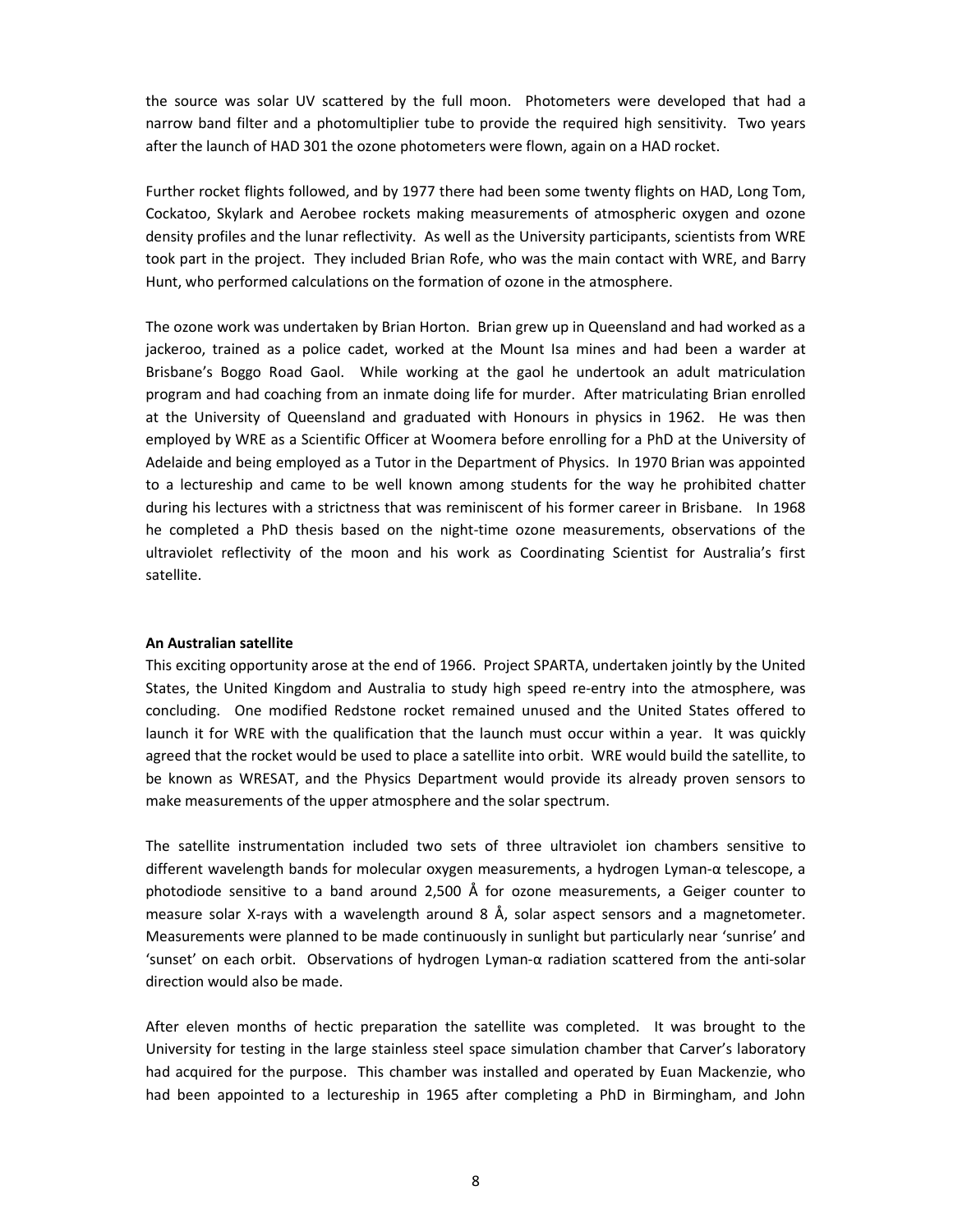Wright, a Space Group technician. Euan had experience flying Langmuir probes on Skylark rockets and he was a keen pilot, proud of his training with the RAF.

Three days before the satellite was taken to Woomera for integration with the rocket, the satellite electronics malfunctioned. It was a tense time because the launch could not be delayed, but after some deft technical work the problem was resolved. On 29 November 1967 WRESAT was launched into a near polar elliptical orbit with a perigee of just 198 km. Australia had become only the fourth nation to launch a satellite from its own soil.

Some bystanders thought that it was a pity to put so much effort into a satellite with instruments that were powered by batteries. But, given the time and resources available, there was no alternative. The instruments operated perfectly for 5 days, producing a large amount of data, and after just over 6 weeks WRESAT re-entered the atmosphere.

The X-ray detector on WRESAT was developed by Paul Edwards and Alan Gregory who had both been appointed to lectureships in 1964. Paul arrived in Adelaide after completing a PhD thesis on the study of cosmic rays at the University of Tasmania. Alan had graduated from University College, London, at its Exeter Campus in Devon and then undertaken a PhD in nuclear physics at ANU where he met John Carver. He came to Adelaide after a postdoctoral appointment at the University of Reading. Paul and Alan flew their Geiger counters on a Long Tom rocket about 12 months before WRESAT was launched. The tiny Geiger counters were not sensitive enough to detect X-rays from stellar sources and only solar X-rays were observed. Because the 8 Å radiation detected by the counters is absorbed by all atmospheric constituents, the data could be used to determine the total atmospheric density profile. The Long Tom flight was timed to coincide with an overpass of Explorer 30, a US Naval Research Laboratory satellite that made measurements of solar radiation, so that a comparison could be made with the satellite data.

#### **Photoabsorption in the laboratory**

There was another aspect to the program of research that Carver had proposed to the University. It was a laboratory study of the absorption of ultra violet radiation by atmospheric gases, intended to provide the cross-section data needed to interpret data from the rocket flights and also to reach new understanding of the fundamental photoabsorption processes. It was begun by two graduates of the 1962 Honours class working under the supervision of John Carver. Gerald Haddad undertook the measurement of total photoabsorption cross-sections and band oscillator strengths in the molecular UV spectrum. Alastair Blake began by measuring total photoionisation cross-sections, but he then constructed a photoelectron energy analyser that allowed him to make the first measurements of partial photoionization cross-sections for particular final states of the ion. All these measurements were made using a second, larger, vacuum UV monochromator.

Gradually the range of projects undertaken in the 'Space Laboratory' expanded. Measurements of the optical properties of evaporated metal films and mineral surfaces were undertaken by Ted Sandercock who was a student of the Adelaide Teachers College and had been a member of the 1959 Honours physics class. The mineral measurements were used to interpret the lunar reflectivity that had been measured in the rocket program.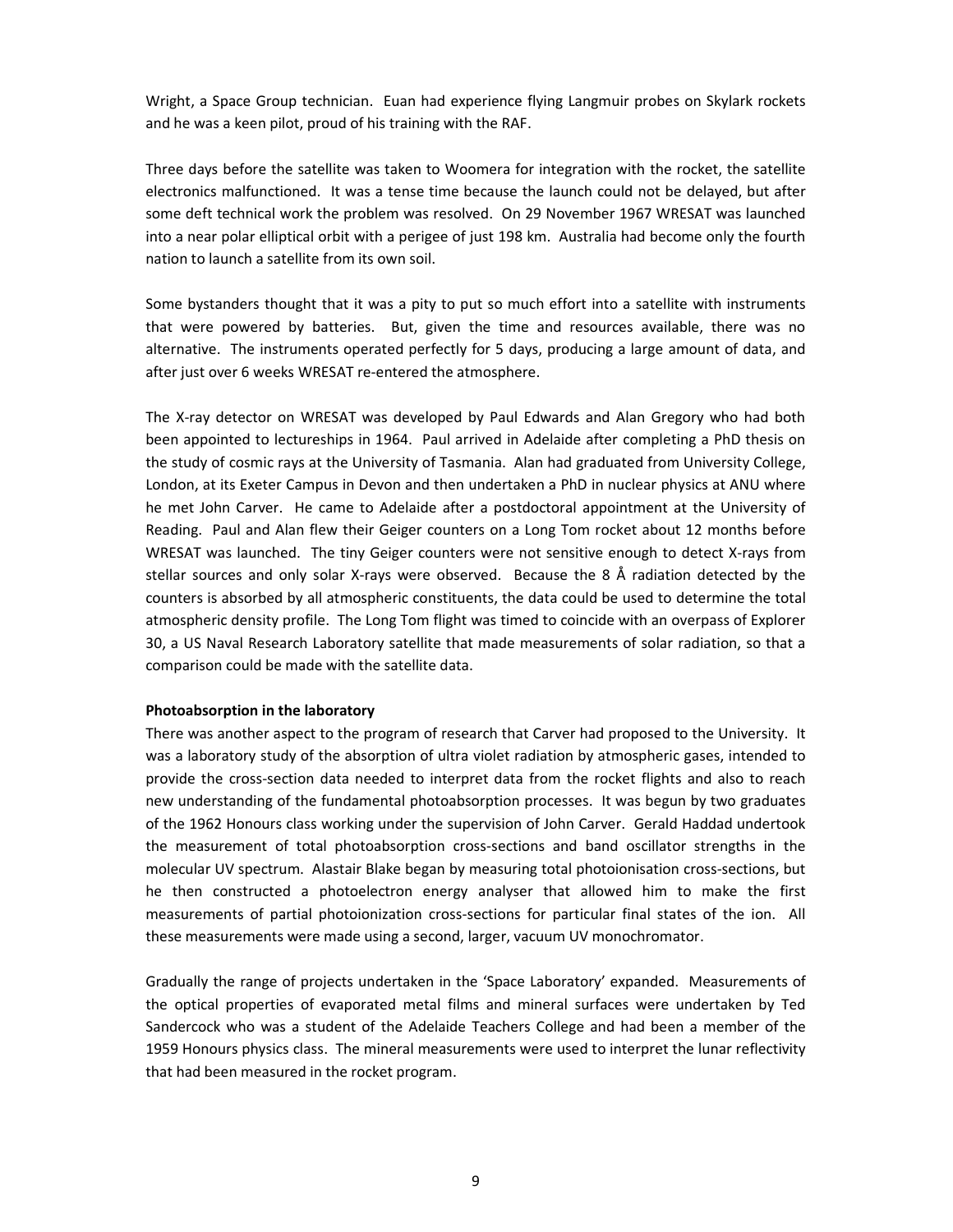Peter Teubner also undertook teacher training and he taught at Findon High School for two years after completing Honours in physics in 1960. At the beginning of 1963 he began a PhD. His supervisor was Erich Weigold who had graduated from the University of Adelaide and undertaken a PhD in nuclear physics at the ANU where he knew John Carver. Erich persuaded Peter to undertake measurements of the angular distribution of low energy electrons scattered elastically by a range of atoms, including hydrogen. He believed that the atomic cross-sections would be larger and more easily measured than those of the nuclear reactions he had studied. However, measuring scattering from atomic hydrogen proved to be technically a very demanding assignment. To make matters worse, Erich announced early in 1964 that he was leaving to take up an appointment with the US Airforce Office of Scientific Research in Washington DC. At about the same time Peter was joined by another postgraduate student, Kevin Williams, who had been a member of the 1958 Honours class with Erich Weigold. Although Peter and Kevin had a somewhat argumentative relationship, it was Kevin who developed a sophisticated phase-sensitive detector that was the key to the success of their project. Between them, they made landmark measurements of the differential scattering cross-sections for several atomic species.

While he was in Adelaide Erich met Ian McCarthy and they discussed an idea Ian had for an electron scattering experiment. Before leaving UCLA to return to Adelaide in 1960, Ian had published a paper with two colleagues in which they developed a representation of nuclear states in terms of linear momentum. At the end of the paper they speculated that the technique could be applied to atoms and molecules. This led Ian to wonder if study of the (e,2e) reaction, in which an incident electron knocks out another electron in an inelastic scattering process, might yield understanding of atomic structure analogous to the insights that the  $(p,2p)$  reaction had provided about nuclear structure. Later, at Flinders University, those discussions came to fulfilment when Erich and Ian began a productive collaboration.

In 1965 Keith Lokan was appointed Lecturer. He too was a graduate of Adelaide University and the ANU where he had published papers with John Carver. He joined the Space Group and took an interest in both the rocket program and the laboratory experiments, providing helpful guidance to postgraduate students. In 1967 he left to become Director of the Australian Radiation Laboratory in Melbourne.

These were exciting times, reminiscent of the period following the arrival of Professor Huxley. In both cases able Honours graduates were set the task of establishing new lines of research and allowed considerable freedom in doing it. John Carver maintained a close interest, gave general direction and provided helpful encouragement.

In 1968-9 John took 12 months of study leave and went to work with Talbot Chubb at the US Naval Research Laboratory in Washington, DC. Chubb led a program of upper atmosphere research using balloons, rockets and satellites. There Carver was able to look back on a decade in which he had achieved the objectives he had outlined at his interview for the Elder Chair: to mount a program of rocket-borne observations of the atmosphere in cooperation with WRE and to establish a diverse program of related laboratory measurements. The projects had developed quickly and successfully, many papers had been published and by the end of the 1960s ten PhDs had been completed.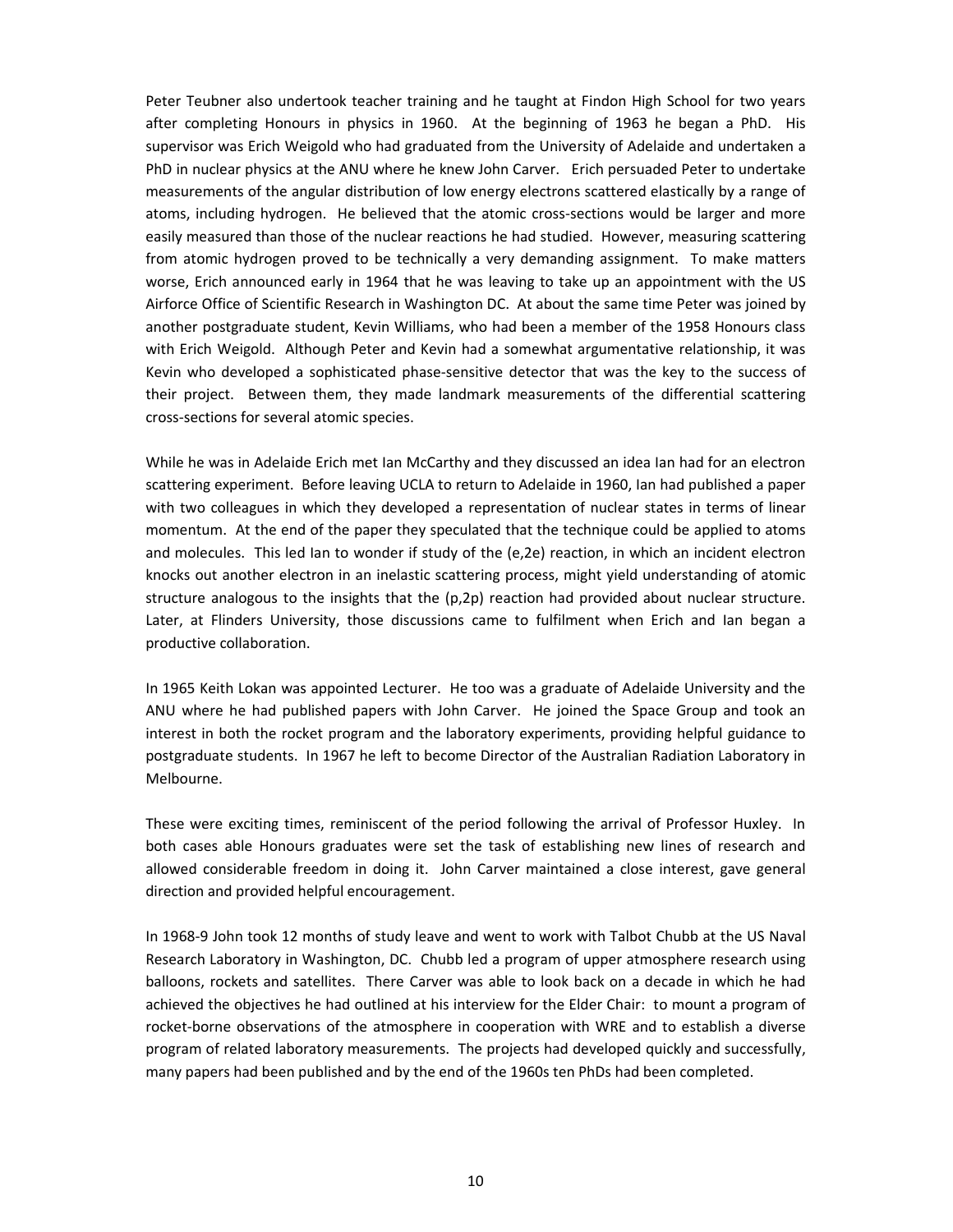The years of the 1960s were a time of intensive space exploration that followed the launch of Sputnik and climaxed with the moon landing in 1969. Carver immersed himself in space research and became well known and respected around the world. In 1970 he was elected Chairman of the United Nations Scientific and Technical Subcommittee of the Committee on the Peaceful Uses of Outer Space, following the sudden death of the previous Chairman who had also been an Australian: David Martyn, Officer-in-Charge of the CSIRO Upper Atmosphere Section and President of the Australian Academy of Science. When he arrived at the United Nations, John found that a flurry of diplomatic activity had secured agreement from the Italian and Indian delegates to nominate him to be Chairman of the Subcommittee. He soon discovered too that all discussion there was laboured and embroidered with polite references to members as 'the distinguished delegate from …'. Decision making was slow. However, he adapted to it and served in that role for the next 26 years. During those years the leadership skills that John had honed in his Department in Adelaide served him well. These skills were particularly evident in the wake of the contamination of the Canadian wilderness by a re-entering Soviet satellite. John chaired the UN discussion of that incident and the subsequent negotiation of international principles for the use of nuclear power sources in outer space. The Secretary General of the United Nations, Boutros Boutros-Ghali, was impressed

#### **Radiophysics renewed**

Before Professor Huxley came to Adelaide from Birmingham in 1949 he had collaborated on ionospheric research with Jack Ratcliffe of the University of Cambridge. When he arrived in Adelaide Huxley initiated work in that area which was taken up by Gordon Aitchison, a lecturer in the Department, and then by Geoff Goodwin, a postgraduate student. They completed a PhD and an MSc respectively on observations of self-demodulation of a radio wave in the ionosphere. Soon after Professor Carver arrived in Adelaide, Gordon left to take up an appointment as Senior Lecturer in Physics at the ANU. In 1962 Carver made an appointment that was to put the Department of Physics at the forefront of ionospheric research.

Basil Briggs was born in Bradford, England. He won a scholarship to the University of Cambridge and graduated in 1941. Then, until the end of World War II, he worked with the Telecommunications Research Establishment and gained skills in radio science. After the war he returned to Cambridge, joined the Radio Research Group of the Cavendish Laboratory and in 1952 gained a PhD under the supervision of Jack Ratcliffe. Basil stayed at the Cavendish and worked on a mathematical procedure to deduce the horizontal motion of the ionosphere from radar signals detected with a set of spaced antennas. By 1961 Ratcliffe had left Cambridge, the Cavendish Radio Group was declining and Basil looked around for a post in another university. He applied for the senior lectureship in physics that the University of Adelaide had advertised and was appointed.

When he arrived in Adelaide, Basil obtained a grant from the US Airforce Office of Scientific Research and began radio studies of the ionosphere from a site near Salisbury. Basil was interested in observing the horizontal drift of irregularities in the ionosphere, and about a year after arriving he made a proposal to build a major new facility for this work. Earlier observations with three closely spaced antennas were often ambiguous because of the continually changing form of the ionospheric irregularities. Basil's idea was to remove the ambiguity by building an antenna array large enough to encompass several maxima of the diffraction pattern produced on the ground by back-scattering of radio pulses from a nearby transmitter. Such an array needed to be at least 1 km across. Basil and Graham Elford set about designing a suitable array and decided on a circular shape 1 km in diameter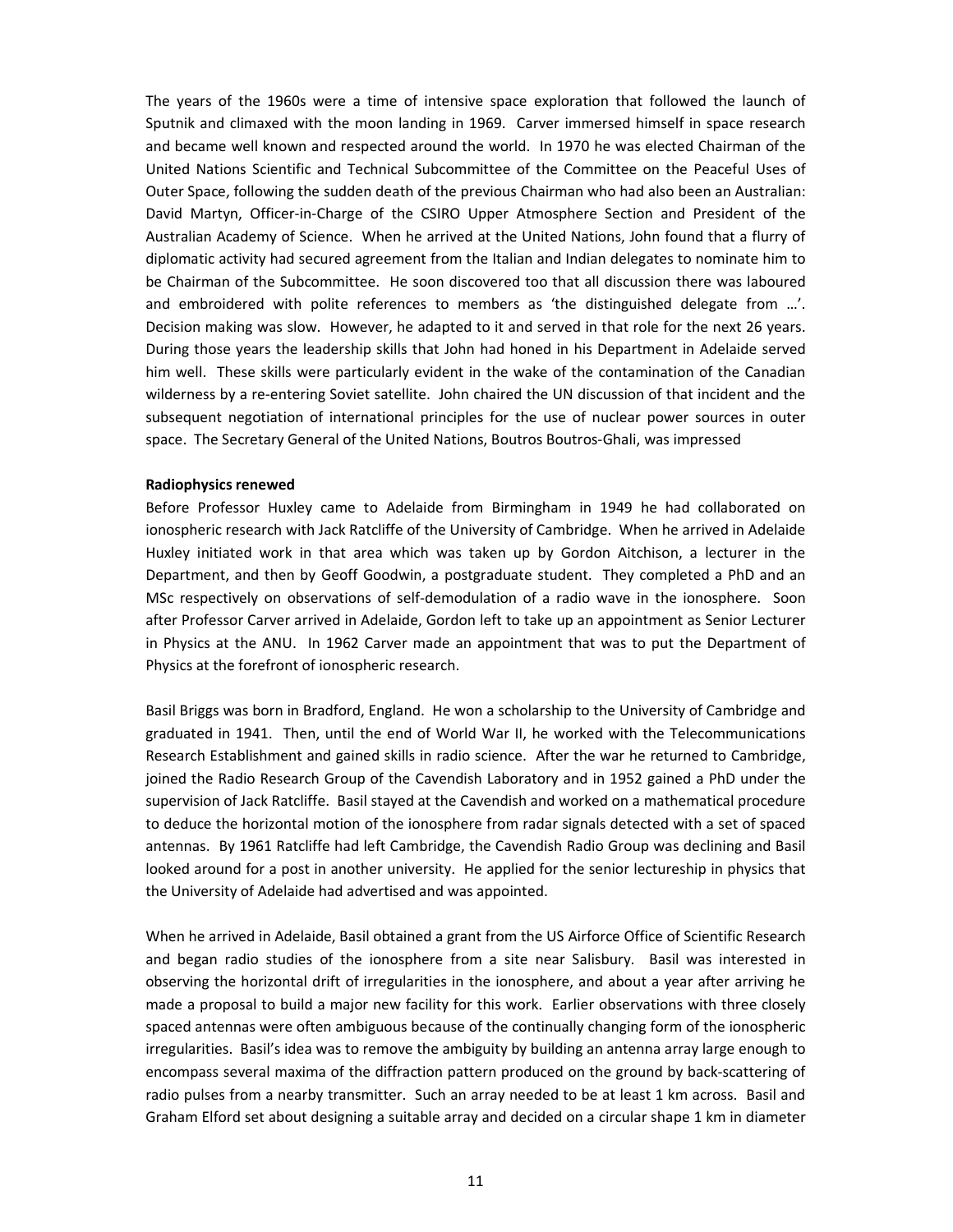with 89 crossed dipole receiving antennas designed to operate at 2 and 6 MHz. This, in effect, would be the world's largest low frequency radio telescope, designed to examine the lower ionosphere in detail.

Basil obtained funding for the project from the USAFOSR, the Australian Research Grants Committee, the Radio Research Board of Australia and the University. In 1965 construction of the array began on land the University had acquired from Buckland Park, a grazing property 40 km north of Adelaide. Honours and postgraduate students became riggers and trench diggers, suspending antennas and burying about 70 km of carefully measured cables that ran from each antenna to its receiver in the central laboratory. The array was completed in 1967 and the first observations of horizontal motion in the D-region of the ionosphere were made.

In 1969 the first publication arising from operation of the Buckland Array appeared in *Nature* with examples of a visual display of the outputs from the 89 receivers showing the drift of the diffraction pattern from ionospheric irregularities across the array. Accurate drift velocities were obtained by numerical correlation of the images. This unique instrument allowed more accurate determination of ionospheric drift velocities than had previously been possible. The first PhDs from this project were awarded to David Felgate and Dean Rossiter in 1970. David had made a direct verification of the point source effect, showing that the velocity of the ionospheric wind is half that of the diffraction pattern across the ground.

In the early 1970s an interesting device was built to convert the image of the diffraction pattern produced by the receiver outputs to a real image of the drifting ionospheric irregularities. It was an ultrasonic image former, effectively an analogue computer for two dimensional Fourier transforms. It consisted of an array of transducers on the surface of a sphere at the top of a cylindrical waterfilled tank and a similar array at the bottom to convert the acoustic signals into voltages. Unfortunately the system could not be made sensitive enough and it was difficult to maintain. More recently, digital techniques have been introduced to increase the sensitivity and flexibility of the Buckland Park Array.

In 1968, Basil was joined by Paul Dennison, a Cambridge graduate who had been appointed to a lectureship. Paul, set about installing receiving arrays at Buckland Park, Burra and Kadina, forming a triangle with sides of approximately 150km. They were intended to observe the scintillation of radio signals from astronomical sources. However, the logistics of the project were too demanding and it was abandoned. During his time in Adelaide, Paul undertook scintillation observations using similar receivers he had built in Cambridge and equipment at the CSIRO radio-heliograph facility at Culgoora in New South Wales.

As more publications were produced on the basis of work with the Buckland Park Array, it was common that Basil selflessly promoted the interests of his students by not including himself as a coauthor. It is said that when he prepared his own research papers he would compose, correct and edit them in his head and only when ready for publication would he write them down. This may be somewhat apocryphal, but Basil was a brilliant scholar of quiet disposition who had a remarkable ability to find the words that make a complex argument seem simple. This made him an outstanding lecturer. His neat blackboard work and his ability to produce a near perfect circle were legendary. Basil's mentor, Jack Ratcliffe, said of him shortly after he had left Cambridge for Adelaide: "Basil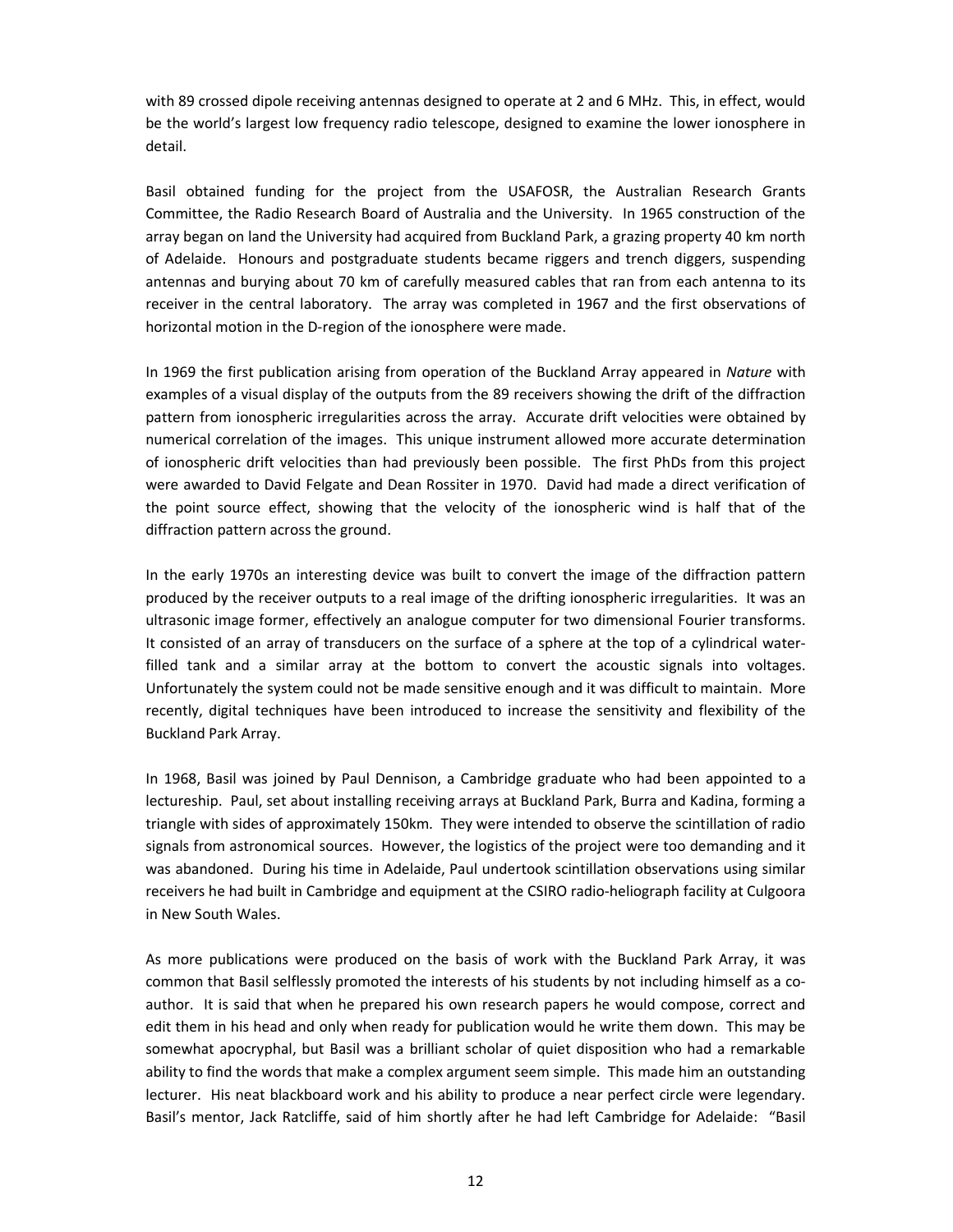Briggs is, I think, the soundest physicist I know." A letter Basil wrote to Ratcliffe in 1981 is addressed 'Dear Mr Ratcliffe' and makes it clear that the respect was mutual. For twenty five years Basil was a member of the Editorial Advisory Board of the Journal of Atmospheric and Terrestrial Physics. He retired in 1984 and in 1992 was awarded the Harrie Massey Prize by The Institute of Physics. He died in 1994.

#### **Radar and lidar**

The meteor radar work begun by Graham Elford in the early 1950s continued strongly through the 1960s. A field station was established at St Kilda, about 20 km north of Adelaide. For his PhD, Carl Nilsson made measurements of over 2000 meteor orbits at St Kilda using a labour intensive electromechanical recording system. At the same time, Bob Roper investigated atmospheric turbulence using data for the drift of meteor trails. Carl and Bob were well known as a pair remembered for their exploits that included holding up a train when their car became stuck on a railway line.

In 1969, meteor observations using the Buckland Park Array were begun. Because the Array operated at a lower frequency than the meteor radars, trails could be observed at higher altitude. It soon became clear for the first time that the majority of meteor trails are to be found at altitudes inaccessible to most meteor radars.

In 1963 Graham Elford began a new initiative. He obtained funding from WRE for the design and construction of a lidar system with which it was hoped to observe scattering from meteoric dust at an altitude of about 100 km. This was just three years after the first practical laser had been demonstrated. In 1964 he took study leave and went to the Smithsonian Astrophysical Observatory in Boston. While there he met and had discussions with Professor Giorgio Fiocco of the Massachusetts Institute of Technology who had recently published lidar data that he interpreted as scattering by meteoric dust at 120 km. Graham discovered a small Boston company that had begun to manufacture lasers. On the basis of his discussion with them Graham commissioned them to supply a lidar transmitter based on their ruby laser that was Q-switched with a rotating prism.

Two postgraduate students joined the project: Karel Bartusek at the end of 1963 and David Gambling in 1965. They proceeded to complete the lidar system with a 12-inch Newtonian telescope as the receiver. The laser proved to be a troublesome device and had to be run at reduced power to avoid damaging the surfaces of the Q-switching prism. However, by 1969 optical scattering was observed to an altitude of 60 km with an altitude resolution of about 1 km. The data indicated molecular scattering except for enhanced scattering by an aerosol layer at an altitude of about 18 km. They were the first lidar observations in the Southern hemisphere. The project continued until 1980 and was later succeeded by a new instrument designed by Fred Jacka, Director of the Mawson Institute for Antarctic Research.

Graham Elford continued his meteor work for many years. In the 1980s he consulted with the Defence Science and Technology Organisation, Salisbury (formerly WRE), about problems they were having with the development of their over-the-horizon radar, Jindalee. Graham recognised that they were detecting large numbers of meteor trails and the radar was subsequently used for study of meteor trails. Graham never seemed to exhaust the possibilities for innovation in the analysis of meteor observations. It was after his retirement at the end of 1988 that he pioneered the measurement of meteor speed using radio phase techniques and radio holography. He was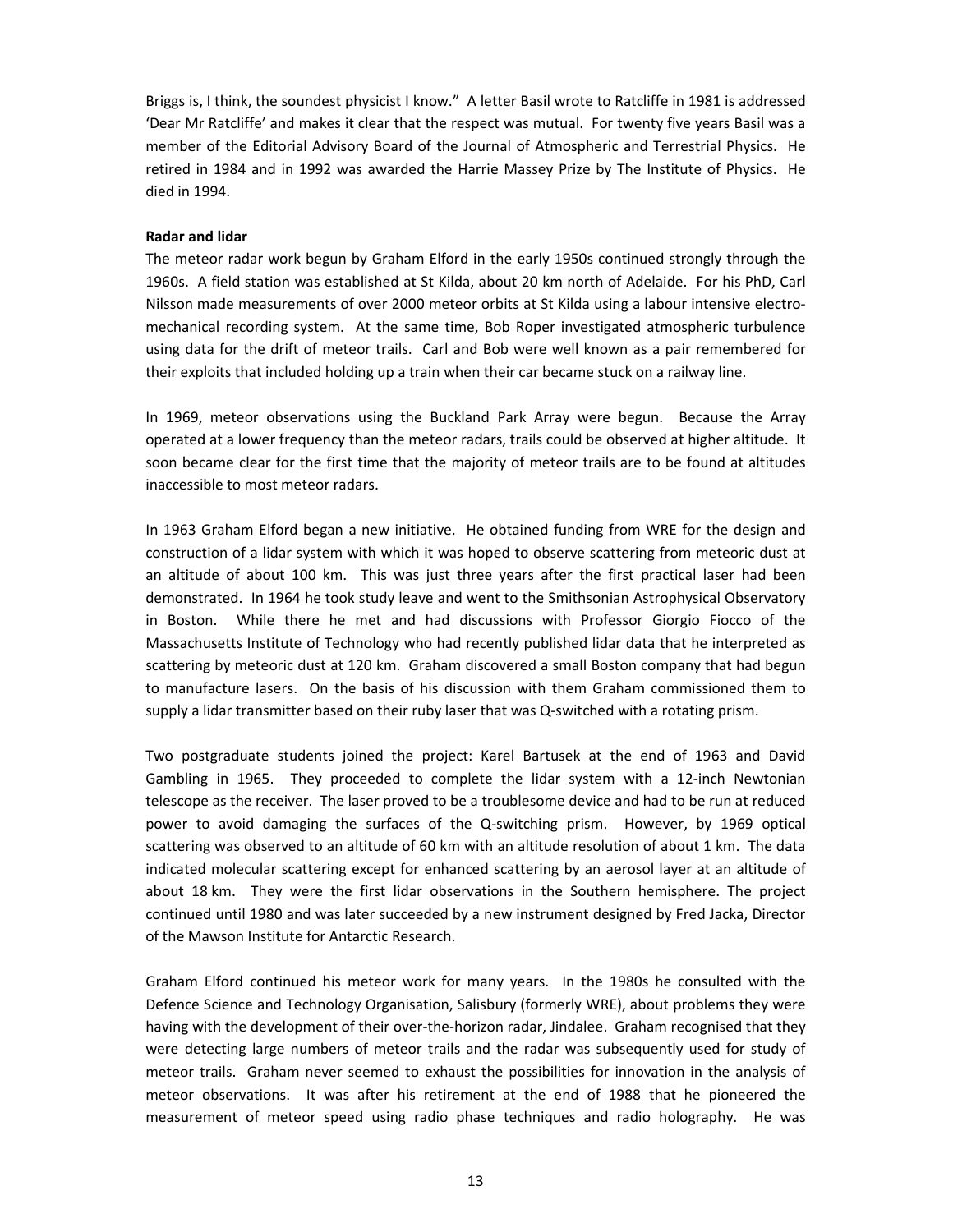recognised internationally, acting as President of the International Astronomical Union Commission on Interplanetary Dust and having an asteroid named after him (Elford 4974). Graham served the University in many ways. For six years he was Chairman of the Department of Physics and for many more years he gave valued counsel to others.

#### **A second chair of Physics**

Two particularly significant developments occurred in 1965: the appointment of Ken McCracken to a second chair in the Department of Physics and the arrival of Fred Jacka as Director of the Mawson Institute for Antarctic Research.

Ken McCracken was born in Queensland and graduated with a PhD from the University of Tasmania in 1959. He had built a network of neutron detectors that he operated during and after the International Geophysical Year. His field stations ranged from Mount Wellington in Tasmania to the Mawson and Casey Bases in Antarctica, and Lae in New Guinea. He wrote a thesis on variations in the cosmic ray intensity and then went to a postdoctoral position in Bruno Rossi's cosmic ray group at the Massachusetts Institute of Technology.

Bruno Rossi was a world leader in cosmic ray research and later established the field of X-ray astronomy. He was, perhaps more importantly for Ken, a superb mentor of emerging young scientists. Throughout his career Ken was to be grateful for Rossi's role in his maturing as a research physicist.

Ken went to MIT at a time when the US Government was pouring money into space research in response to the launching of the Sputniks by the Soviet Union. He discovered that building research satellites was not beyond a graduate of Australia's smallest university and this was an important lesson. His main achievement there was to undertake computations of the motion of relativistic charged particles through a high order simulation of the Earth's magnetic field. At the time there was no direct information about interplanetary space but there were several competing theories. When some strong solar flares occurred, Ken's calculations of the direction from which charged particles would reach the Earth from such events were found to be consistent with the solar wind model of interplanetary space. This established Ken's reputation in the field.

Ken became a consultant to the NASA Goddard Space Flight Centre in 1961 and then took up a position as Assistant Professor at the Massachusetts Institute of Technology. In 1962 he was appointed as a Professor at the Southwest Center for Advanced Studies of the University of Texas. There he became a Principal Investigator for seven NASA Pioneer and Explorer spacecraft for which he designed and built instruments to study cosmic radiation. Some of these spacecraft were not launched until after Ken had arrived in Adelaide.

While at the University of Texas, Ken began work in X-ray astronomy. This field of research had its origin in 1962 when Bruno Rossi used rocket-borne detectors to make the first discovery of an extrasolar X-ray source, Scorpius X-1. Ken and George Clark, a colleague from MIT, then figured out independently that a balloon-borne detector could be used to look for the high energy, more penetrating, end of the X-ray spectrum. Clark built a balloon package and flew it from Texas in July 1964. He observed X-rays from the Crab Nebula. Ken had already built a balloon payload with cosmic ray experiments which he had flown from Fort Churchill in northern Canada and he was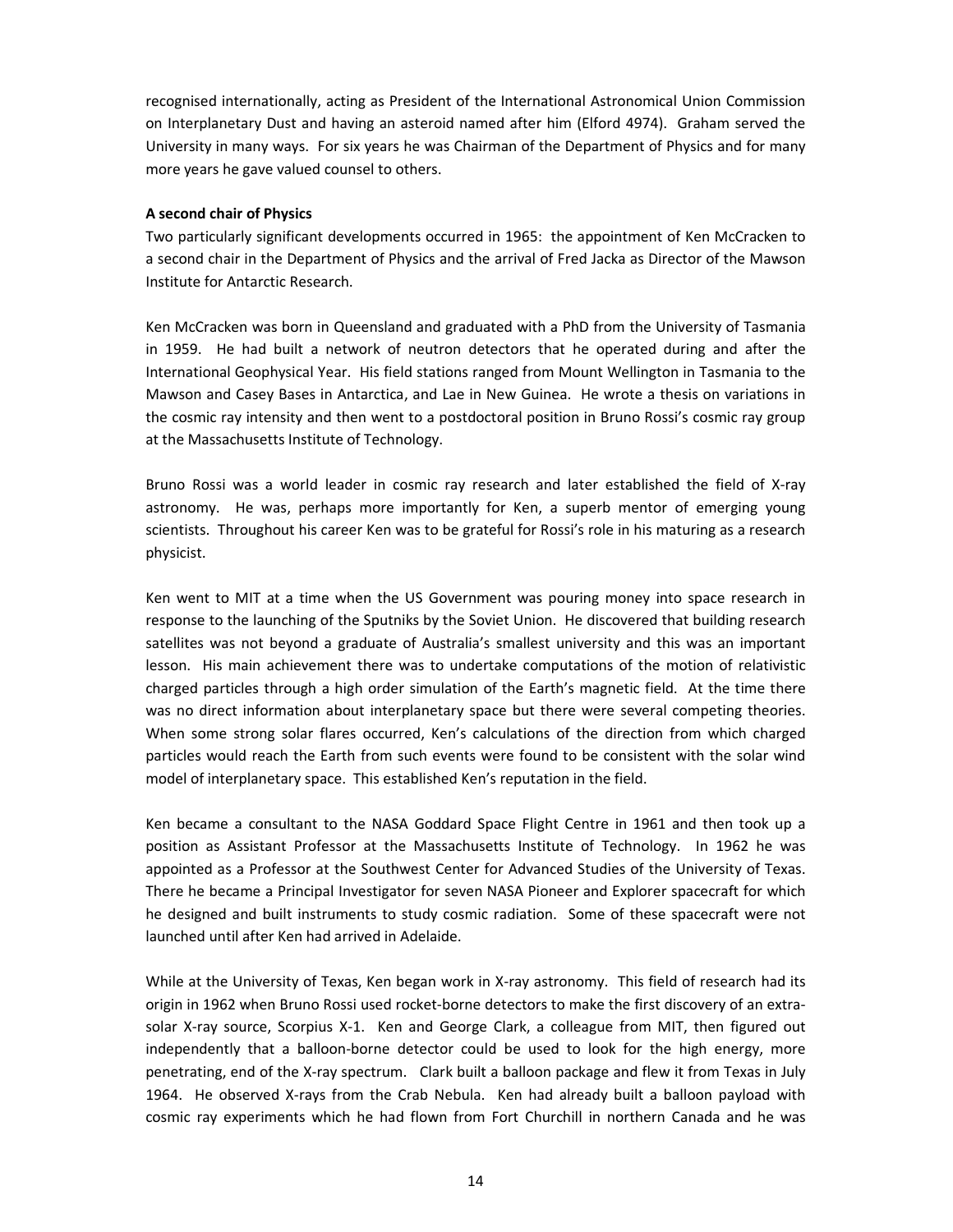about to take it to India. He hurriedly built an X-ray telescope and added it to the payload. It was flown from Hyderabad in India in March/April 1965 as part of the joint US-India International Quiet Sun Year Equatorial Expedition. At the first launch the balloon had insufficient buoyancy and the instrument package came to rest in the University Botanical Garden, half a mile from the launch site, suspended 10 feet above the ground in an Australian wattle tree. However, there were other successful flights that took his instruments to float at a height of some 38 km for several hours. His data revealed the new X-ray source Cygnus-XR1. Later in the year Ken brought the payload to Australia intending to scan the Large and Small Magellanic Clouds. It was launched from Waikerie. According to Ken 'it was 2 am, it was very cold and the balloon failed'.

When he was appointed as Professor of Experimental Physics in Adelaide, Ken retained his role as a NASA "Principal Investigator" and continued to analyse some of his satellite data in conjunction with colleagues still at Dallas. He arrived in Adelaide in September 1966 and established a Cosmic Ray Laboratory in which three distinct research areas emerged: cosmic ray research, X-ray astronomy using balloons and X-ray astronomy using rocket-borne detectors. Two of the Department's staff who were already working with X-ray detectors became his colleagues. They were Alan Gregory and Paul Edwards. Ken had known Paul in Tasmania and at the Southwest Center for Advanced Studies, Texas, when Paul took leave from the University of Adelaide in 1965.

The cosmic ray research continued Ken's interest in the propagation of cosmic rays through the interplanetary medium and the dynamics of the solar wind. Data flowed from Ken's satellite experiments. It was couriered to Australia in a diplomatic bag to be analysed with the University's computer. Ken made annual trips to Dallas to write papers with his colleagues there. In Adelaide, graduate students performed calculations of cosmic ray propagation and compared model calculations with Ken's satellite data. Leighton Barnden used computational tracing of the paths of cosmic ray particles and other tools to study the variations in the cosmic radiation observed at Earth. Ian Urch, working with Leo Gleeson at Monash University, also investigated the modulation of cosmic rays and parameterised a "modulation potential" which is still in use 40 years later to quantify the day-to-day radiation risk for airline passengers, astronauts, satellites, and other technological infrastructure. Ian Palmer conducted a comprehensive study of the manner in which solar flares and coronal mass ejections accelerate cosmic rays with serious consequences here on Earth. Barnden, Palmer and Urch all completed their PhDs after Ken McCracken had left Adelaide. Collectively they produced many publications on their work and they went to post-doctoral appointments around the world

Late in 1966 Ken flew his balloon payload from Mildura as a 'hitch hike' on an MIT balloon. The balloon was launched from the facility maintained by the Department of Supply at Mildura. The facility was used primarily by the US Project Ashcan in which nuclear air sampling was undertaken to detect fallout from nuclear weapons tests by the Soviet Union. Balloon launches were early morning events to avoid windy conditions, but subject to sudden cancellation because of adverse weather. Filling the balloon with helium was a slow process and the expense was such that it was undertaken only when there was confidence in the continued suitability of the conditions.

A new balloon package was then developed in Ken's laboratory. This X-ray observatory was flown for the first time on 19 February 1968. It had two independent X-ray detectors, differing in the shielding used to define the detector field of view. Both featured anticoincidence detectors to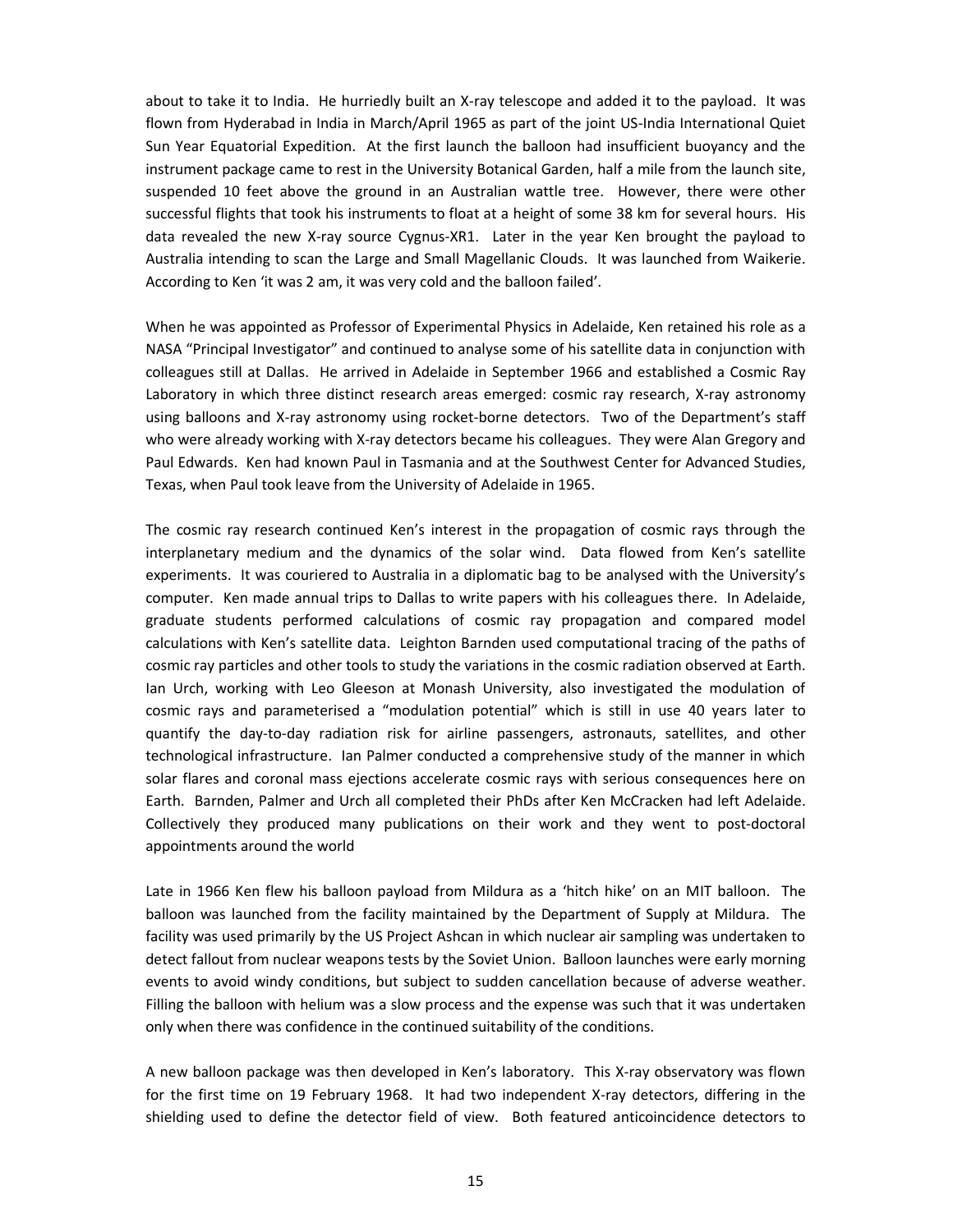discriminate against the background signal produced by Compton scattering of X-rays and ϒ-rays in the collimator. In one the detector, a caesium iodide crystal, was surrounded by a graded shield consisting of layers of metals (lead, silver and copper) arranged according to atomic number with the highest on the outside and an inner layer of plastic scintillator as an anti-coincidence detector. The other used a totally active collimator in which the detecting crystal was at the bottom of a thick well of scintillating material that provided an anticoincidence signal. The packages were developed by three postgraduate students: the graded shield detector by Gioachino (Jock) Buselli, the actively shielded detector by Michael Clancy and the telemetry system by Richard Thomas. The observatory was flown on a 10 million cubic foot balloon, the largest then available. The pointing direction of the telescopes was controlled by radio to scan the celestial objects of interest. During the flight, data about the spectral properties of three X-ray objects, GX 3+1, GX 354-5 and Sco XR-1 were recorded. Data were also obtained for a number of other weaker sources. This flight led to a series of widely cited publications and was a significant contribution to X-ray astronomy.

In all there was a series of six balloon flights in the period 1968-70, two of which were aborted early so that no useful data was recorded. These flights produced ground-breaking data for the strength, spectrum and variability of X-ray emissions from stellar sources in the southern sky. It was found that the X-ray spectrum was sometimes best described by a power law and sometimes it had an exponential form, implying different emission processes in the source object.

Like John Carver, Ken saw the opportunity to use rockets launched from Woomera to carry instruments to high altitude. The British Skylark rockets were ideal because they attained an altitude sufficient for the observation of the whole X-ray spectrum. Carver had already sounded out the possibility of gaining access to Skylark rockets launched from Woomera. In 1964, after talking to Harrie Massey, an Australian who chaired the British National Committee on Space Research, he had visited the home of the Skylark project at the Royal Aircraft Establishment, Farnborough. His talks were inconclusive but encouraging. Later, when Ken and Geoffrey Fenton, his PhD supervisor from Tasmania, were in London they visited the UK Science Research Council in London and persuaded them to make space available on Skylark rockets. They would have two flights, not as an Australian project but as part of the British space program at Woomera.

The Skylark flights took place In April 1967. They carried X-ray detectors that were built as a project of the Universities of Adelaide and Tasmania, a collaboration known as UAT. The detectors were gas-filled proportional counters based on a design developed by the Tasmanian group, Geoffrey Fenton and his student Roger Francey. The proportional counters had the advantages that they could be made with a window area large enough to detect faint stellar X-ray sources and they also provided energy discrimination that enabled the X-ray energy spectrum to be determined. John Harries was the first Adelaide postgraduate student to engage in this work.

These two flights led to the discovery of a new source in the constellation of Crux, now known as Centaurus XR-2, and demonstrated for the first time that the intensity of stellar X-ray sources can change rapidly with time. When Ken presented this result at a conference in the United States it was greeted with disbelief by theorists, but the phenomenon was soon firmly established.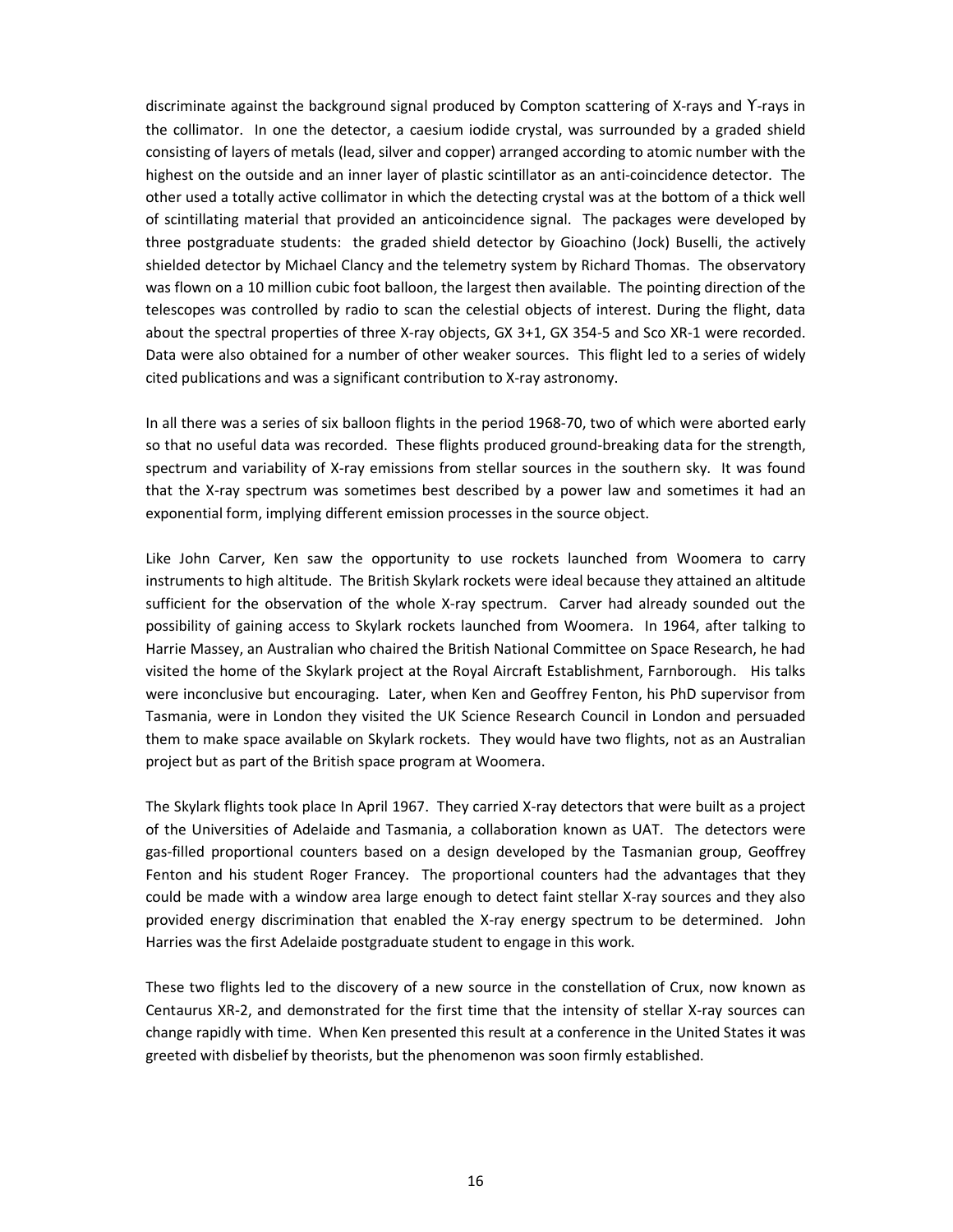Following these flights the rocket-borne X-ray work developed a life of its own. After completing his PhD, John Harries obtained a Queen Elizabeth II Fellowship and continued rocket X-ray work until he left in 1970 to take up an appointment at the Australian Atomic Energy Commission Research Establishment in NSW. Roger Francey in Hobart also continued to play a leading role in the work. In all there were seven UAT flights in the period 1967 to 1970 and except for the two initial flights they were arranged as Australian projects. With each flight the total collecting area of the detectors was increased. The flights were successful, except that UAT Flight IV had an unsuccessful launch and UAT Flight VII, on an American Aerobee rocket, failed because the hatch covering the UAT detectors separated prematurely and destroyed the proportional counter window. Several new sources were discovered and other known sources observed. Observations were also made of the diffuse X-ray flux, including the terrestrial X-ray albedo. Ian Tuohy was the last of the ray astronomy postgraduates to complete his thesis. He was involved in four rocket flights in the period 1969-70, two of which were successful. UAT Flight VI, in July 1970, was particularly successful and the data formed the basis of Ian's PhD thesis in which he reported observations of the Crab Nebula, the galactic source Norma X-2 and the Large Magellanic Cloud. He confirmed that the Large Magellanic Cloud has at least two X-ray emitting regions. The data provided the first evidence for the disappearance of the intense source Cetus X-2, showing that it is a flare star. Ian went to a postdoctoral appointment in the Mullard Space Science Laboratory at University College, London. Later he had an appointment at the ANU where he continued to work on X-ray astronomy using data from a NASA satellite. More recently he has worked for an aerospace company in Adelaide.

Another of Ken postgraduate students undertook pioneering investigations in radio astronomy. Jack Gubbay graduated with Honours in Physics from the University of Western Australia in 1950 and in 1955 he joined WRE, Salisbury. In 1964 a Space Research Group was formed within the American Projects Division of WRE with a view to utilising NASA facilities based in Australia. Three physicists were appointed to the group: Dave Robinson as leader, Jack Gubbay and Anthony Legg. Jack read papers by groups from the University of Manchester and the Royal Radar Establishment, Malvern, reporting long baseline interferometer observations of quasars using radio telescopes at Jodrell Bank and Malvern. The antenna dishes were separated by some 130 km and a microwave link allowed the signals to be combined. Jack realised that the rubidium frequency standards installed at the NASA Deep Space Stations in Australia would allow combination of the signals without a direct communication link so that there was no restriction on the separation of the stations. A proposal was developed to test very long baseline interferometry using radio telescopes at Island Lagoon, south of Woomera in South Australia, and Tidbinbilla near Canberra. This gave a baseline of some 1,200 km. Initial results were reported in September 1967, with the suggestion that the experiment opened the way for using Deep Space Stations on different continents, giving another order of magnitude improvement in resolution.

Arrangements were then made to set up an interferometer operating between Australia and California with a baseline greater than 10,000 km giving an angular resolving power of about  $10^{-3}$  s of arc. Initial results were reported in September 1969 and by December they reported the first observation of superluminal expansion of the radio structure associated with a very distant quasar. Expansion at an apparent velocity greater than the speed of light, the result of relativistic expansion at a small angle to the observer, had been predicted by the British cosmologist Martin Rees. The observation of the effect removed some objections then being raised to the Big Bang model of the universe.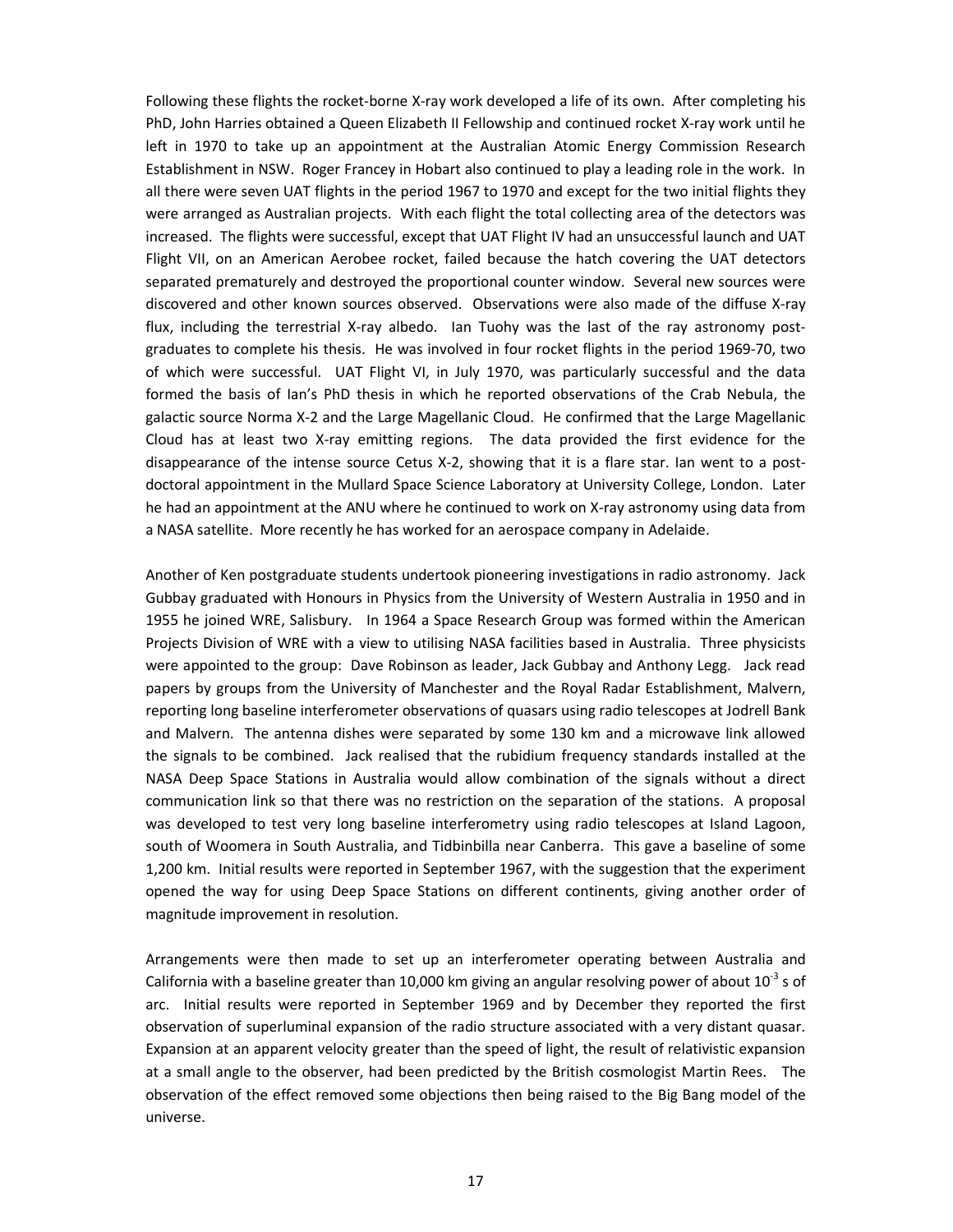In 1967 Jack Gubbay enrolled as a postgraduate student at the University of Adelaide. The intercontinental VLBI experiment was his project and data from the project were processed with the University's CDC 6400 computer. Jack chose Ken McCracken as his supervisor and found that Ken's preparedness to 'ask the stupid questions' and his insistence on coherent data reduction greatly assisted the project. Jack's co-supervisor was his team leader, Dave Robertson, who had obtained a PhD from the University working on meteor radar observations with Graham Elford. The international team that worked on the project included Ron Ekers who had been in the 1962 Honours class in Adelaide and was then at the Owens Valley Radio Observatory of the California Institute of Technology.

Ken left Adelaide at the end of 1969. He went to the CSIRO as Officer-in-Charge of the Mineral Physics Section and then as Foundation Chief of the Division of Mineral Physics. In 1989 Ken left the CSIRO and with his wife Gillian founded Jellore Technologies, a company consulting to the mining industry. (Ken lives adjacent to the Jellore State Forest in the Southern Highlands of NSW.) Later he developed an interest in palaeo-cosmic rays, began collaborating with scientists at the University of Maryland, USA, and became a Senior Research Associate there. Recently, with colleagues from Maryland and the Swiss Federal Institute of Aquatic Science and Technology, he used <sup>10</sup>Be data from ice cores and  $14$ C data from tree rings to deduce the level of solar heliospheric activity over the past 9,300 years. More recently, Ken and his colleagues have demonstrated a correlation between these data and the planetary torque on the sun, controversially reviving an old hypothesis about planetary influence on solar activity.

Ken had a considerable impact on the Department. His impatient energy was a driving force and he maintained a wide range of interests and connections. His international contacts enhanced the external focus of the Department. Nine PhDs came from his laboratory. Peter van Rood, the Executive Officer of the Department, was once heard to remark about Ken that he 'piles more onto his fork than anyone I have ever met'. He was a practical person who was always a hands-on experimental physicist. He was thoroughly familiar with his balloon payload instrumentation and would make the repairs to the electronics himself if there was damage from a rough balloon landing.

Ken's work has been recognised with many awards. He was made a Fellow of the Australian Academy of Science, the Australian Academy of Technological Science and Engineering, and the International Academy of Astronautics. He received the Australian Academy of Science Pawsey Medal (1969), the Australian Society of Exploration Geophysicists Gold Medal (1989), a DSc Honoris Causa from the University of Tasmania (1990), the Australia prize (1995), the Centenary Medal (2001), the Australian Academy of Science Ian Wark Medal (2001) and the Australian Academy of Science Haddon King Medal (2003). In 1989 he was made an Officer in the Order of Australia.

Paul Edwards left Adelaide at the end of 1967 to take up an appointment at the University of Dunedin in New Zealand and was later at the Canberra CAE/University of Canberra. The chair vacated by McCracken was filled in 1971 by the appointment of John Prescott who had been a member of the 1944 Honours class and came to the University from an appointment at the University of Calgary in Canada. John's research field was the observation of cosmic ray induced airshowers and in Adelaide he established an array of detectors at the Buckland Park Field Station. Roger Clay, who had just taken up a postdoctoral position with Prescott at Calgary, came with him to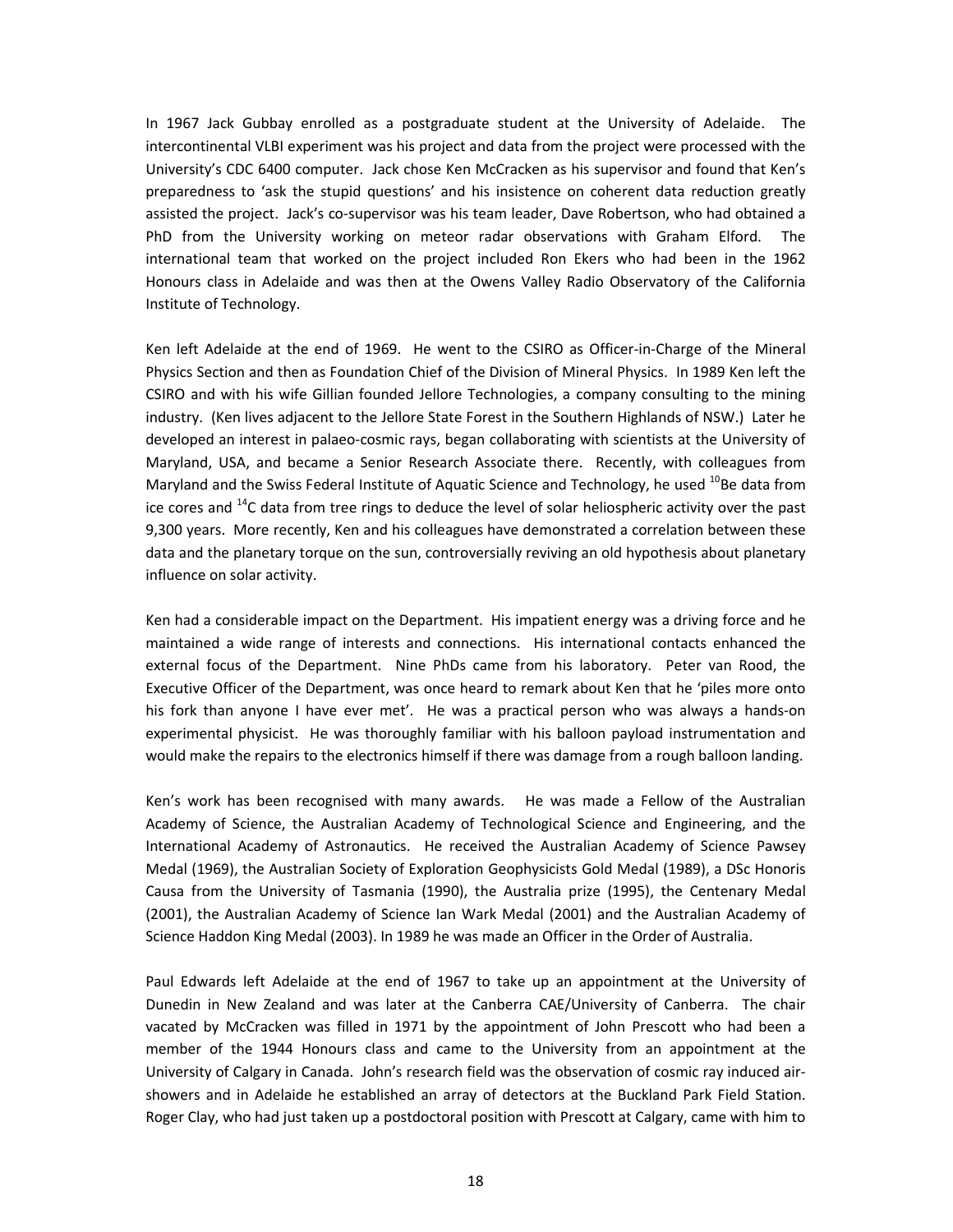Adelaide. Roger's PhD was from Imperial College, London, on extensive air-showers. Other foundation members of the new Cosmic Ray Research Group were Alan Gregory and John Patterson who had been appointed to a lectureship in 1968. John was an Adelaide Honours graduate, had a PhD in nuclear physics from ANU and came from postdoctoral work at the California Institute of Technology.

#### **The Mawson Institute for Antarctic Research**

In 1959 the University of Adelaide established the Mawson Institute for Antarctic Research. Its purpose was to commemorate and honour the work of one of its most distinguished members, Sir Douglas Mawson, by fostering polar studies and research. The University's vision was that it would maintain a library of papers, maps and books on Antarctica; it would include a museum containing a reference collection of geological and biological materials from the Antarctic as well as materials and equipment associated with Antarctic exploration; and it would stimulate interest in the Antarctic with public lectures. It was intended that the Institute would be accommodated in a major new annex to the Geology Building and provide facilities for research in Antarctic matters.

A Committee of Management was established and on 15 April 1961 the Institute was inaugurated by the Prime Minister, the Rt Hon RG Menzies. It was a grand occasion with representatives from the Royal Society, the USSR Academy of Science, the Australian Academy of Science, the Royal Geographic Society, the Argentina Institute of Antarctic Affairs and the Scott Polar Research Institute. In 1962 the book *The winning of Australian Antarctica : Mawson's B.A.N.Z.A.R.E. voyages, 1929-31*, based on the papers of Douglas Mawson and written by A Grenfell Price, was published for the Mawson Institute for Antarctic Research. This was the first publication of the Institute.

Then the University advertised for a permanent Director of the Institute and in June 1964 Dr Fred Jacka, an auroral physicist, was appointed. This appointment had a profound impact on the way the Institute developed, moving its emphasis away from geology to atmospheric physics.

Fred Jacka grew up in the small western Victorian town of Ouyen, studied physics at the University of Melbourne and graduated in 1947. He joined the newly formed Antarctic Division of the Australian Department of External Affairs, then based in Melbourne, and wintered on Heard Island in 1948. There he made observations of cosmic rays and magnetic disturbances. Then he made a computational analysis of auroral data collected in the Antarctic by scientists of the Antarctic Division. In 1955 he was awarded a PhD by the University of Melbourne for a thesis about the causes of variation in cosmic ray intensity and the relation of the aurora to geomagnetic disturbances. For the remainder of the 1950s Fred focused on identifying the geographic distribution of auroras in the southern hemisphere. His series of papers on the location of the auroral zone was a major achievement. During this time he rose through the ranks to become Assistant Director (Scientific) of the Antarctic Division.

In 1964 Fred applied for the position of Director of the Mawson Institute for Antarctic Research and in June he was offered the position. He discussed the offer with his boss Phillip Law, Director of the Antarctic Division, and was encouraged about the prospect of the Institute receiving support from the Division to develop an Antarctic research program. So he accepted the position, agreeing to take it up in June 1965. His intention was to develop a multidisciplinary research institute and he expected substantial support from the Antarctic Division and the University of Adelaide. Excited by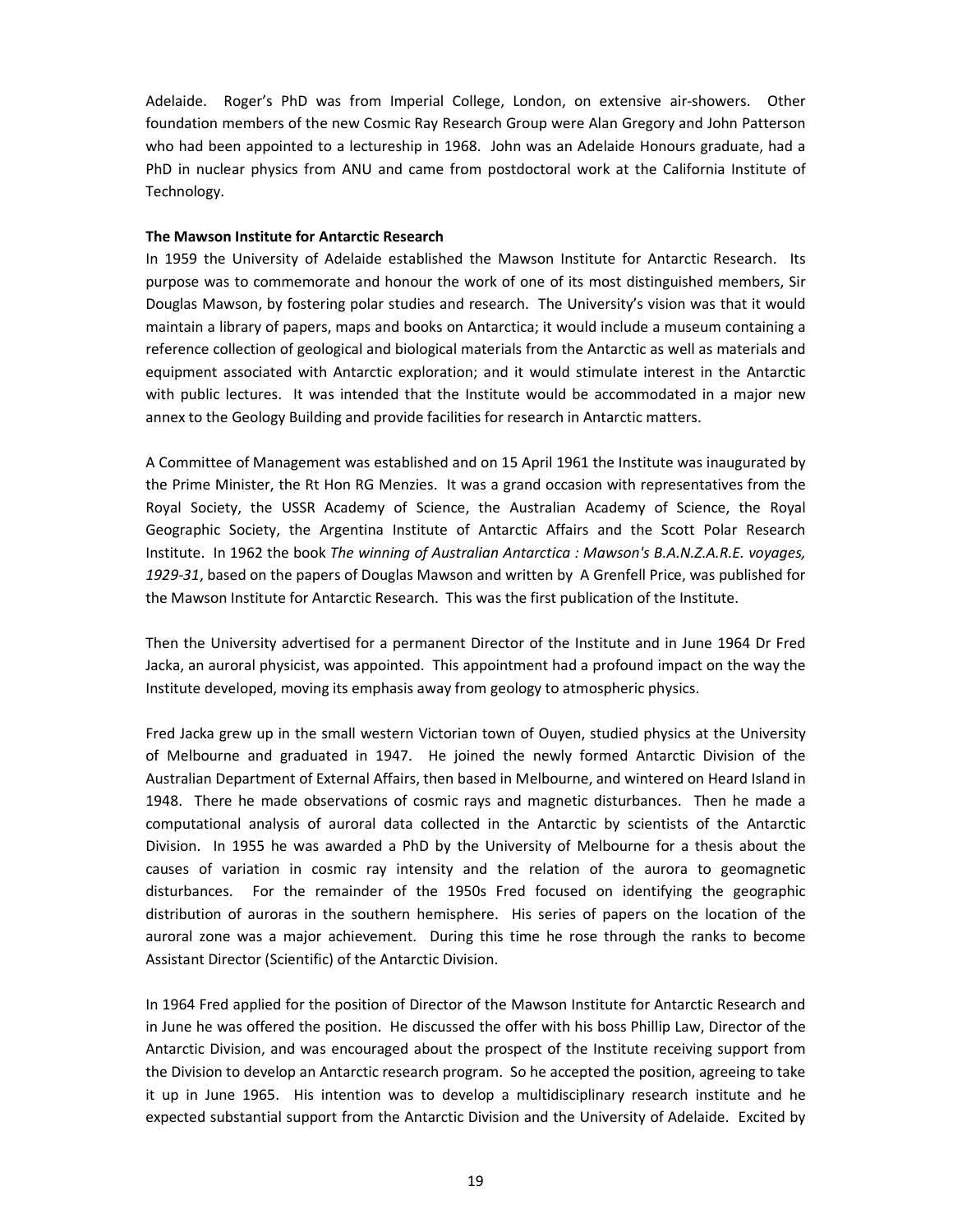his vision for the Institute, he set about winding up his work at the Division and began considering the projects he would pursue in his new Institute.

According to Tim Bowden, in his book *The Silence Calling: Australians in Antarctica 1947-1997*, Fred had proposed that the Institute take over responsibility for some research programs of the Division, but the Division was not willing to relinquish them. In discussions between the Division, the University of Adelaide and Dr Jacka it became clear that the University was not keen to take on responsibility for funding them, but it was agreed that the Institute could have a significant role in oceanography, marine biology, and 'certain aspects of upper atmosphere physics'.

It was only after he arrived in Adelaide in June 1965 that Fred realised how little funding he would receive. Phillip Law was at that time considering his own retirement and was preoccupied with securing future Government support for the Division. He was unable to support the Institute with anything more than logistical support to undertake research in the Antarctic. An oceanography program was proposed for the 1965-66 season with Law's encouragement, but neither the Government nor the University would provide the modest funding required and the project was never undertaken. There was a perception in the Government that the Institute was little more than a Director and a name. There was also a concern about the apparent reluctance of the University to provide it with any significant funding. Fred discovered that although his new appointment was at the level of professor he was not to receive the level of support expected by a university professor.

However, the University did gradually release some funding for positions in the Institute. In 1966 the Institute was able to appoint a secretary and a technical officer and in 1967 he appointed Don Creighton, an engineer. Don had worked for the Postmaster General's Department in Melbourne, and in 1963 Fred appointed him to winter at Mawson Base, operating and maintaining scientific equipment. Fred believed that appointing an engineer rather than an additional scientist was the best way to add new skills to the expedition. The success of this arrangement was such that when Fred had funding to make an academic appointment he opted to appoint Don rather than a physicist. This proved to be an insightful choice and over more than 20 years Fred and Don combined their skills to produce the innovative instruments that characterised Fred's research program.

Following his arrival in Adelaide, Fred pursued his interest in atmospheric physics with modest funding from the Australian Radio Research Board and the Australian Research Grants Scheme together with often uncertain logistical assistance from the Antarctic Division. He mounted a program of measurements of auroral and airglow phenomena. The Institute acquired a field station at Mount Torrens in the Adelaide Hills and it was used to test new equipment, train postgraduate students and to undertake important mid-latitude observations of atmospheric emissions that complemented the Antarctic observations. He began to attract postgraduate students. Two former Antarctic Division scientists completed MSc projects with him and by the end of 1970 two PhDs had been completed.

In 1967 the Institute formed a biology group under the leadership of Robert Carrick to engage in ecological studies of birds and seals. It was accommodated in various University departments until the whole of the Institute moved into the newly completed first stage of the Physics Annex in 1968. On the retirement of Carrick in 1971 the biology group was disbanded.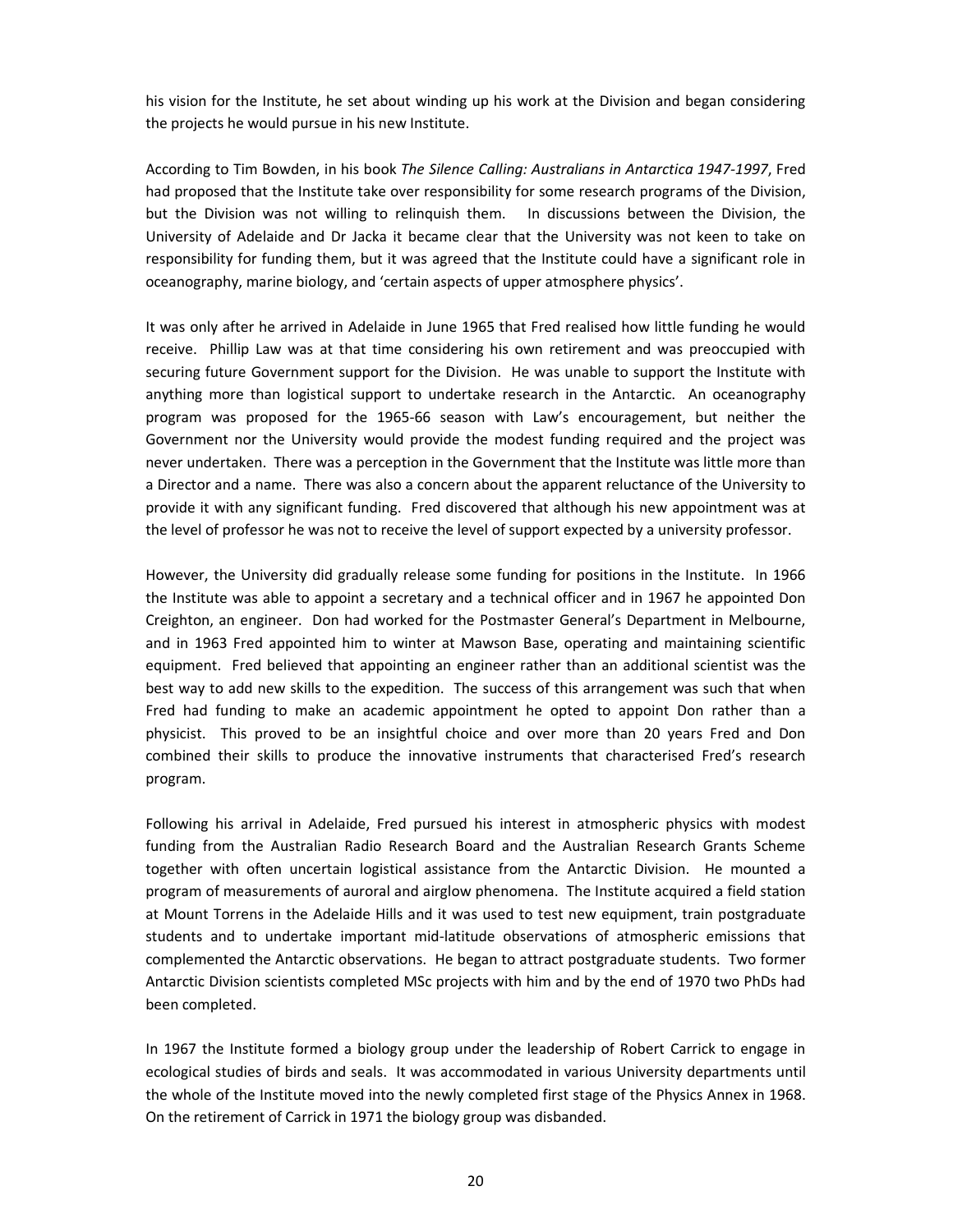In 1969 Fred was offered another academic position and the University persuaded him to accept the transfer of Pat Seymour, a theoretical physicist engaged in studies of plasma dynamics in the Department of Mathematical Physics. It was planned that Seymour would undertake work on the dynamics of the upper atmosphere, but this did not occur and he resigned in 1977. The position was not released for further appointment.

In accord with the original vision, the Institute did maintain a small library and museum. It included books by and about Mawson, Mawson's correspondence relating to Antarctic work, equipment from Mawson's Antarctic expeditions and Antarctic photographs. Included in the photographic collection were some stunning photographs by Frank Hurley who accompanied Mawson on his 1911-14 expedition. In 1988 the Institute published the book *Mawson's Antarctic Diaries* that had been edited and annotated by Fred and his wife, Eleanor Jacka.

Fred's research interest was the structure and dynamics of the upper atmosphere at high latitudes. He used remote sensing techniques to determine wind speeds, temperatures and gravity wave characteristics. Most notable of the instruments that he developed were a large aperture high resolution scanning Fabry-Perot interferometer and a Doppler lidar. The interferometer was used to observe airglow emissions from a well-defined altitude to determine atmospheric winds and temperatures by measuring the Doppler shift and Doppler broadening of a spectral line respectively. The lidar was unique in using the same one metre telescope for both transmission of the outgoing laser pulse and reception of the incoming backscattered light. In its Doppler form, the instrument had a dual etalon Fabry-Perot spectrometer to measure the line of sight wind. Both instruments were considerable feats of design and engineering.

In the 1980s Fred participated in research of a quite different nature with characteristic energy and commitment. Ian Forbes of the University's Department of Medicine came to the Department of Physics and explained that he planned to undertake a cancer therapy project. It involved the injection of a drug that is selectively retained by cancerous tissue and becomes toxic on exposure to light. He needed a bright red light of the colour most readily transmitted by human tissue. He had no budget and hoped that the Physics Department could provide a suitable lamp. The challenge was taken on by Fred and Alastair Blake and, with generous assistance from WRE, a somewhat crude lamp was built and used successfully in the treatment of skin cancers. A grant was then obtained that made possible the construction of a more sophisticated lamp that was used in conjunction with surgery for the phototherapy treatment of brain tumours with encouraging results. However, a problem with residual photosensitivity in the patients and difficulty of obtaining access to suitable patients brought the project to an end.

When Fred retired in 1990 the Mawson Institute for Antarctic Research was closed and Don Creighton was relocated to a position in the Faculty of Science. The Institute had been an episode in the history of the University of Adelaide that had taken a surprising turn to atmospheric physics so that it was both a disappointment and a triumph. Many of the original aspirations for it were never realised for lack of funding, but the achievements of Fred, Don, their technical staff and students were impressive. Fred Jacka was a meticulous experimentalist who had a genius for conceiving of instruments that no-one had ever built, to make measurements that no-one had ever made. His love of innovative technology was reflected in his choice of car – a Citroën DS that he drove for many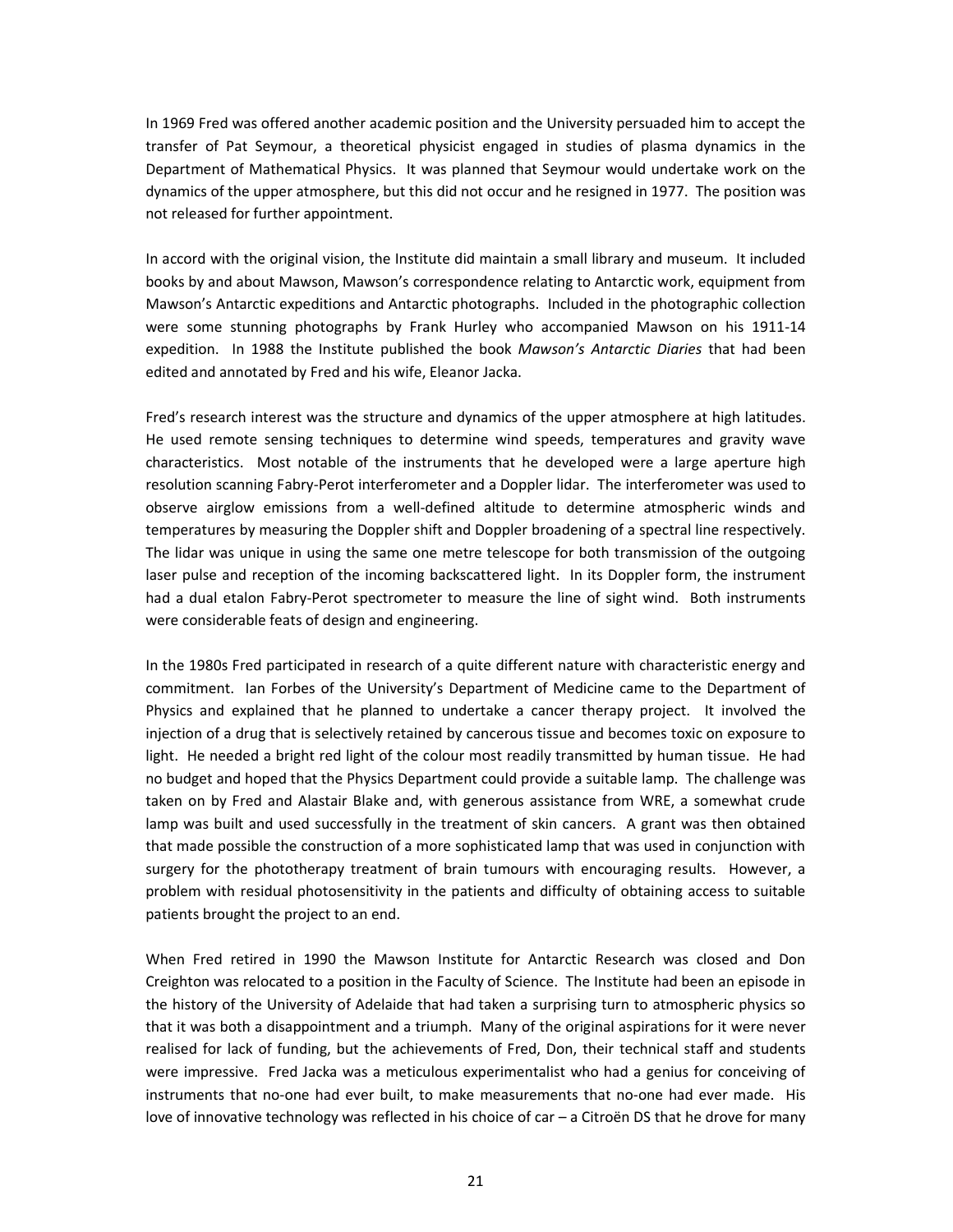years. Don's engineering skills complemented Fred's in a creative way. Fred supervised 24 MSc and PhD projects and he published some 50 scientific papers based on the work of the Institute. Fred was a wonderful colleague. Those who wrote papers with him quickly learnt that only as a last resort should a comma be used to punctuate the text. He was single-minded in pursuit of his objectives but always supportive of colleagues and students. He strove for excellence in everything he did and would sometimes frustrate colleagues by abandoning an almost implemented idea if a better one emerged.

Fred made numerous contributions to the University in addition to his work with the Institute. He contributed to the teaching of the Department of Physics, lecturing to first and third year classes. At his suggestion Don Creighton devised and presented an innovative course in digital electronics to the Department's Honours classes. Fred served on a number of University committees and on national and international professional committees. He made written and verbal submissions to Senate Committees on Antarctic matters. All of these things he did with his characteristic goodwill, attention to detail and striving for excellence.

Twice during the 1970s Fred took extended leave because of serious illness. He died in 1992. In his eulogy, Keith Cole paid tribute to Fred's courage in coping with illness and observed that he will be remembered most of all as a person with a 'great zest for life, a fine sense of humour, and an aversion to nonsense and humbug.'

#### **Physics at Flinders**

In 1964 an appointment was made that began a new chapter in the story of physics in Adelaide. Max Brennan was appointed as Foundation Professor of Physics for a new campus of the University of Adelaide which was to be located on a hilly site at Bedford Park. At the time of his appointment the new campus was not ready and Max moved into the Physics Department at North Terrace.

Max Brennan graduated from the University of Sydney with Honours in physics in 1954 and a PhD on cosmic ray air showers in 1958. He then had a three year postdoctoral appointment at Princeton University working on low energy nuclear physics. As time went on, Max thought about the lectureship that Harry Messel had invited him to take up at the University of Sydney. He decided that rather than return to cosmic ray work he would join the plasma physics group being set up in Sydney by Charles Watson-Munro. With this in mind Max spent his last year at Princeton in the plasma physics laboratory. When Max returned to Sydney early in 1961, Watson-Munro had just returned from a year at Berkley engaged in plasma physics research. Together, Charles and Max pursued the approach they had discussed when Charles visited Princeton – to build linear plasma sources that used a hydromagnetic ionising shock wave to produce highly ionised plasma at low cost.

When Max arrived in Adelaide, there were many tasks demanding his attention. Peter Karmel, Professor of Economics at the University of Adelaide, had been appointed as Principal Designate of the University of Adelaide at Bedford Park. Peter had obtained an agreement from the University Council that the new campus would be academically autonomous and that he would be responsible for academic planning. It had been decided that there would be a school rather than a faculty structure and Max was designated Head of the School of Physical Sciences.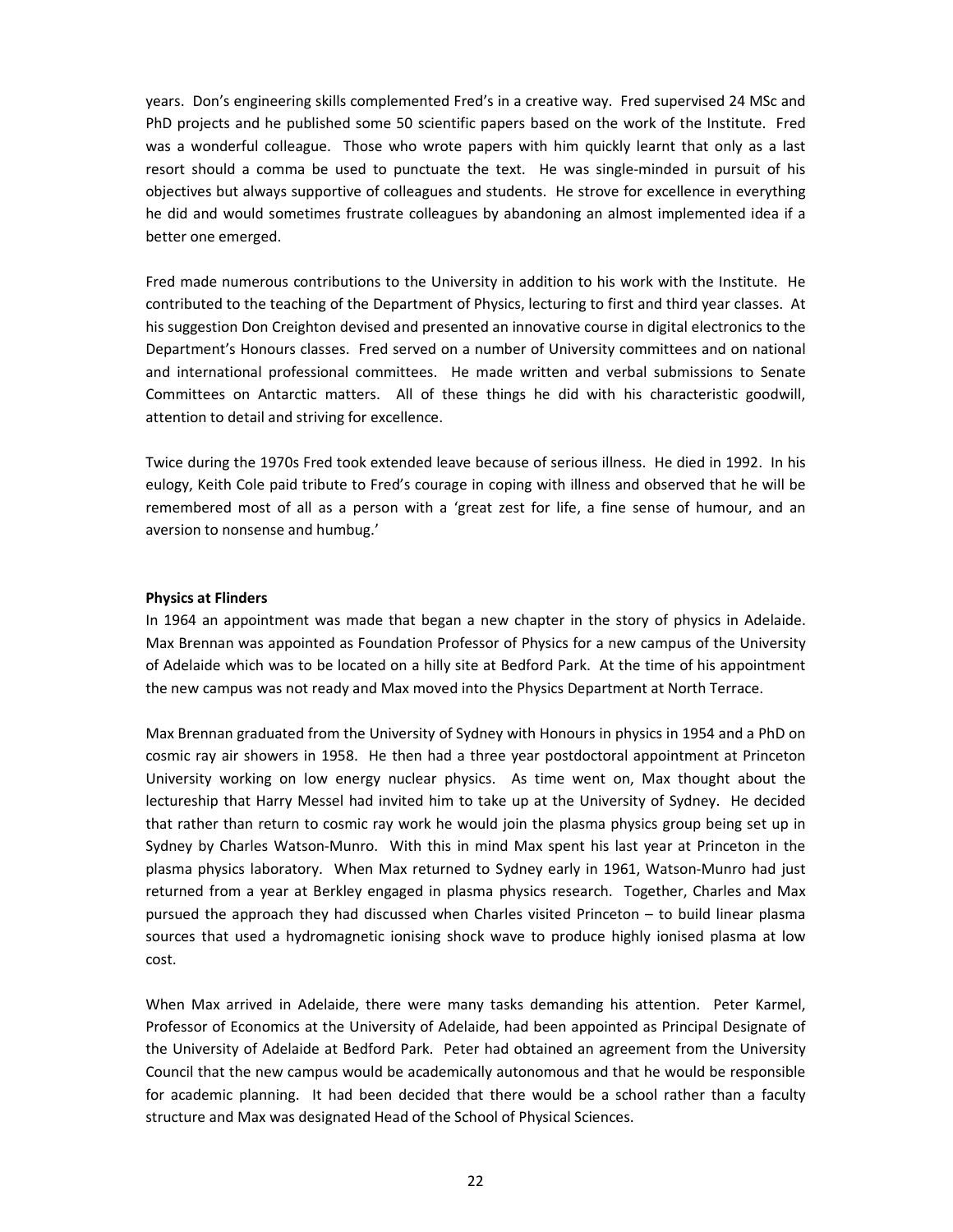The first physics staff appointed to the new School were John Fletcher and Robin Storer. John had a PhD on the ionization coefficients of gases from Keele University in Staffordshire and in 1963 went to the University of New England where he was a Senior Demonstrator and worked on electron swarm research with Harry Blevin. Robin was in the 1959 Honours class in mathematical physics at Adelaide and his PhD on the statistical thermodynamics of irreversible processes was supervised by Bert Green. He went to a postdoctoral appointment with Harold Grad in the Courant Institute of Mathematical Sciences at New York University. There he developed his interest in statistical mechanics and was immersed in theoretical research in plasma physics. When it was time to find a further position Robin wrote to Max Brennan who interviewed him during a visit to the United States; Robin was appointed as a theorist to the plasma physics group and arrived in Adelaide in October 1964.

A course structure had to be designed and after reviewing universities around the world Max and his School staff decided on a set of degree programs that took advantage of synergies between the disciplines of the School. In each program a set of unit topics was specified. Max asked Robin Storer to develop the first year lectures. In order to make the course attractive to students it was decided that emphasis would be placed on relating each topic to contemporary research. At this time the innovative *Berkley Physics Course* had just become available and it was used as the text. Use was also made of the challenging *Feynman Lectures in Physics*. John Fletcher set about developing a first year laboratory in which students were encouraged to treat the experiments as small research projects rather than as traditional demonstrations of lecture material and were required to write an end of term report. There were three sets experiments – dynamics, waves and oscillations, and quantum mechanics.

Then there were the buildings for the new campus which, when Max arrived in Adelaide, had been designed but not built. He reviewed the plans for the Physical Sciences Building and made revisions, particularly to the design of the research laboratories.

Finally, Max began the construction of equipment for his research. With the assistance of his first postgraduate student, Trevor Blackburn, and the Adelaide workshop he set about building a plasma source similar to the one he had used in Sydney.

At the beginning of January 1966 Max and his staff moved to the Bedford Park campus. The buildings were barely ready for occupation, but they immediately went to the first year laboratories and began setting up their new equipment ready for the first intake of students who would arrive at the beginning of the academic year. The University of Adelaide Council had agreed that while students would be asked to choose between the North Terrace and Bedford Park campuses, offers of places would be made in such a way that the average intake score would be the same for both campuses. At that time the Bedford Park campus suffered from the lack of an established reputation and from a lack of access by public transport. This meant that some students had to be directed contrary to their preference. In March classes began at Bedford Park with a staff of 90 and 400 students.

During 1965 there was much political discussion about the status of the Bedford Park campus. Both of the major parties had as a policy the establishment of a second university in South Australia. The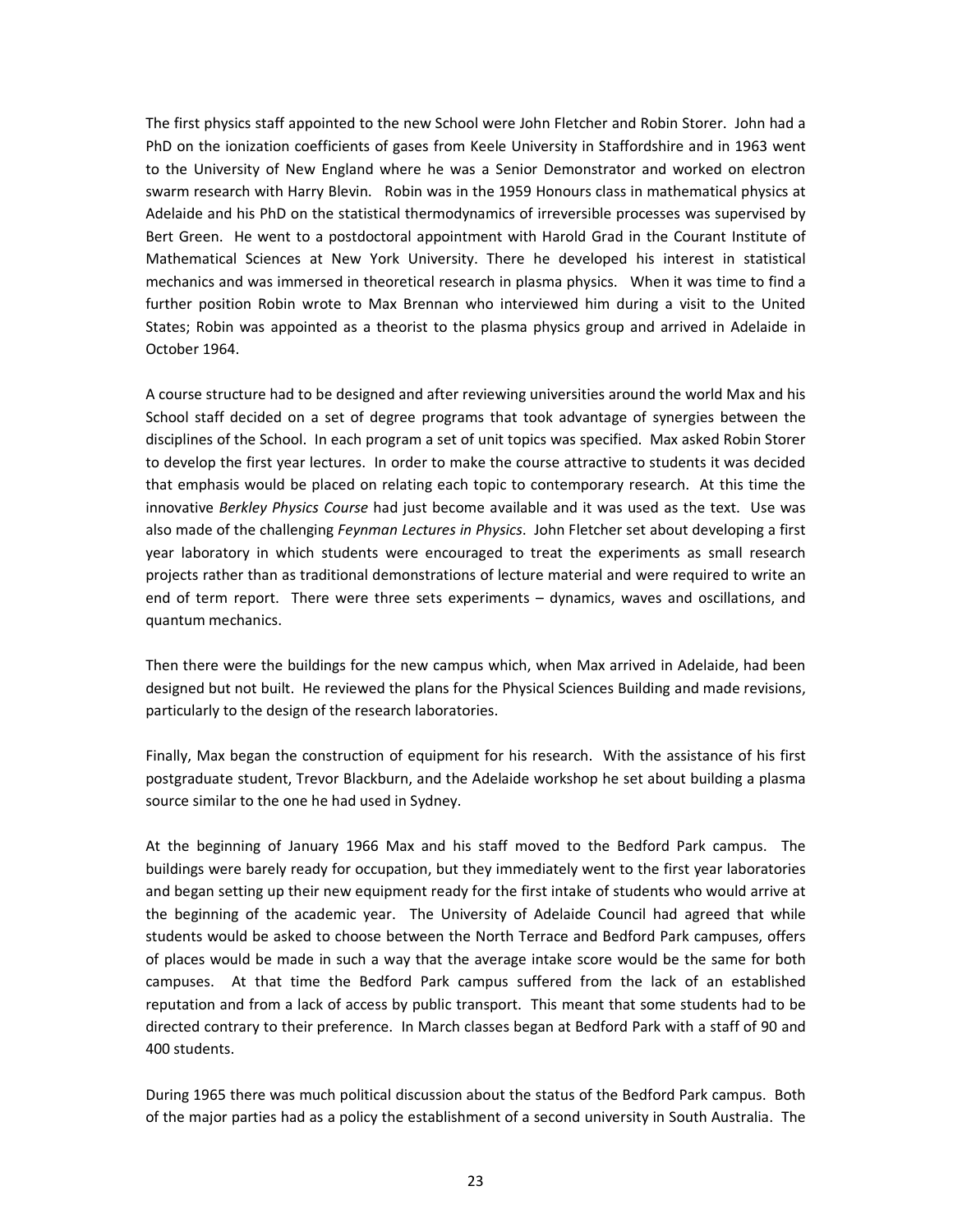Labor Government favoured establishing the Bedford Park campus as an independent university to be named 'The University of South Australia'. As the idea of a new university at Bedford Park began to take hold, Peter Karmel and his campus planning group urged that the name be made distinctive by adding 'Flinders' in commemoration of the famous explorer. By the end of 1965 political agreement on a new university had been reached but it was not until March 1966, just over a week before the Bedford Park campus was to be formally opened by Her Majesty Queen Elizabeth, the Queen Mother, that the State Parliament passed the Flinders University of South Australia Act.

At the new campus, Max Brennan established his plasma physics research program. He used an ionising shock wave to produce a plasma column and studied optimum configurations for the formation of highly ionized plasmas, developed plasma diagnostic methods, and undertook a study of the propagation of Alfvén waves in the plasma including the possibility of heating effects for waves near the ion cyclotron frequency.

Further appointments were made of experimental physicists in the general area of plasma physics. Eric Murray was seconded from the Adelaide Department and moved to Finders at the beginning of 1966. William (Bill) Westwood also came to Flinders early in 1966. He had a PhD from the University of Aberdeen, Scotland, on the optical absorption spectra of doped crystals. In 1962 he went to the Northern Electric Research and Development Laboratories in Ottawa, Canada, and worked on ferrite films. At Flinders he applied his expertise in optical spectroscopy to the study of plasmas. After three years at Flinders he returned to Northern Electric R&D. Harry Blevin took up an appointment as Senior Lecturer in 1967. He undertook a PhD at the University of New England on the effects of magnetic fields on gas discharges and then went to a postdoctoral appointment at the Atomic Energy Research Establishment at Harwell before returning to UNE as a Lecturer. Lance McCarthy was appointed to a lectureship in 1968. He graduated from the University of Auckland and had an MSc from there. He also had a PhD in experimental nuclear physics from the University of Pittsburgh. In 1969 Malvern (Mal) Phillips was appointed. He had a PhD from the University of British Columbia, Canada, on the production of hypersonic shock waves in an electrothermal diaphragm shock tube.

There was now a considerable plasma physics group and Flinders developed a reputation for this work. Max kept a close interest in the work, but his administrative work as Head of School often kept him out of the laboratory. His astute work in persuading the University to make funding available for new appointments was critical to the growth and success of the School.

Several years later the appointment of Ieuan Jones led to a new phase in plasma physics research at Flinders. Ieuan was raised in Pwllheli, a seaside market town in North Wales, and graduated with a PhD from the University College of Wales at Aberystwyth. He went to a postdoctoral appointment at the California Institute of Technology and in 1960 he moved to the Aerospace Corporation in Los Angeles where he began research in the fields of plasma physics and nuclear fusion. From there he went to the Swiss National Plasma Physics Laboratory in Lausanne. He was appointed as a Senior Lecturer at Flinders University in 1972 and quickly made a mark as a gifted lecturer. His lectures on electromagnetism in particular were noted for their concision and clarity, but it is for his plasma physics research using a rotating magnetic field in a plasma containment device that he is especially remembered.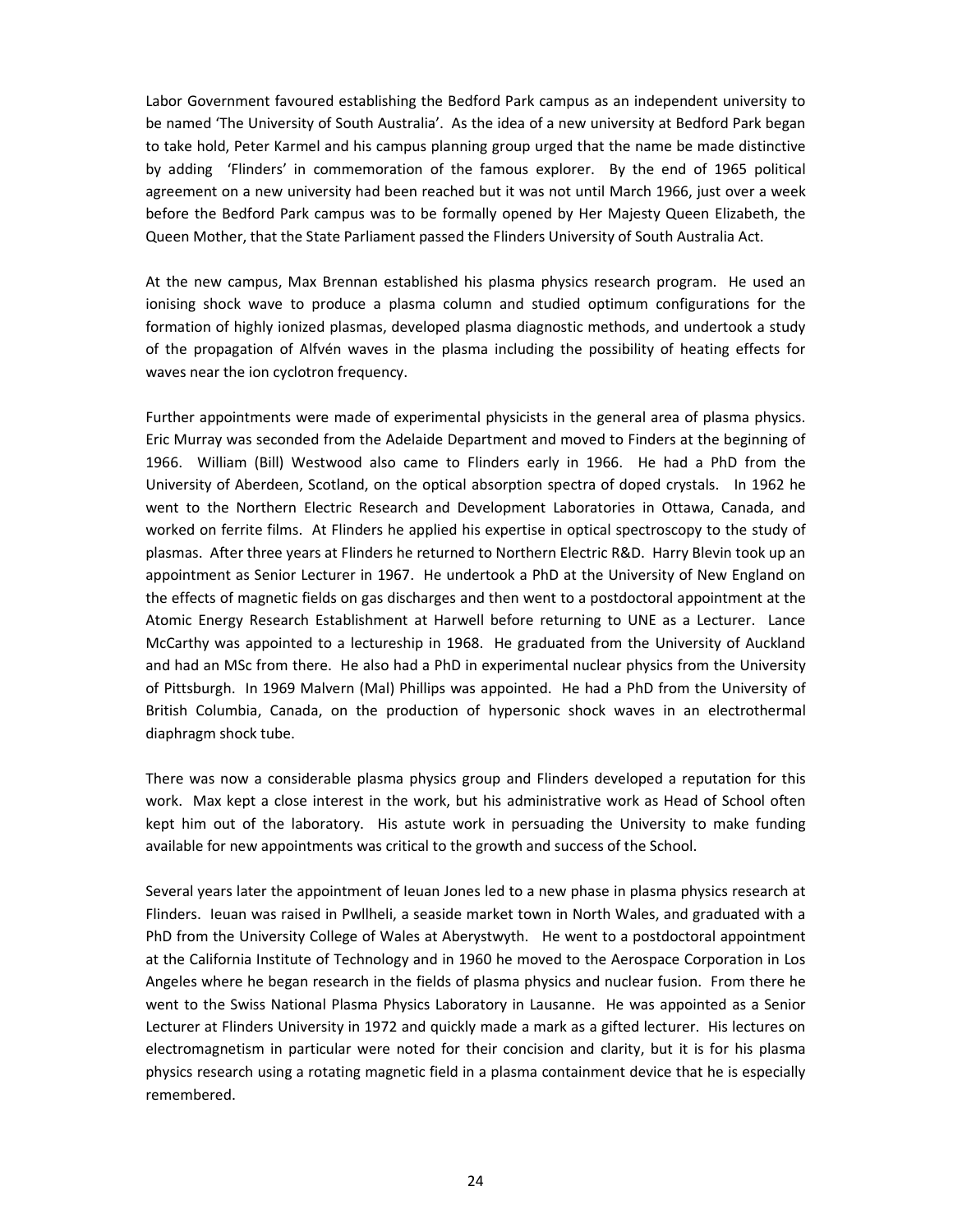The idea of using a rotating magnetic field in a plasma containment device had originated earlier. When Harry Blevin went to Harwell in September 1958 he worked with Peter Thonemann. Peter was an Australian who led the Zeta nuclear fusion project which had recently been in the headlines because it was (falsely) thought to have achieved nuclear fusion. Harry was given a choice of projects and opted for one that concerned an idea Thonemann had about rotating magnetic fields. He had done an experiment in which a travelling magnetic field carried electrons around a torus. He wanted to try a magnetic field that rotated at MHz frequency around the axis of a cylindrical plasma column. The idea was that when a transverse rotating magnetic field penetrates a cylindrical plasma column, the electrons would be tied to the rotating field lines while the ions would have no net azimuthal motion. The electrons would form a steady azimuthal current that maintains the ionisation while an applied axial magnetic field would contain the plasma. Harry did some calculations and performed some successful experiments. In 1961 Harry returned to UNE where he did some further experiments with rotating magnetic fields and resumed his work on electron swarms. When he was offered a senior lectureship at Flinders University, he had been about to take study leave at the Culham Laboratory of the UK Atomic Energy Authority where Thonemann was then working. Harry negotiated an agreement with Flinders that he could take study leave in 1968, a year after he arrived at Flinders. While he was at Culham, Ieuan Jones visited. Ieuan was then working in Lausanne and had heard about Harry's experiments with rotating magnetic fields. He was interested in the idea.

Meanwhile, Robin Storer's main research interest after arriving at Flinders had been in quantum statistical mechanics. At New York University he gained experience using large computers and at Flinders he undertook computational work applying Monte Carlo techniques to quantum statistical mechanics. But by 1973 he was looking to change his focus toward work more closely related to plasma physics. He took study leave at a plasma physics laboratory in Utrecht, Holland, and did theoretical work on plasma equilibrium in tokamak plasma containment devices.

At Flinders, Ieuan Jones became involved in the work of the Plasma Physics group, but he also became interested in work done at the Princeton Plasma Physics Laboratory on a low aspect tokamak that they called a spheromak. In 1977 he made a small device that combined a rotating field and a spherical configuration. Robin Storer undertook theoretical work associated with this configuration. In February 1979 Ieuan made a proposal in which he coined the term 'rotamak' for a device in which a toroidal plasma in a spherical chamber is driven by a rotating magnetic field and kept in equilibrium by an external axial magnetic field. By the addition of a steady toroidal magnetic field, the device becomes a spherical tokamak in which the plasma is maintained by the rotating field. He claimed that such a device had considerable advantage in plasma containment time.

Ieuan continued to experiment with his rotamak, constructing successive generations of improved devices, but it took time for the concept to attract interest beyond Flinders. In 1981 the Australian Nuclear Science and Technology Organisation (ANSTO) took up rotamak research with Ieuan as a consultant. When Ieuan retired in 2000, the Flinders rotamak was relocated to the Prairie View A&M University in Texas and there are now several universities around the world working with rotamaks. At one of them, the Kansai University in Japan, a rotamak is being used as a source of extreme ultraviolet radiation for application to photo-lithography. In recognition of his achievements in pioneering rotamak research, Ieuan was made a Fellow of both the American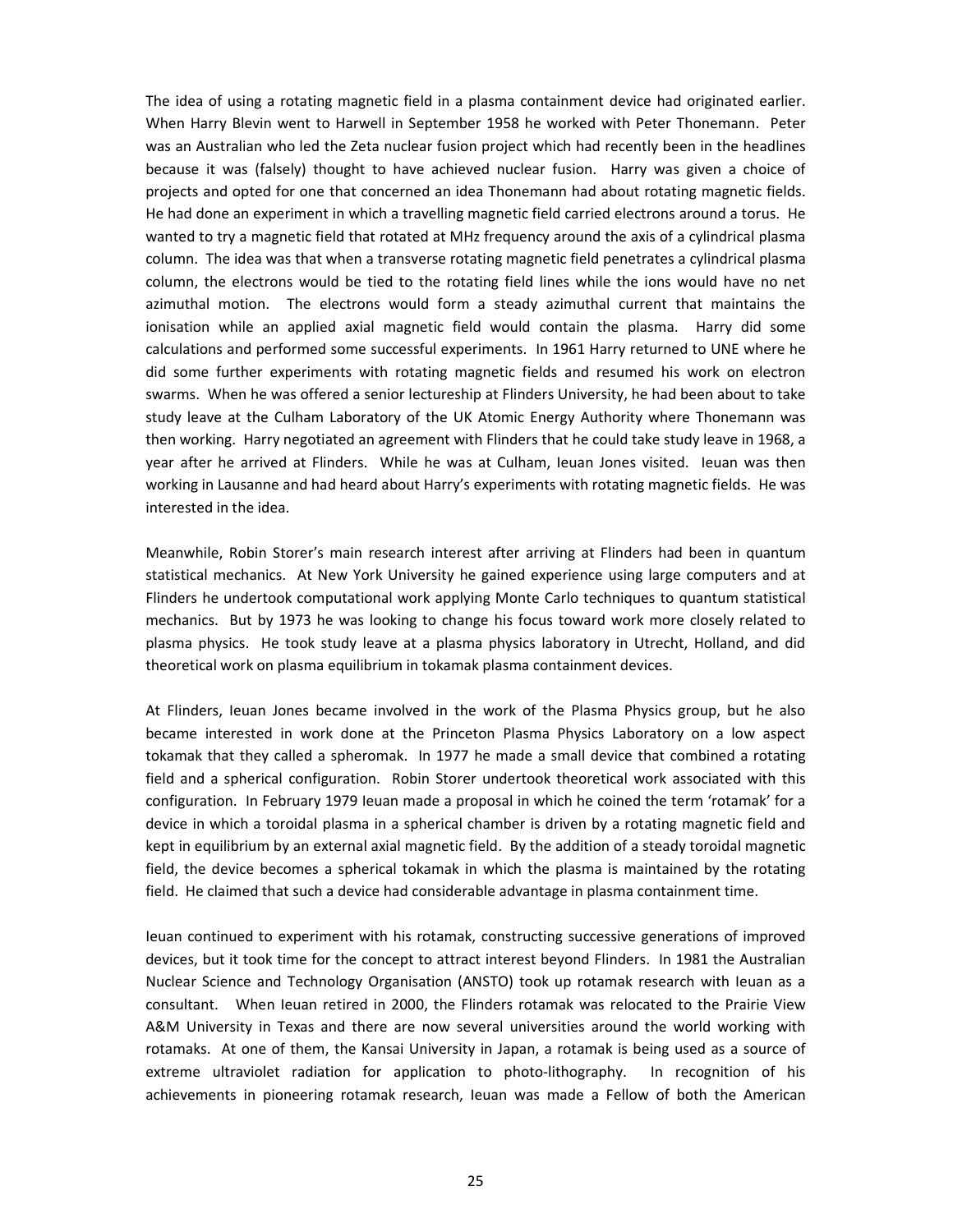Physical Society and the Institute of Physics. After retirement he spent each northern summer in Pwllheli, immersing himself in Welsh culture. He died there in 2011.

Despite his role in the origin of the rotating field concept, Harry Blevin did not become involved in the rotamak research, but continued highly productive work with electron swarms and with various phenomena occurring in gas discharges in magnetic fields. He was promoted to a newly established chair in 1969 and retired in 1989. Harry was a cricketer, played for Flinders and was noted as a hardhitting batsman.

Max Brennan left Flinders earlier. In 1981 he resigned his position as Foundation Professor at Flinders. His role in guiding the School of Physical Sciences toward a secure future was complete. He moved back to Sydney as professor of Physics at the University of Sydney and later served that University as Pro-Vice Chancellor. He chaired the Australian Atomic Energy Commission, the Queen Elizabeth II Fellowships and Australian Research Grants Committee and then, in 1991, he took up a full time position as Chairman of the Australian Research Council. He was Chairman of the International Fusion Research Council. He was made an Officer in the Order of Australia in 1986, was elected a Fellow of the Australian Academy of Science in 1988, and was awarded the Centenary Medal in 2001. In 1997 Max retired and returned to live in Adelaide.

When he came to Flinders, Robin Storer had resumed contact with his thesis supervisor, Bert Green. He attended the Mathematical Physics seminars and sometimes the Mathematical Physics people would go to Flinders for a seminar. As the number of theoreticians at Flinders increased the joint seminar became a weekly event that alternated between the two campuses. There would be lunch at either the Marion Hotel or the Hackney Hotel with the seminar to follow. This tradition continued for many years.

#### **Atomic Physics at Flinders**

In 1967 the Flinders University Council approved the establishment of a Chair in Theoretical Physics. Max Brennan made a visit to Ian McCarthy at the University of Oregon to sound out his interest in joining the School at Flinders. With the understanding that further appointments would allow him to gather a group around him, Ian agreed and he took up the position at Flinders in 1968.

Ian saw the opportunity to act on his conversations with Erich Weigold about the (e,2e) reaction and talked to Erich about joining him at Flinders. Erich, who now was Chief of the Nuclear Physics Division of the US Airforce Office of Scientific Research in Washington DC, in turn saw the opportunity to collaborate again with Peter Teubner who had been his student at the University of Adelaide. Consequently, Max interviewed both Erich and Peter. Erich was offered a senior lectureship at Flinders, accepted it and arrived in August 1970 after his contract with the AFOSR had ended.

As he was returning to Adelaide in 1968 Ian McCarthy visited Erich in Washington. They called Peter and encouraged him to apply for a position that Flinders had advertised. Peter applied, but the position was offered to Mal Phillips to work in the plasma physics group. Later, Ian called from Adelaide and encouraged him to apply for another position. Peter was offered this one and he returned to Adelaide in 1969.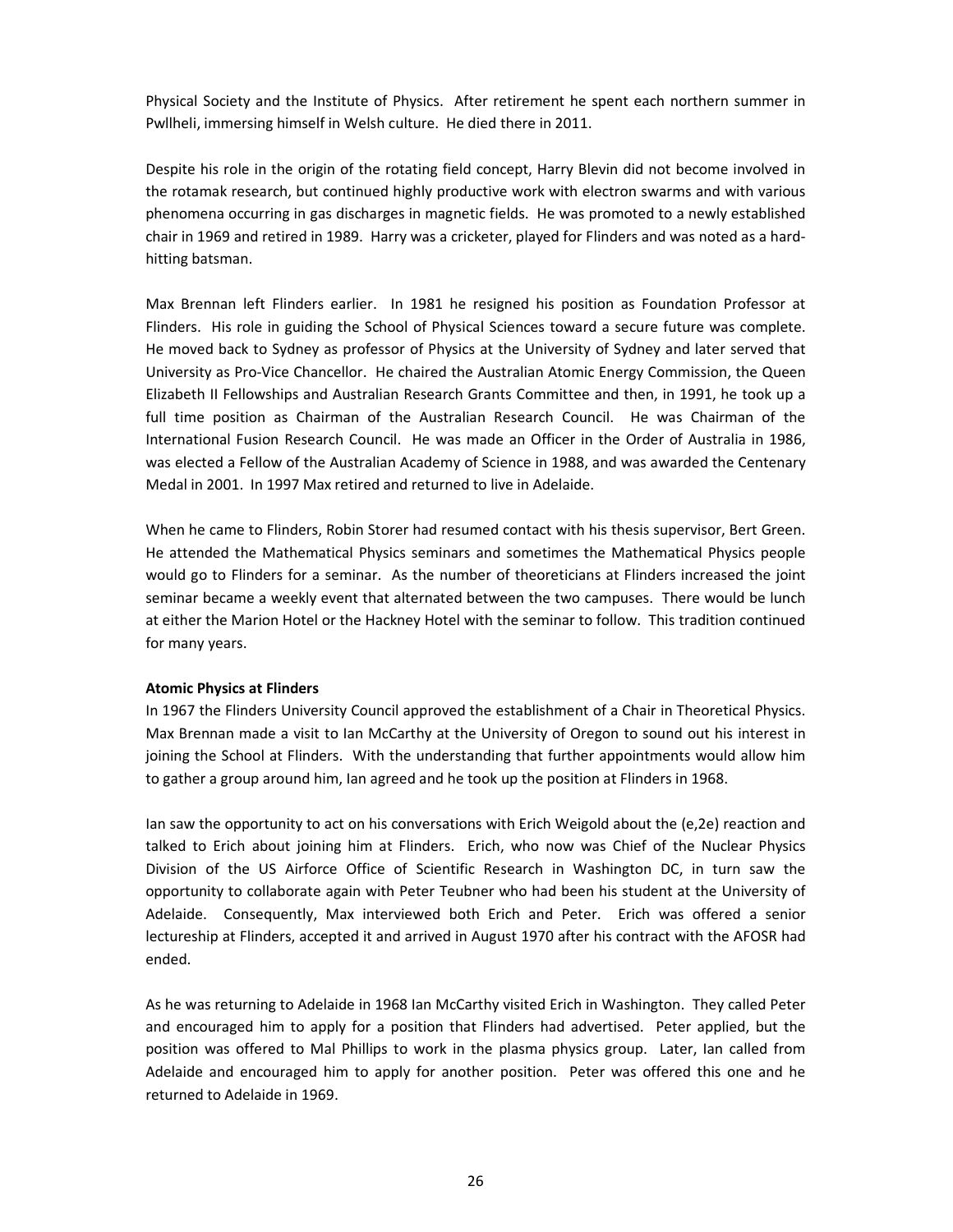After completing his PhD at Adelaide University, Peter had gone as a postdoctoral fellow to the University of Pittsburgh in 1967 to work with Professor Wade Fite. Fite had a large group of experimentalists and theoreticians and had made the first measurements of electron scattering from atomic hydrogen. Peter soon discovered that the measurements of the differential cross-section for the elastic scattering of electrons from hydrogen atoms that he had made in Adelaide and which he had not published were of great interest to the Pittsburgh theoreticians who had made calculations of the scattering. Together they quickly set about publishing a comparison of Peter's data and the calculations. At Pittsburgh Peter worked on several atomic scattering projects, affirming his reputation as an able experimentalist. Before leaving Pittsburgh, Peter made a successful application for an ARGC grant to undertake atomic hydrogen electron scattering measurements at Flinders. At Ian McCarthy's request, Peter travelled to Adelaide via Italy to visit the group of Ugo Amaldi in Rome. They had been the first to observe coincidences in an (e,2e) experiment.

Another position in Ian McCarthy's group was filled by Brian Davies, who had a PhD in theoretical nuclear physics from the University of New South Wales. He arrived in 1967 and collaborated with Robin Storer on topics in computational physics. Brian left at the end of 1969 and went to ANU. In 1970 the position was offered to Iraj Afnan and he arrived in August of that year.

Iraj graduated from the American University of Beirut, Lebanon, and then, in 1966, completed a PhD at the Massachusetts Institute of Technology on the shell model of nuclear reactions. He went to a postdoctoral appointment at the University of Minnesota. Later he was looking for a further postdoctoral position and he wrote to Ian McCarthy at the University of Oregon. Ian had been at Minnesota for a while in the 1950s and Iraj had seen Ian's recently published book *Introduction to Nuclear Theory*. Ian replied that he was leaving to take up his appointment at Flinders, but asked Iraj to contact him again if he was interested in going to Flinders. Iraj also contacted Lindsay Dodd at the University of California at Davis because he had seen Lindsay's publications on three body theory. Iraj was offered a position at Davis, but arrived just as Lindsay was leaving to take up his appointment in Adelaide. Although Iraj continued to work on the three body problem, it was never to be with Lindsay. It seemed, however, that Iraj was fated to move to South Australia. When he met Ian McCarthy at an American Physical Society meeting in Washington and Ian suggested that he apply for a Flinders lectureship that was being filled. Iraj applied and was appointed.

Flinders had the practice of allowing newly arrived academic staff to have a semester free of teaching but required that they give a seminar on their research. Iraj had done some very original work on resolving ambiguities in the nuclear forces by considering three nucleon interactions and he spoke about that. At the end of the seminar a third year student asked a question about the pion-two-nucleon three-body problem. This led to the student and Iraj making calculations of the model, each independently obtaining the same result. The student was Anthony (Tony) Thomas who had already published a paper on calculations of the  $(p,2p)$  reaction arising from a student project he had done with Ian McCarthy. Tony went on to complete a PhD under Iraj's supervision and was later appointed as Professor of Theoretical Physics at the University of Adelaide where he now holds the Elder Chair of Physics. Tony has said that he enrolled as an undergraduate student at Flinders after comparing the Adelaide and Flinders courses and deciding that Flinders had the fresher and more exciting offering.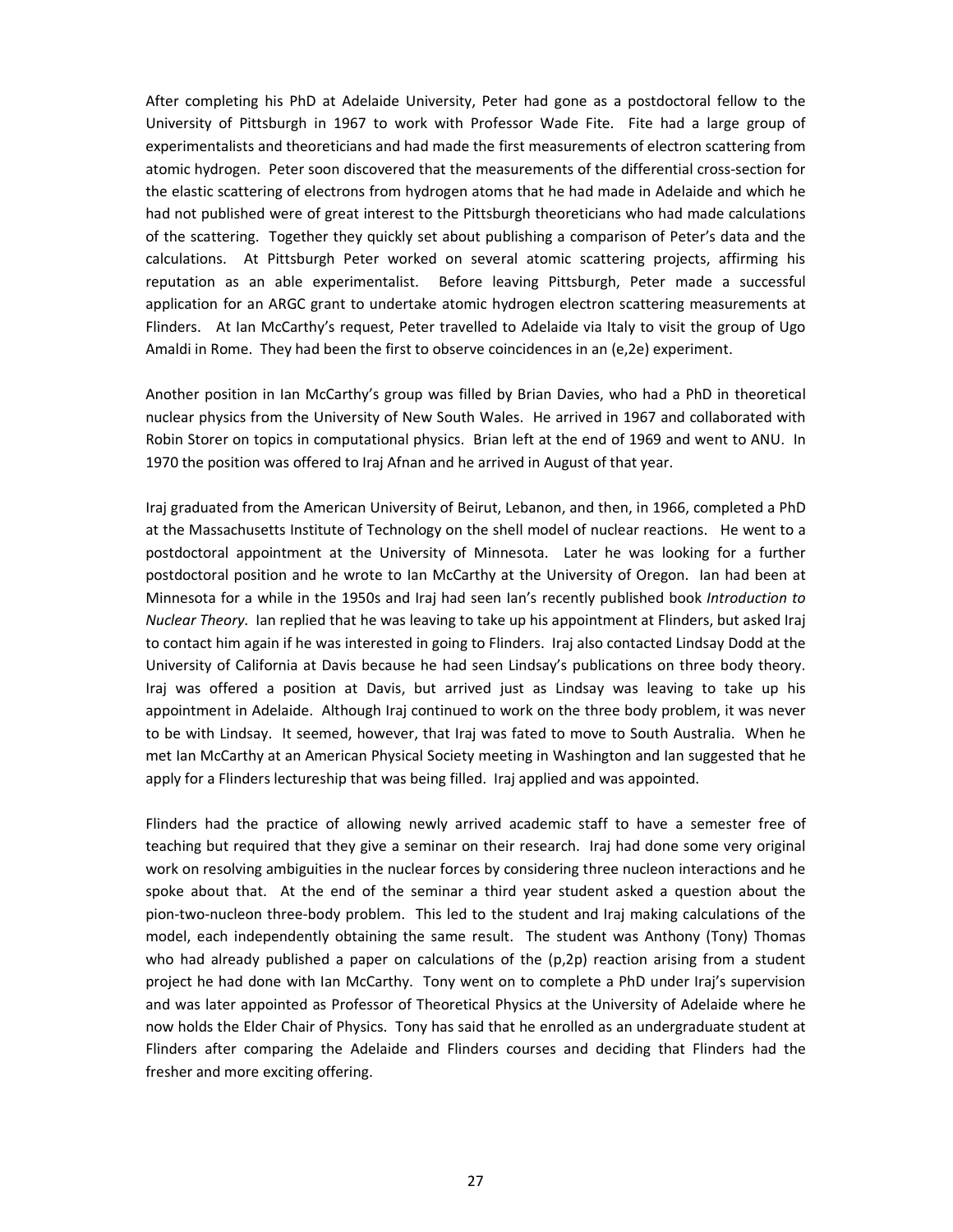When Peter Teubner arrived at Flinders he began construction of equipment for the measurement of electron scattering cross-sections. Erich Weigold arrived just over a year after Peter and began work on the (e,2e) project. Peter had already developed a good electron source that was suitable for the (e,2e) project, but the two projects proceeded in parallel, with Peter taking the lead on one and Erich on the other. By the end of 1972 both projects had produced results. The (e,2e) data were obtained within a year of the first successful measurements by a group at Frascati in Italy. Whereas the Italian measurements involved a solid carbon target and incident electrons with an energy of 9 keV, in the Flinders experiment 400 eV electrons were used to make the first observations of the emission of valence shell electrons from a gaseous target.

As the work developed, Ian McCarthy made comprehensive computations of electron collisions with atoms and ions, relishing his long sought collaboration with experimental work. Ian's first publication on the (e,2e) reaction appeared in 1973. For the remainder of his career he published prolifically and his papers were overwhelmingly on atomic, molecular or solid state physics with very few in his old field of nuclear physics.

The (e,2e) technique developed into a powerful probe of atomic and molecular structure in the form of electron momentum spectroscopy for atomic, molecular and solid targets. It was like a microscope that measured momentum rather than position. In 1988 McCarthy and Weigold obtained funding from the Commonwealth Special Research Centre program to establish the Electronic Structure of Materials Centre and their book *Electron Momentum Spectroscopy* was published in 1999.

Erich had come a long way since he was born in Haifa, Palestine. During World War II his family was shipped to an internment camp in Australia. At the end of the war they became migrants and settled in the Barossa Valley in South Australia. Erich's journey had taken him to the University of Adelaide and the ANU as a student, to the University of Adelaide as a lecturer, to USAFOSR as an administrator and to Flinders University. Erich was promoted to a personal chair and at the end of 1992 he left Flinders to become Director of the Research School of Physical Sciences and Engineering at the ANU. He retired at the end of 2002. In 2001 he was awarded the Centenary Medal and in 2009 was made a Member of the Order of Australia.

Peter Teubner continued his electron scattering work. His measurements of the differential crosssection for the elastic scattering of electrons from atomic hydrogen were the best available and he made similar measurements for the inert gases. By 1975 Peter and his students were working largely as an independent group studying inelastic electron scattering. They began making electronphoton coincidence measurements and observations of zero field quantum beats were made. Measurements of scattering from a range of atoms, particularly the alkali atoms, were directed at distinguishing between the accuracy of different theoretical calculations. In 2001 Peter was elected as a Fellow of the American Physical Society for his pioneering and outstanding contributions to experiments in electron scattering from atoms and molecules including the development of coincidence techniques and benchmark experiments on alkali targets.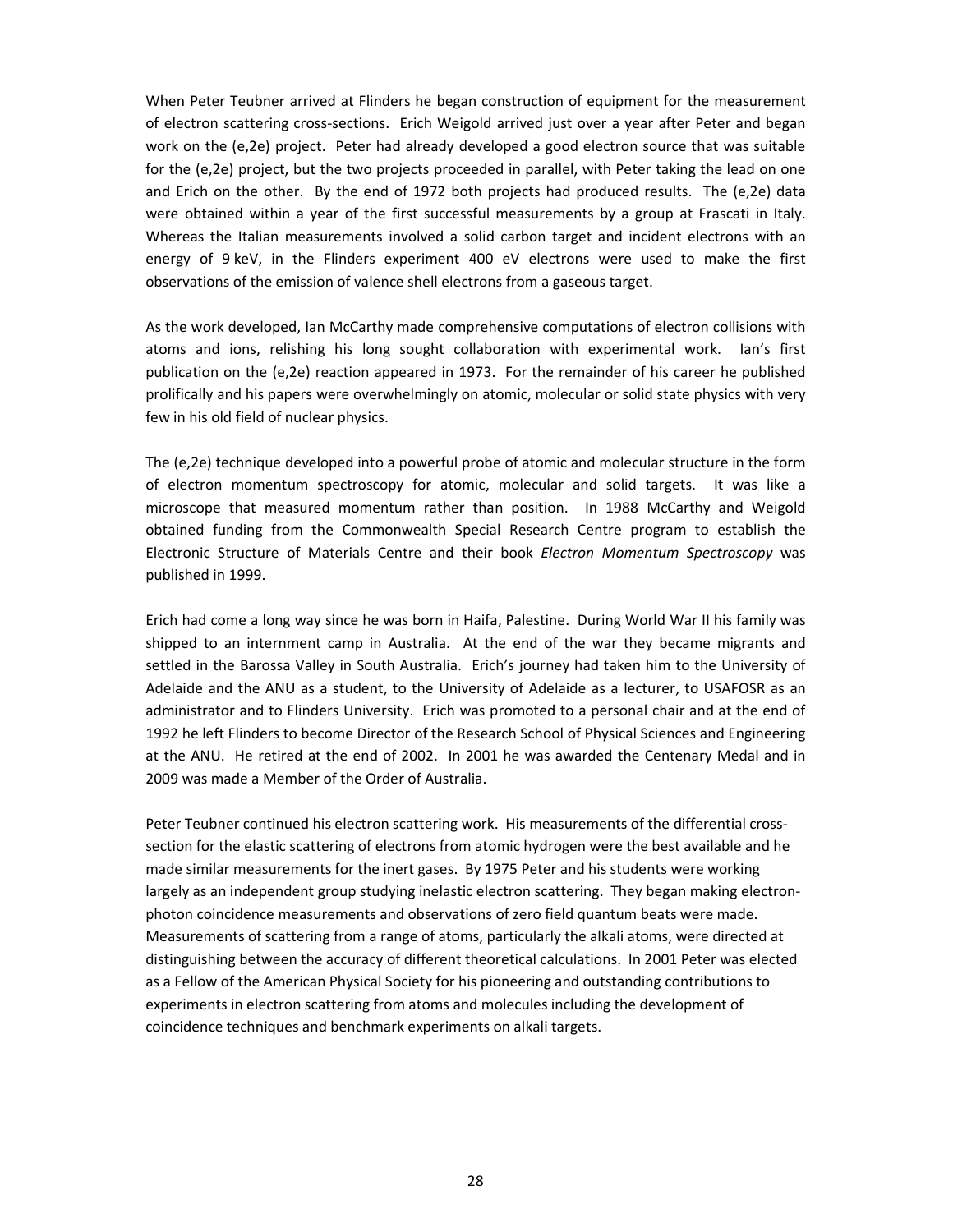#### **Staff and students**

The new Flinders University was like a clean slate. It could be planned without the constraints of tradition and in many ways it developed differently from the University of Adelaide. In the early days the staff, who came largely from outside the state, formed a close knit interdisciplinary community and they remember Flinders at that time as a wonderful place to be. The Vice Chancellor was popular. There were many social activities. The Ann Flinders Club was formed in 1965, named in honour of the wife of Matthew Flinders. It was very active in providing a supportive community for the wives of staff and for women staff.

Physics at Flinders had the challenge of establishing a reputation with prospective undergraduate and postgraduate students. It worked hard to develop innovative undergraduate courses and the program course structure was a forerunner of the multitude of specialised degree programs later offered by universities in the battle to attract students. In contrast to the Adelaide Department, the new research facilities did not have cupboards full of old components to be recycled. Max Brennan secured workshop facilities of a very high standard for the School of Physical Sciences and appointed skilled technical staff. Vice-Chancellor Peter Karmel encouraged research and Flinders developed as a research intensive university. Max developed an index of research performance based on research income from the major national research grant schemes that showed Flinders, for its size, compared well with Australia's best research universities.

At the University of Adelaide, the Department of Physics introduced a week-long summer school for students about to begin Year 12. There was a program of lectures, a keynote speaker and laboratory demonstrations. These summer schools were another of John Carver's initiatives and they were designed to present physics to students as a living discipline. At Flinders an annual summer school for teachers of secondary physics was established with the hope of pioneering new concepts in the teaching of physics, particularly in mechanics where 'the 19<sup>th</sup> century preoccupation with Newton's laws has led to a situation where physics as taught in schools and physics as understood by professional physicists are two different subjects'. Flinders also conducted a Physics Week when groups of school students came for a half day during which they were taken to a lecture and had the opportunity to use equipment in the first year laboratory.

The number of physics students grew rapidly during the 1960s. By 1967 the Adelaide Physics I class had tripled in size compared to 1960 and these numbers were maintained to the end of the 1960s. The average size of Honours Physics classes during the 1960s was 13, compared to 7 in the 1950s. The Department of Mathematical Physics had an average of more than 5 Honours students per year in the 1960s compared to a total of 7 students in the 1950s. This reflected a general growth of Australian universities under the funding regime of the Australian Universities Commission when most students received a Commonwealth Scholarship. It also reflected an enhanced interest in physics during the excitement of the international space race.

The first generation of Flinders graduates received their degrees in 1969 when 48 BScs were conferred. This grew to 93 in 1974. The first postgraduate student was Trevor Blackburn. He was an Adelaide graduate and had enrolled in the University of Adelaide at Bedford Park in 1965 and worked with Max Brennan in the Adelaide Department where he helped to build the first Flinders plasma source. After completing his thesis on ionizing shock waves he had a postdoctoral appointment in the Department of Electrical Engineering at the University of Liverpool and was then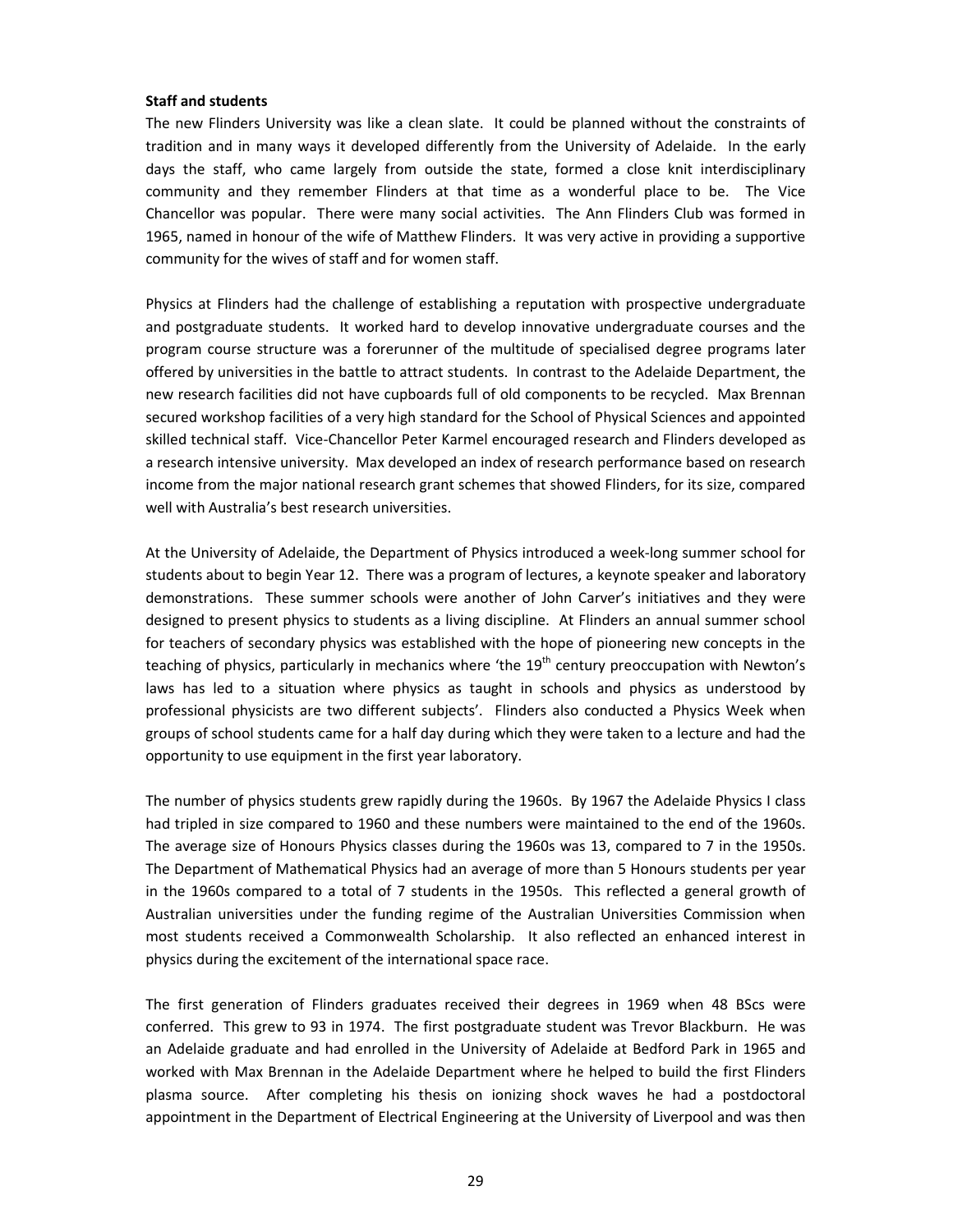appointed as a lecturer in the Department of Electric Power Engineering of the University of New South Wales where he rose to serve as Head of Department. The first Flinders student to submit a thesis for a PhD in physics was Peter Christiansen. He began his postgraduate study of the propagation of helicon waves in plasmas with Harry Blevin at the University of New England and moved to Flinders when Harry took up his appointment there. After graduating he went to a postdoctoral position at the University of Sussex and then was appointed to a lectureship. He died suddenly in 1992.

Two other postgraduate students, both Adelaide graduates, had submitted their theses by January 1970. Andrew Stirling worked on spectroscopic studies of plasmas and discharges under the supervision of Bill Westwood. After graduating he went to pursue a career in Canada where he worked for Atomic Energy of Canada Ltd, and for a while represented Canada at the International Atomic Energy Agency in Vienna. Ray Grimm enrolled following Honours in Mathematical Physics in 1965. He was supervised by Robin Storer and after completing a PhD on a numerical solution to the Schrödinger equation went to the Culham Laboratory of the UK Atomic Energy Authority. He then had an appointment in the Plasma Physics Laboratory at Princeton where he became a Principal Research Physicist and Professor. In 1984 he returned to Australia as a Senior Principal Research Scientist at the Australian Atomic Energy Research Establishment at Lucas Heights. He died suddenly later that year.

For the first few years most of the Flinders postgraduate students were Adelaide graduates, but in 1973 a landmark was passed when for the first time Flinders University awarded a PhD in physics to one of its own graduates. It was to Donn Jolly for work with Harry Blevin on the anomalous skin effect in plasmas. Donn subsequently went to the Royal Military College, Duntroon.

There was considerable turnover of lecturing staff in the Adelaide Department in the 1960s: 20 appointments were offset by 14 departures and the retirement of George Fuller at the end of 1963 after a career of 36 years since his appointment as assistant Lecturer in 1927. For many years his evening Physics I lectures were attended by those who hadn't understood the entertaining morning lecture by Professor Kerr Grant. He supervised undergraduate laboratories for many years. As a teacher, George was never noted as a source of inspiration or innovation, but he was valued for his clear and systematic presentation of the curriculum and is remembered with affection by many generations of students. George's retirement was marked by presentations to him and his wife at the Department Christmas party. A photograph taken on the occasion includes Professor Sir Kerr Grant who had retired in 1948, Professor Mark Oliphant and Dr Roy Burdon who had retired in 1958 also after a career of 36 years in the Department.

There were also arrivals and departures in the Department of Mathematical Physics. As already noted Ian McCarthy was appointed in 1960 and resigned in 1963. He was replaced by Patrick Seymour who, in turn, was replaced by Lindsay Dodd in 1968. Lindsay graduated with Honours in Mathematical Physics in 1961 and undertook a PhD on time delay in nuclear scattering theory with Ian McCarthy. In 1964 Lindsay was for a while Temporary Lecturer in the Department of Mathematical Physics and later in the year went to an appointment as Instructor at Yale University. There he collaborated with Ken Greider. When Ken went to a position at the University of California, Davis, Lindsay went with him to a postdoctoral appointment. It was from there that Lindsay accepted Bert Green's invitation to apply for a lectureship in Adelaide. In Adelaide, Lindsay's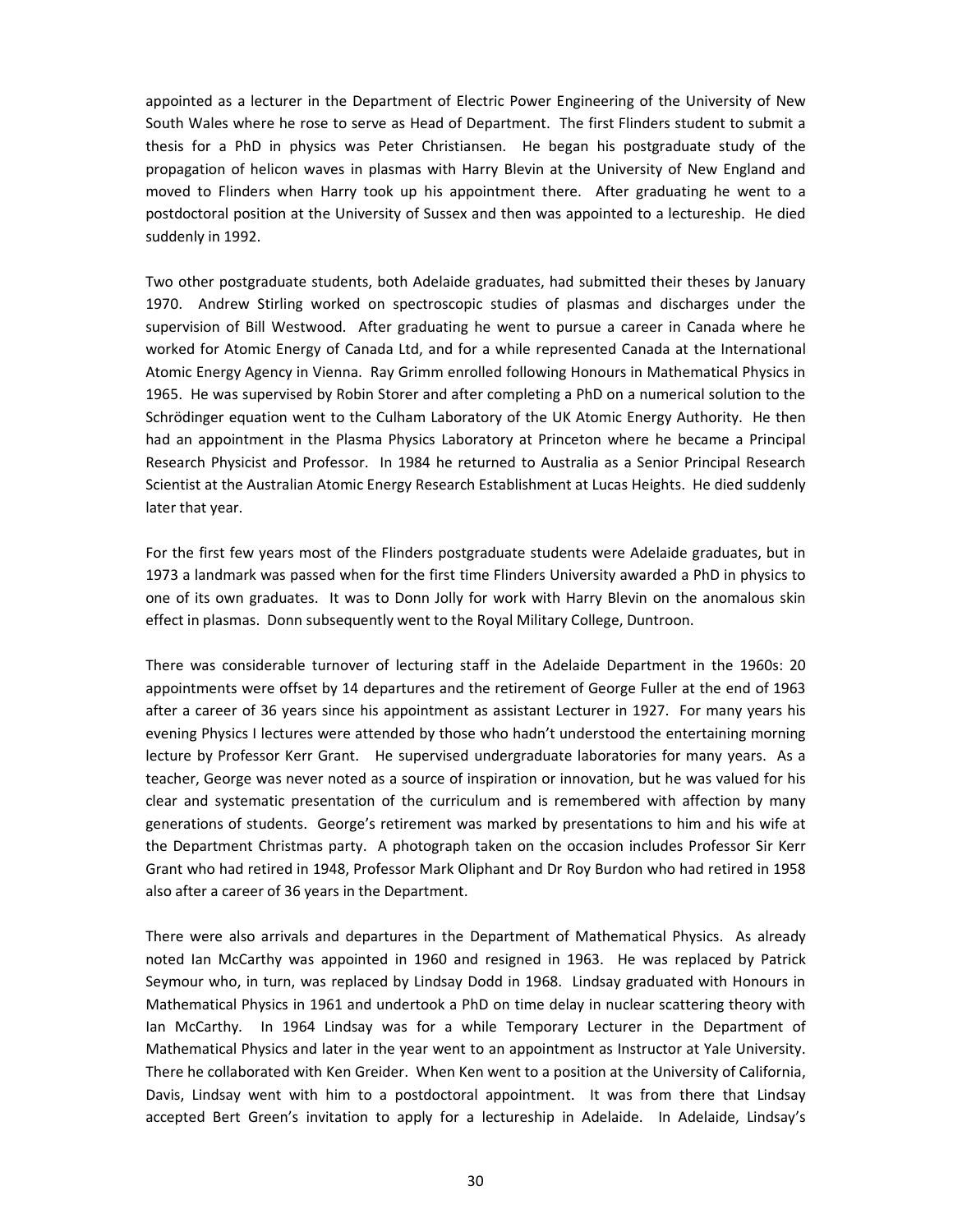interest was not in phenomenological work, but in the mathematical properties of the theory, testing the validity of approximations, testing limiting cases and studying soluble models. Later he worked on soliton models of nuclear particles. Another appointment was that of Harvey Cohen, who was a temporary lecturer from 1966 to 1969. He worked on field theory and had a passion for old Citroën cars, one of which suffered brake failure behind Lindsay Dodd's car.

#### **Teaching learning and research**

In the 1960s academic staff did the teaching and students were responsible for their learning. The lectures, tutorials, laboratory sessions and text-books provided students with opportunities to learn. The authority of academic staff to teach came, not from training, but from their expertise in the discipline which, in most cases, was enhanced by research activity. Conversely, research was often enhanced by the discipline of preparing lectures. This important link between teaching and research, that allowed physics to be practiced and presented as a living discipline, had emerged strongly in the Adelaide Departments during the 1950s as the research activity blossomed.

In the years since Professor Huxley arrived, the curriculum had undergone considerable change. In particular, topics in modern physics had been introduced. In 1950 Professor Kerr Grant's *Lectures on physics*, which had changed little since the first edition of 1913, still defined the scope and subject matter of the Physics I course, but by 1960 the course was defined by lectures based on a formidable set of prescribed text-books and included a section on modern physics. A program of lectures for Honours students had been introduced in 1950, given largely by Honours graduates from the previous year. In the Department of Physics it was Stan Tomlin and Harry Medlin who took the lead in developing courses in quantum theory at all levels. The advent of the Department of Mathematical Physics was an important step, giving Adelaide students access to the advanced teaching, particularly by Bert Green and Angas Hurst, in a remarkable range of fields.

The process of change continued during the 1960s. The keeping of attendance rolls at lectures was abandoned. Lectures on introductory quantum mechanics and the special theory of relativity were introduced into the Physics I course. By 1970 a single text-book, *Physics* by Resnick and Halliday, was recommended for Physics I. It belonged to a new generation of texts from the United States that were designed to make their contents more attractive and accessible to students. The *Berkley Physics Course* used at Flinders University was another example of the new physics texts. At Level III the courses were unitised and students given some freedom to choose the topics they studied. The Department of Physics offered nine units and the Department of Mathematical Physics seven. Six units were required for a third year subject and both departments had two subjects, each with some prescribed units.

At Flinders University only Part I (the first year course) was offered in 1966 and over the following three years the higher levels were introduced sequentially so that Part IV (Honours) began in 1969. From the beginning Physics I included special relativity and elementary quantum mechanics. The courses at higher levels were presented as sets of unit topics and included courses designed for students enrolled in an advanced physics program. Parts III and IV included courses in plasma physics, reflecting the research interest of the School.

In the Adelaide Department of Physics it was generally assumed that any member of the lecturing staff was able to teach any first- or second-year topic. However, lecturing at these levels presented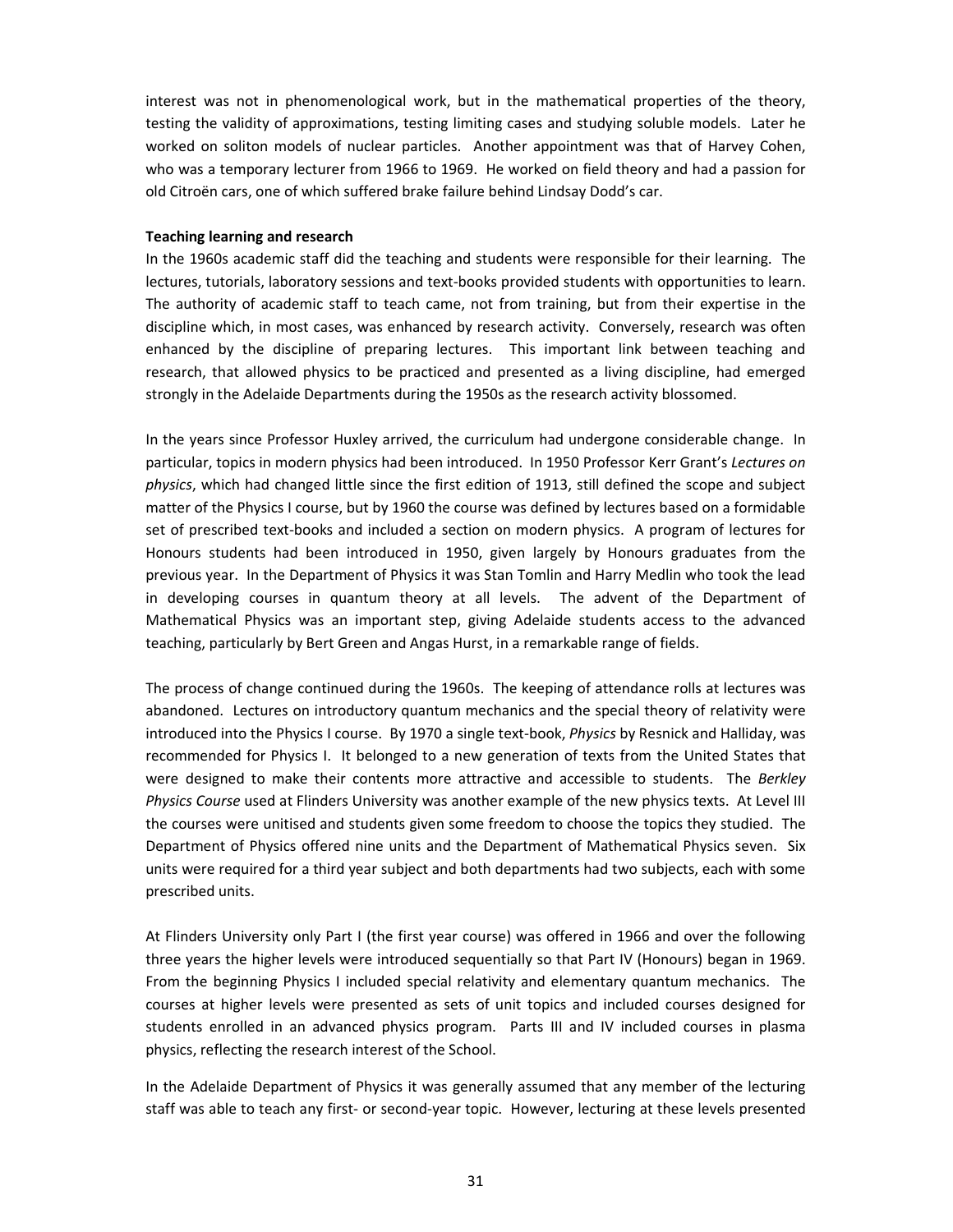particular challenges and lecturers were chosen with care. First-year classes were large and holding the interest of students was an art. The best lectures had an element of a theatrical performance about them and some qualities of showmanship were an asset to the lecturer. Students responded to lecturers who showed interest in them, were passionate about their discipline and were patently competent in it. Second-year lectures were theatre on a smaller, less demanding scale.

Third-year and Honours lectures were different. The classes were small, the lectures were more like a conversation and a link with research experience was more important, especially when topics were presented as a set of specialised units. So specialised were some Honours units that they were not offered when the member of staff who normally gave the lectures was absent on study leave.

These arrangements for teaching and learning, in which teaching was strongly linked to research and learning was left to the initiative of the student, were most effective with able and committed students. In the 1960s students enrolling in physics courses were drawn from school leavers whose achievement was in the top few percent so that most students were, at least, able. Later the participation rate in university education rose rapidly and physics students represented a much wider range of achievement at school. It also became increasingly common that in addition to full time study students supported themselves with a part-time job. Together these factors led to a general decline in the ability, commitment and success of students. Sometimes it seemed that many students no longer understood what it meant to understand physics, but always there were outstanding students who excelled.

Of course lecturers were a mixed bunch and the relationship between teaching and learning was complex. Basil Brigg's careful choice of words and immaculate blackboard work meant that students went from a lecture with excellent notes having learnt much. Angas Hurst's lectures were uncompromisingly mathematical and he could write more quickly on the blackboard than most students could write on paper. His presentations were brilliant but most students were too preoccupied with note taking to learn much during the lecture. Harry Medlin was different again. His lectures were interesting but this was at the expense of systematic treatment of the topic. Students had to rely on a text-book for that. Harry was a thinker and he was interested in the great principles of physics. His lectures were discourses on the things that caught his imagination. Learning was in the realm of the imagination; some students were inspired, others confused. At the recent memorial service organised by the University to honour Harry, his postgraduate student Peter Colman said: "Harry, you taught me nothing, but what I learned from you shaped the whole of my life."

In later years universities sought to take greater responsibility for the quality of both teaching and learning. Student assessments of teaching were introduced and awards for outstanding teaching were given more prominence. Experiments were conducted in alternative formats for the presentation of introductory courses that were carefully designed to facilitate learning. An example of this was the trial of a Studio Physics program in the Department of Physics in which lecture, tutorial and laboratory were merged into a single learning centred experience. As it became vital that universities competed successfully to attract both local and overseas students, their recruitment programs included much rhetoric about learning being a distinctive, high quality experience for their students. In these times the Office of the Deputy Vice-Chancellor (Academic)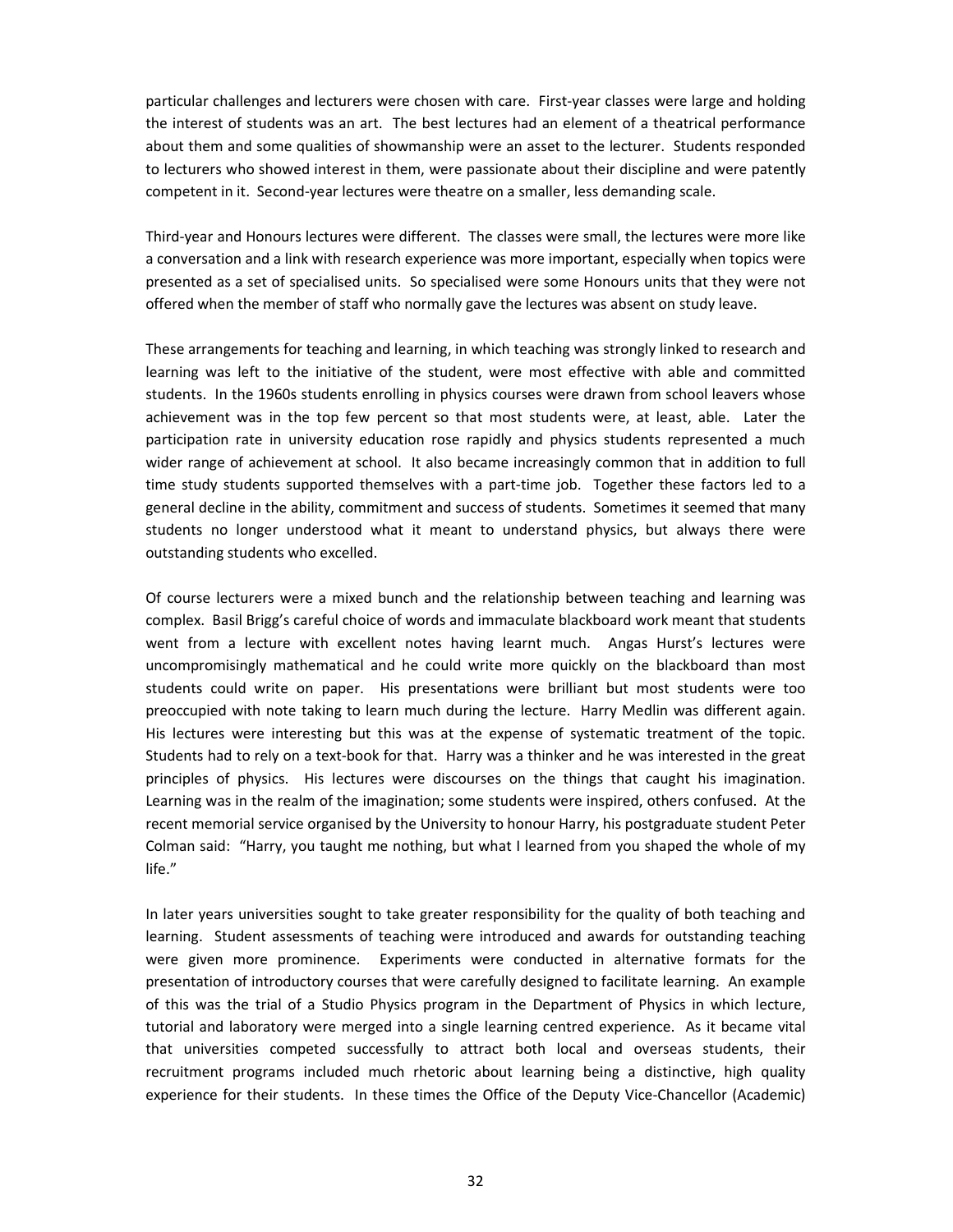included specialists in learning and teaching methods whose task was to promote interest in these matters.

However, the relation between teaching, learning and research was still complex. There were still students who memorised much and learned little and there were students whose learning was deep and sometimes surprising. In times when universities downplayed the importance of academic disciplines, the custodians of one of the greatest of them all still sought to present physics as a living discipline. Their teaching was enlivened by their research and they provided the path for physics students to become physicists.

#### **Carver and the University**

John Carver made a considerable impact on the University of Adelaide. This was a result of his personality and leadership skills. He had a strong sense of the University as a community. After his arrival he quickly formed a set of social connections with key people, especially in the Departments of Mathematical Physics, Mathematics and Chemistry and at WRE, a process that seems to have been aided by a concentration of their homes in the Eastern suburbs of Adelaide.

John participated fully in the life of the University. He served as Dean of Science, was a member of the University Council for several terms and was Chairman of the Education Committee. This was during the University's strongly democratic phase when the Education Committee made important decisions. There were vigorous contests with Professor DO (Doj) Jordan, of the Department of Physical and Inorganic Chemistry and other leading academics.

John's leadership style was uniquely his. He strode tall, never shouted, worked with departmental government and achieved much. He had an ability to get the best from people. If there was a dispute in his Department, he would handle it with a gentle rebuke followed by a lot of encouragement and wise advice. At Honours examiners' meetings he was invariably the advocate for any student whose result was close to the threshold for a First. He had an especially good working relationship with Vice-Chancellor Henry Basten, from whom he obtained, early on, advice in finding his way through the politics of the University and developing strategies to attack problems.

Building projects during Carver's years were important for the expanding discipline of physics. The Bragg Laboratories were built in 1962, soon after his arrival. Although this relieved pressure on space, it was clear that more space was needed and a plan was developed to build an annex to the physics building. John had invaluable assistance in negotiating University support for the project from his Departmental Executive Officer, Peter van Rood. Peter was an interesting straight-talking character who had been an RAF spitfire pilot during World War II, had been taken a prisoner of war by the Germans and held in the high security prison at Colditz Castle, had worked for Royal Dutch Shell and came to the Department as a formidable negotiator. Construction of the Physics Annex, later to be named the Oliphant Building, was approved and it was built in two stages: the first in 1968 and the second in 1972. Thus it was that in a decade the space available to the Departments of Physics and Mathematical Physics was more than doubled.

As the ground floor slab of the first stage of the Oliphant Building was poured, the foundation for another of Carver's ambitious projects was included. It was the construction of the world's largest scanning vacuum ultraviolet monochromator, planned to have sufficiently high resolution to permit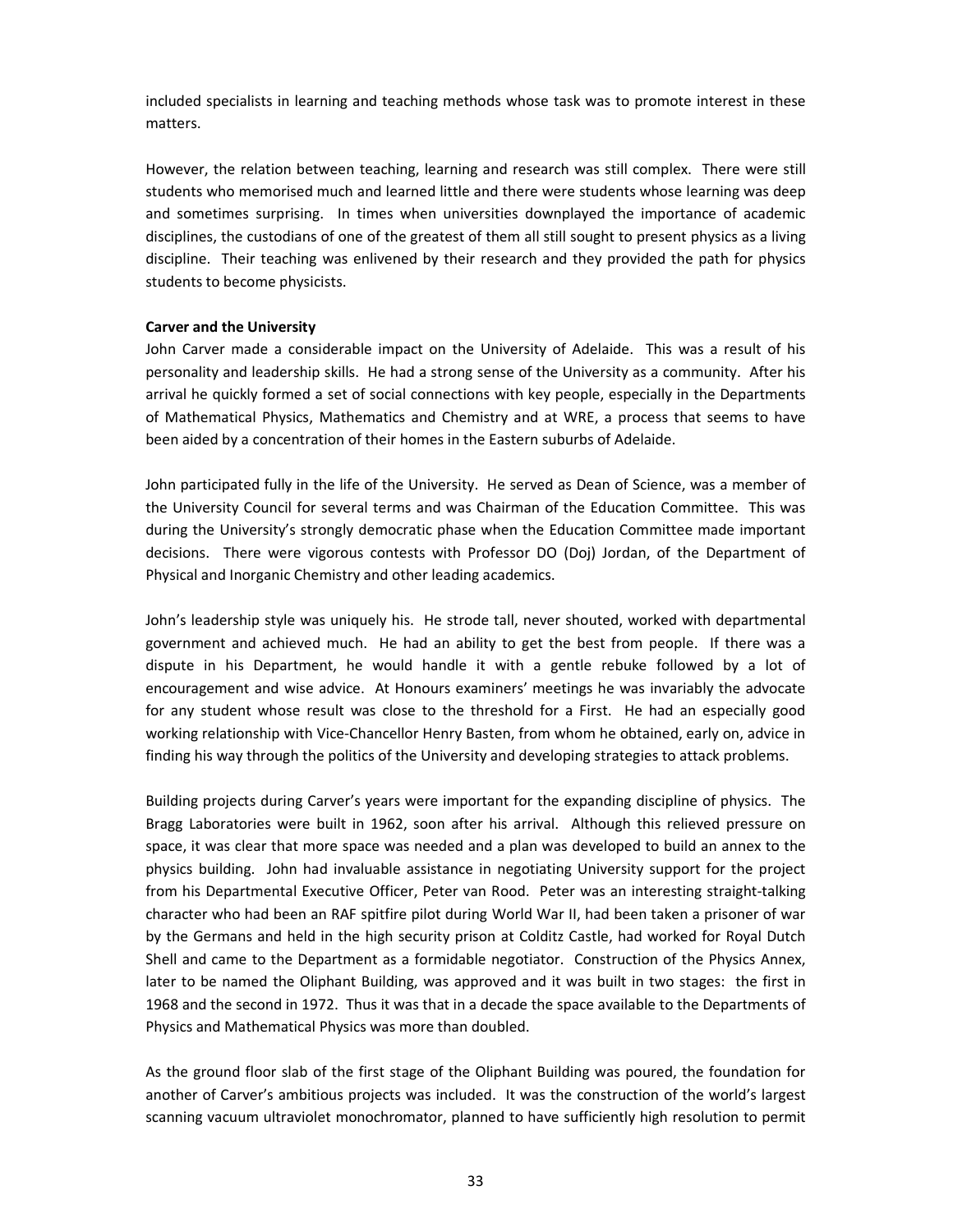measurement of the strengths of individual rotational lines in the absorption spectrum of molecular oxygen. These data was needed for accurate modelling of the rate of production of ozone in the atmosphere. The new monochromator had an optical length of 6.6m and to isolate the optical components from ground vibration they were mounted on a 40 tonne slab of concrete resting on an air suspension system. Early design work for the '6-m monochromator' was undertaken by Gerald Haddad who had an appointment as Temporary Lecturer in 1967 after completing his PhD in the Space Laboratory earlier that year. After Don McCoy completed his PhD in Stan Tomlin's solid state physics laboratory in 1966, he became interested in the technical challenges presented by the new instrument. He took up a temporary lectureship in the Department and joined the Space Group. At the end of 1967 Gerald left to take up a postdoctoral appointment at the University of Nebraska in the USA and it was left to Don and a very able technician, Frank Smith, to solve the design problems.

Gerald Haddad later returned to work for the CSIRO at Lindfield, NSW, where he became Chief Industrial Physicist. Recently he and three CSIRO colleagues were tragically killed in a helicopter accident near Sydney.

The demands of precision required by the new monochromator were met by mechanically separating the control of the scanning and focus adjustments and linking them electronically, using a desktop calculator in the first instance. The construction of the elaborate housing for the diffraction grating was undertaken in the Department workshop that had expanded rapidly during the activity of the rocket program from three technical staff to fourteen. The range of equipment and skills needed for the monochromator project were now there. By the time Don McCoy took study leave in the UK in 1976 the instrument was complete. It came very close to achieving the design objectives, but in practice its performance was limited by the intensity of the sources of ultraviolet radiation that were available. During 1976 Brenton Lewis, a graduate of the Department and then a Queen Elizabeth II Fellowship holder, made the first photoabsorption measurements with the monochromator.

The new monochromator was used to successfully measure the strengths of rotational lines in the complex oxygen spectrum. Subsequent work ranged from atmospheric applications of the data to study of fundamental molecular dynamics. On the one hand there was computer modelling of the production of atomic oxygen by the photodissociation of oxygen in the atmosphere and work on the evolution of atmospheric oxygen and ozone. On the other there was the measurement and theoretical modelling of spectral lines in the photoabsorption strength of diatomic molecules in cases where the coupling of quantum states has dramatic effects on the line width and shape. Don McCoy's colleagues in this work were Lee Torop and Alastair Blake. Lee was appointed to a lectureship in 1967 after completing a PhD on the angular distribution of gamma-rays at Stanford University. He provided theoretical support for the project. Alastair was appointed to a lectureship in 1970 after a postdoctoral appointment at Imperial College, London. In due course the 6-m monochromator was made obsolete by the development of intense high resolution scanning laser sources of UV radiation and it was dismantled.

When, in 1971, Mark Oliphant was appointed Governor of South Australia, he renewed his interest in the Department he had left almost 50 years earlier. John Carver's relationship with his old mentor resumed and distinguished visitors to the University were accommodated at Government House. John's long relationship with Oliphant was very special to him. He received guidance and advice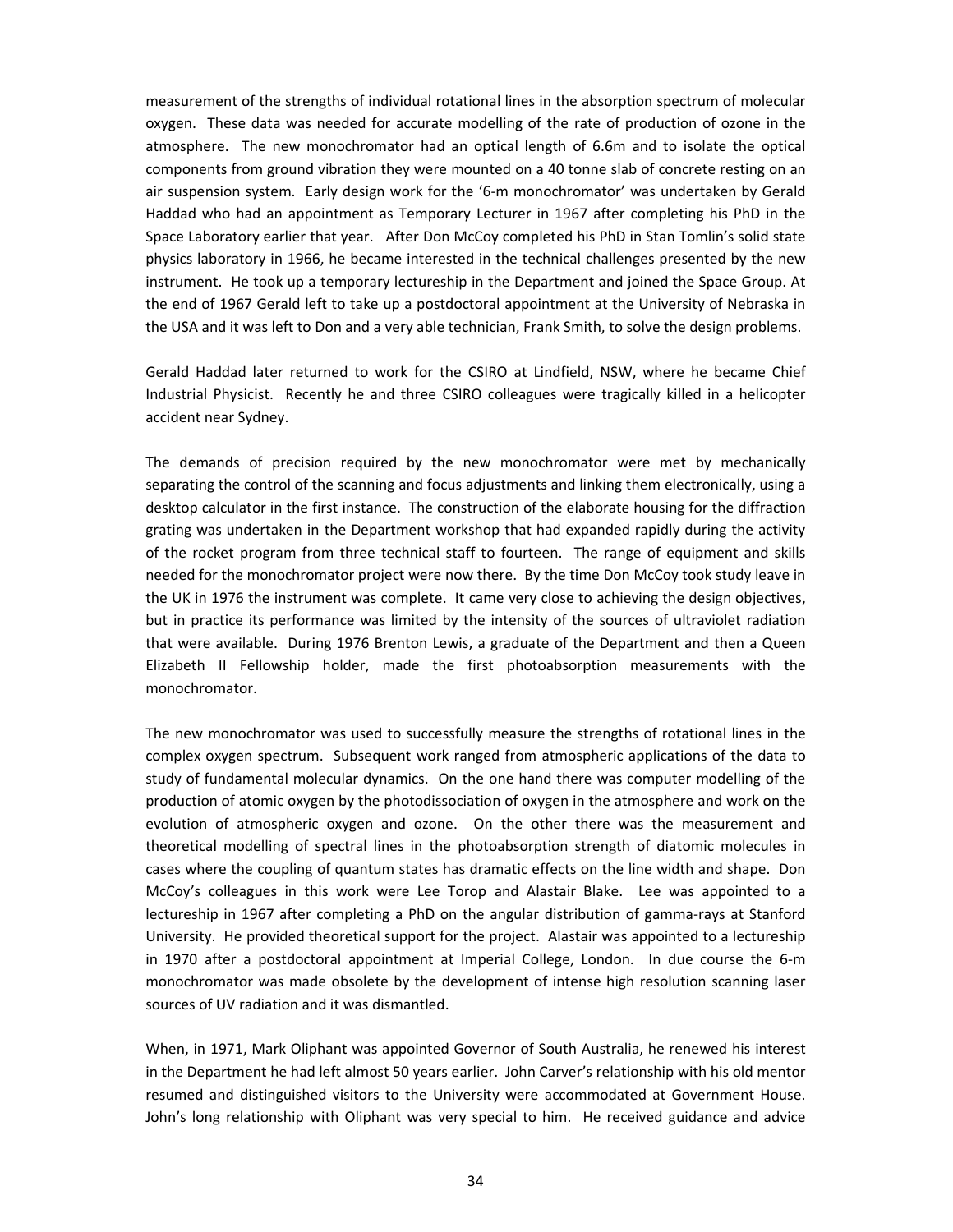about his career and about strategy and leadership. When, in 1979, Carver was appointed to Oliphant's old position of Director of the Research School of Physical Sciences at ANU it must have seemed a fitting climax to his career but, according to his wife Mary, no appointment gave him more pleasure than the offer of the Elder Chair of Physics in Adelaide.

John Carver had a most distinguished career. Apart from his work with COSPAR and the United Nations, he was chairman of the Anglo-Australian Telescope Board, Deputy Chairman of the Australian Science and Technology Council, Chairman of the Radio Research Board of Australia, Chairman of the Australian National Committee for Space Research, Chairman of the Australian National Committee for Solar Terrestrial and Space Physics, and President of the Physics Section of Australian and New Zealand Association for the Advancement of Science. He was a Fellow of the Australian Academy of Science, a Fellow of the Australian Academy of Technological Sciences and Engineering and a Member of the International Academy of Astronautics. He was a Fellow of both the Australian Institute of Physics and the Institute of Physics, a Member of the International Astronomical Union and of the Astronomical Society of Australia. In 1986 he was made a Member of the Order of Australia (AM) and he was awarded a Centenary Medal in 2001.

In 2000 Carver was awarded the COSPAR International Cooperation Medal for his distinguished contributions to space science and his significant contribution to the promotion of international scientific cooperation. It was conferred at the 33rd COSPAR Assembly in Warsaw that also celebrated the 500th anniversary of the work of Copernicus. John was, by this time, quite ill and was accompanied to Warsaw by Mary. He died in December 2004.

#### **The good old days**

There were many developments during the 1960s. They were exciting times. A new University was founded and acquired its own character while still relatively small. At Adelaide research initiatives of the 1950s were consolidated and new initiatives launched. The postgraduate students who did the foundation work in the new areas could still be given the freedom to establish a new area of work. It was a time of flux as new staff appointments were made and others moved on to opportunities elsewhere. The diversity of research expertise and of technical skills and facilities expanded rapidly. Access to research funding was easier than it had been in the 1950s. In 1965 the Federal Government established the Australian Research Grants Committee with a budget of almost \$4 million. The advent of space exploration with its super power rivalry culminating in the race to the moon made physics the glamour discipline among the sciences. It is tempting now to say that these were the good old days.

After the 1960s had passed, many things changed. The style of research changed as emphasis shifted to large group research. Funding bodies began to favour interdisciplinary work. In response, research institutes were formed and international collaborations provided access to resources and opportunities beyond the scope of local funding. Sometimes this was a survival strategy and sometimes the result of the natural development of projects toward more ambitious challenges as, for example, the focus of the cosmic ray air-shower work at Adelaide moved toward cosmic rays of the highest energy and collaboration in the High Resolution Fly's Eye project based at the University of Utah. At Adelaide the era of departmental government gave way to a new managerialism. The inadequacy of Government funding drove universities toward a corporate structure in their senior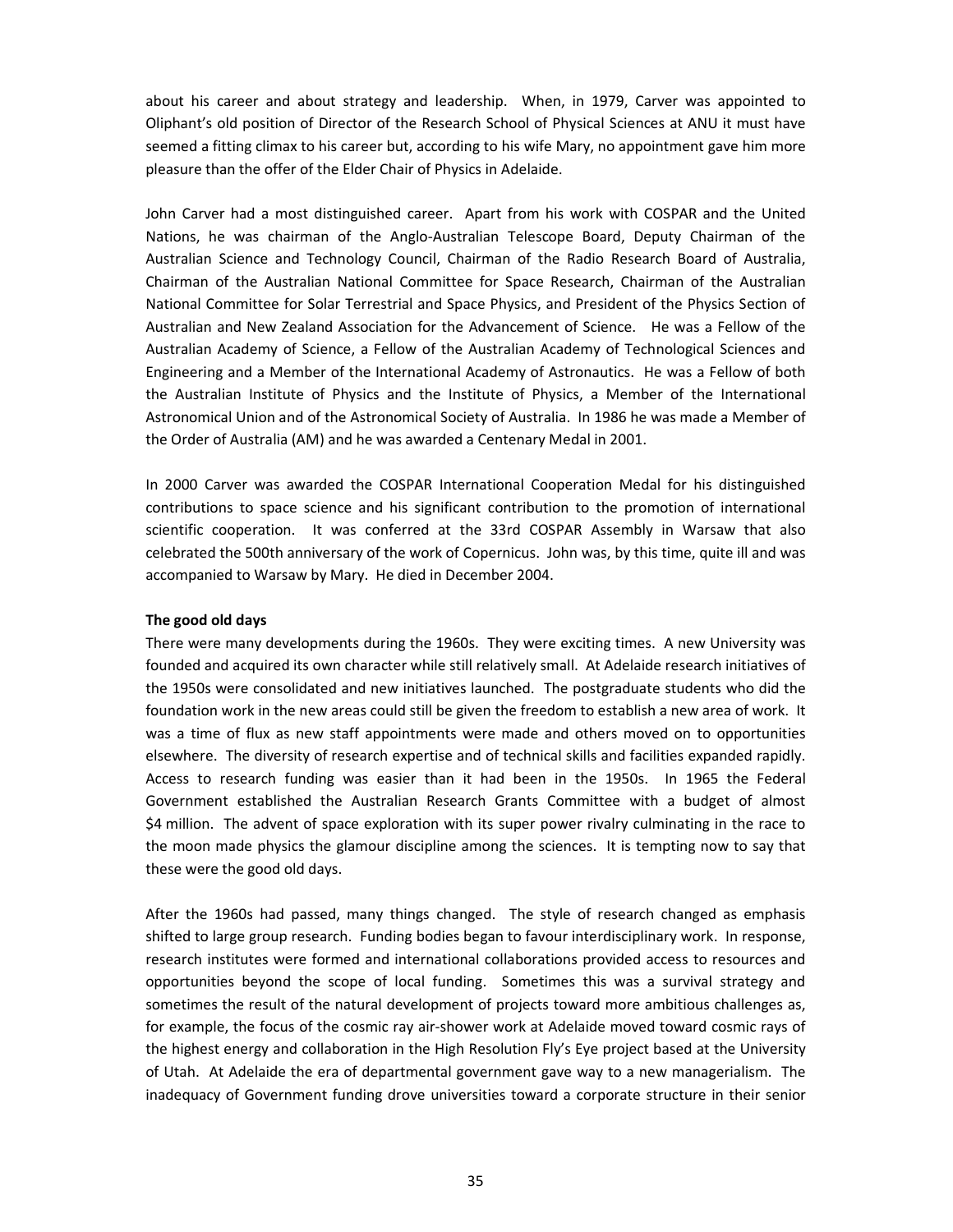management. As institutional survival became a challenge, a divide rather like what geologists call an uncomformity developed between the senior management and the academic community.

In such a climate the University of Adelaide did not value its small Department of Mathematical Physics as it had when excellence was enough. With successive retirements the Department was first merged into a new Department of Physics and Mathematical Physics and then lost in a School of Chemistry and Physics. For the first time since the Elder Chair of Physics was established, the University did not have a Department of Physics with a budget. The strong discipline-based department had served the University well, but now it seemed that physics as a precious and distinctive way of thinking, as a coherent discipline and not just a set of research projects, was no longer valued in the same way.

In 1984 Tony Thomas took up a third chair in the Department of Physics. Tony's field was theoretical high energy particle physics and he had links with the Canadian TRIUMF and European CERN facilities. He succeeded in the climate of the time by obtaining funding from the Australian Research Council to establish the Special Research Centre for the Subatomic Structure of Matter.

As time went on, the fortunes of physics changed with regard to student enrolments. With the genomics revolution the biological sciences took on the glamour that physics had enjoyed in the 1960s, and physics enrolments declined. When the professional disciplines replaced science subjects with professional subjects, considerable student load was lost. This meant a considerable loss of funding.

In comparison to this, the 1960s were simple. Academic values reigned and senior academics were key figures of the University. In physics there was the towering leadership of Carver, the brilliance of Green and Hurst, the astute guidance of Brennan, the creative energy of McCracken, the finesse of Jacka, the enthusiasm of McCarthy and the quiet mastery of Briggs. These were the things that made the 1960s a special decade for physics in Adelaide.

**Acknowledgements:** This article is based on a series of interviews conducted in 2011-13, other published and unpublished material and my own memories. The use of material from interviews, conversations and correspondence with the following is acknowledged: Michael Abbott, Iraj Afnan, Harry Blevin, Max Brennan, Mary Carver, Peter Colman, Don Creighton, Lindsay Dodd, Paul Edwards, Graham Elford, Jack Gubbay, Jacqueline Horton, Eleanor Jacka, Alan Gregory, Peter Mitchell, John Patterson, Don McCoy, Ken McCracken, Harry Medlin, Robin Storer, Peter Teubner and Ian Tuohy. Mary Carver kindly provided extracts from letters she received from John during his overseas trips.

The following publications were helpful:

- Bowden, Tim, 'The silence calling : Australians in Antarctica 1947-97', Allen and Unwin, St Leonards, NSW (1997).
- Briggs, BH, 'Observations of Atmospheric Dynamics using Radar Techniques', Harrie Massey Prize Lecture, Australian Journal of Physics, **46**, 127-147 (1993).
- Cole, Keith and Phillip Law, 'Fred Jacka 1925 1992', Australian and New Zealand Physicist, **30**, 45-47 (1993).